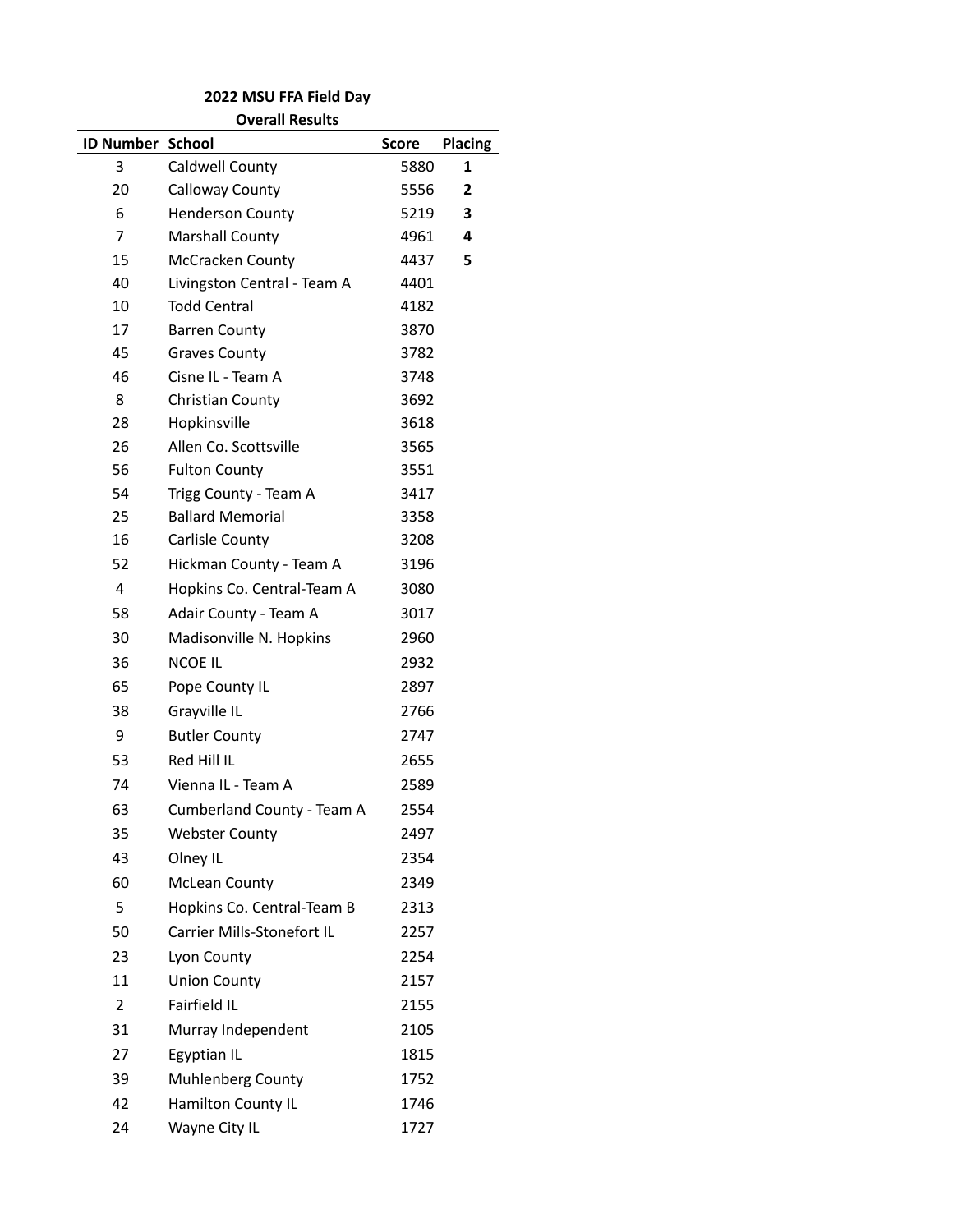| 70           | Harrisburg IL                     | 1673 |
|--------------|-----------------------------------|------|
| 37           | <b>Clinton County</b>             | 1460 |
| 21           | Anna-Jonesboro IL-Team A          | 1421 |
| 47           | Cisne IL - Team B                 | 1403 |
| 64           | <b>Cumberland County - Team B</b> | 1346 |
| 69           | Joppa IL                          | 1237 |
| 32           | Crittenden County                 | 1154 |
| 13           | Marion IL - Team A                | 1151 |
| 12           | Campbellsville Ind.               | 1046 |
| $\mathbf{1}$ | LaRue County                      | 930  |
| 18           | Hardin County IL                  | 904  |
| 34           | Edwards County IL - Team B        | 877  |
| 49           | Crab Orchard IL                   | 872  |
| 33           | Edwards County IL - Team A        | 853  |
| 44           | <b>New Covenant</b>               | 851  |
| 29           | Nicholas County                   | 799  |
| 19           | Wabash County IL                  | 788  |
| 67           | Lawrenceville IL                  | 736  |
| 22           | Anna-Jonesboro IL- Team B         | 729  |
| 73           | Crittenden County - Team B        | 717  |
| 75           | Vienna IL - Team B                | 708  |
| 57           | Pinckneyville IL                  | 706  |
| 61           | Eldorado IL                       | 666  |
| 14           | Marion IL - Team B                | 623  |
| 41           | Livingston Central - Team B       | 578  |
| 66           | <b>Gallatin County IL</b>         | 562  |
| 68           | Hickman County - Team B           | 546  |
| 48           | Union County - Team B             | 470  |
| 71           | Calloway County - Team B          | 366  |
| 72           | Barren County - Team B            | 10   |
| 51           | <b>Metcalfe County</b>            | 0    |
| 55           | Trigg County - Team B             | 0    |
| 59           | Adair County - Team B             | 0    |
| 62           | Massac County IL                  | 0    |
|              |                                   |      |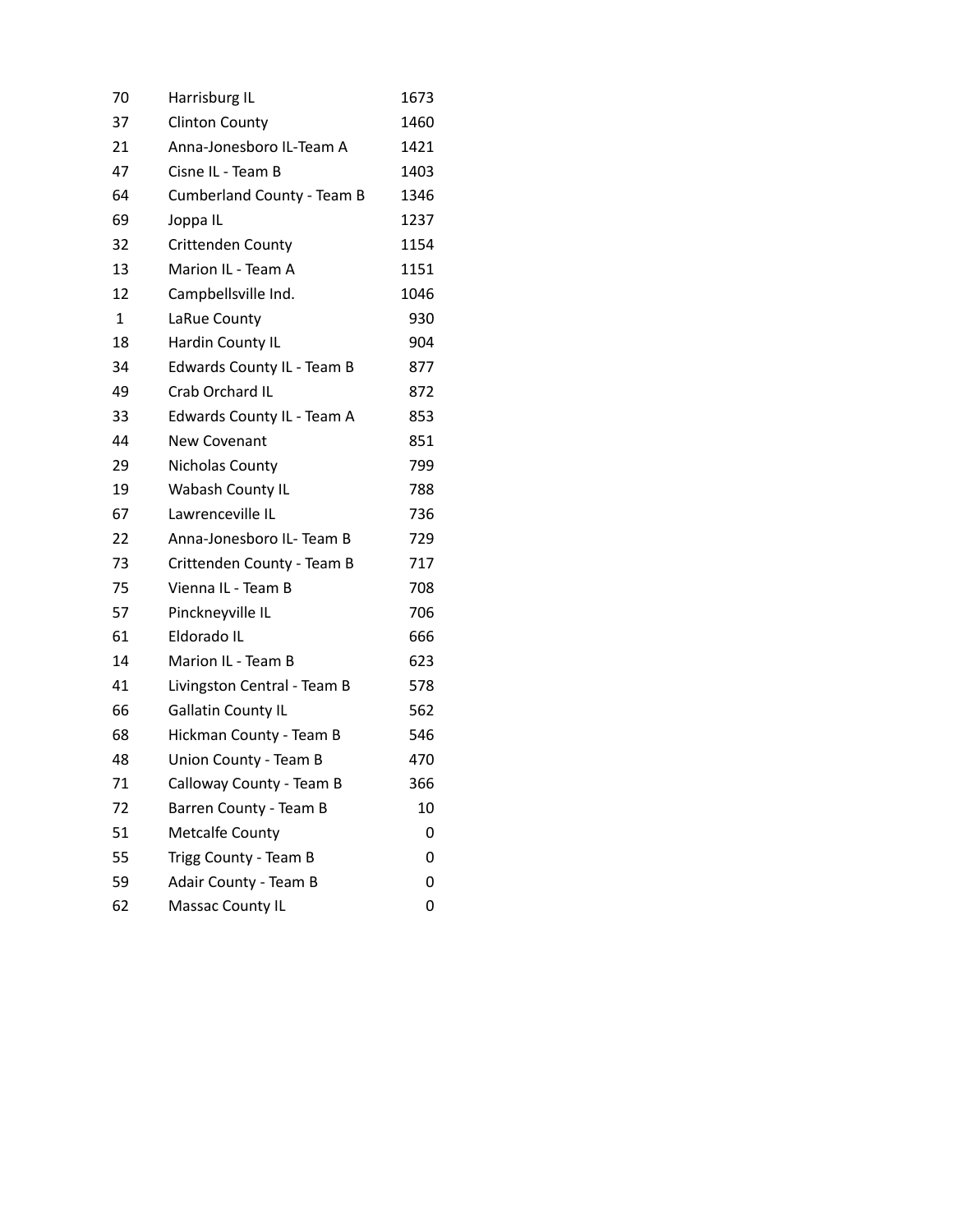## **2022 MSU FFA Field Day Horticulture Overall Results**

| <b>ID Number School</b> |                            | <b>Score</b> | <b>Placing</b> |
|-------------------------|----------------------------|--------------|----------------|
| 20                      | Calloway County            | 1180         | 1              |
| 38                      | Grayville IL               | 900          | $\overline{2}$ |
| 6                       | <b>Henderson County</b>    | 740          | 3              |
| 26                      | Allen Co. Scottsville      | 610          | 4              |
| 56                      | <b>Fulton County</b>       | 590          | 5              |
| 17                      | <b>Barren County</b>       | 580          |                |
| 3                       | Caldwell County            | 520          |                |
| 43                      | Olney IL                   | 480          |                |
| 58                      | Adair County - Team A      | 460          |                |
| 46                      | Cisne IL - Team A          | 450          |                |
| 45                      | <b>Graves County</b>       | 370          |                |
| 12                      | Campbellsville Ind.        | 360          |                |
| 10                      | <b>Todd Central</b>        | 330          |                |
| 39                      | <b>Muhlenberg County</b>   | 330          |                |
| 15                      | McCracken County           | 320          |                |
| 42                      | Hamilton County IL         | 320          |                |
| $\overline{7}$          | Marshall County            | 310          |                |
| 54                      | Trigg County - Team A      | 290          |                |
| 50                      | Carrier Mills-Stonefort IL | 280          |                |
| $\overline{4}$          | Hopkins Co. Central-Tean   | 260          |                |
| 25                      | <b>Ballard Memorial</b>    | 240          |                |
| 47                      | Cisne IL - Team B          | 220          |                |
| 36                      | <b>NCOE IL</b>             | 200          |                |
| 28                      | Hopkinsville               | 180          |                |
| 35                      | <b>Webster County</b>      | 160          |                |
| 8                       | Christian County           | 140          |                |
| 16                      | Carlisle County            | 100          |                |
| 49                      | Crab Orchard IL            | 90           |                |
| 40                      | Livingston Central - Team  | 90           |                |
| 52                      | Hickman County - Team /    | 70           |                |
| 30                      | Madisonville N. Hopkins    | 40           |                |
| 11                      | <b>Union County</b>        | 30           |                |
| 27                      | Egyptian IL                | 0            |                |
| $\mathbf{1}$            | LaRue County               | 0            |                |
| 2                       | Fairfield IL               | 0            |                |
| 5                       | Hopkins Co. Central-Tean   | 0            |                |
| 9                       | <b>Butler County</b>       | 0            |                |
| 13                      | Marion IL - Team A         | 0            |                |
| 14                      | Marion IL - Team B         | 0            |                |
| 18                      | Hardin County IL           | 0            |                |
| 19                      | Wabash County IL           | 0            |                |
|                         |                            |              |                |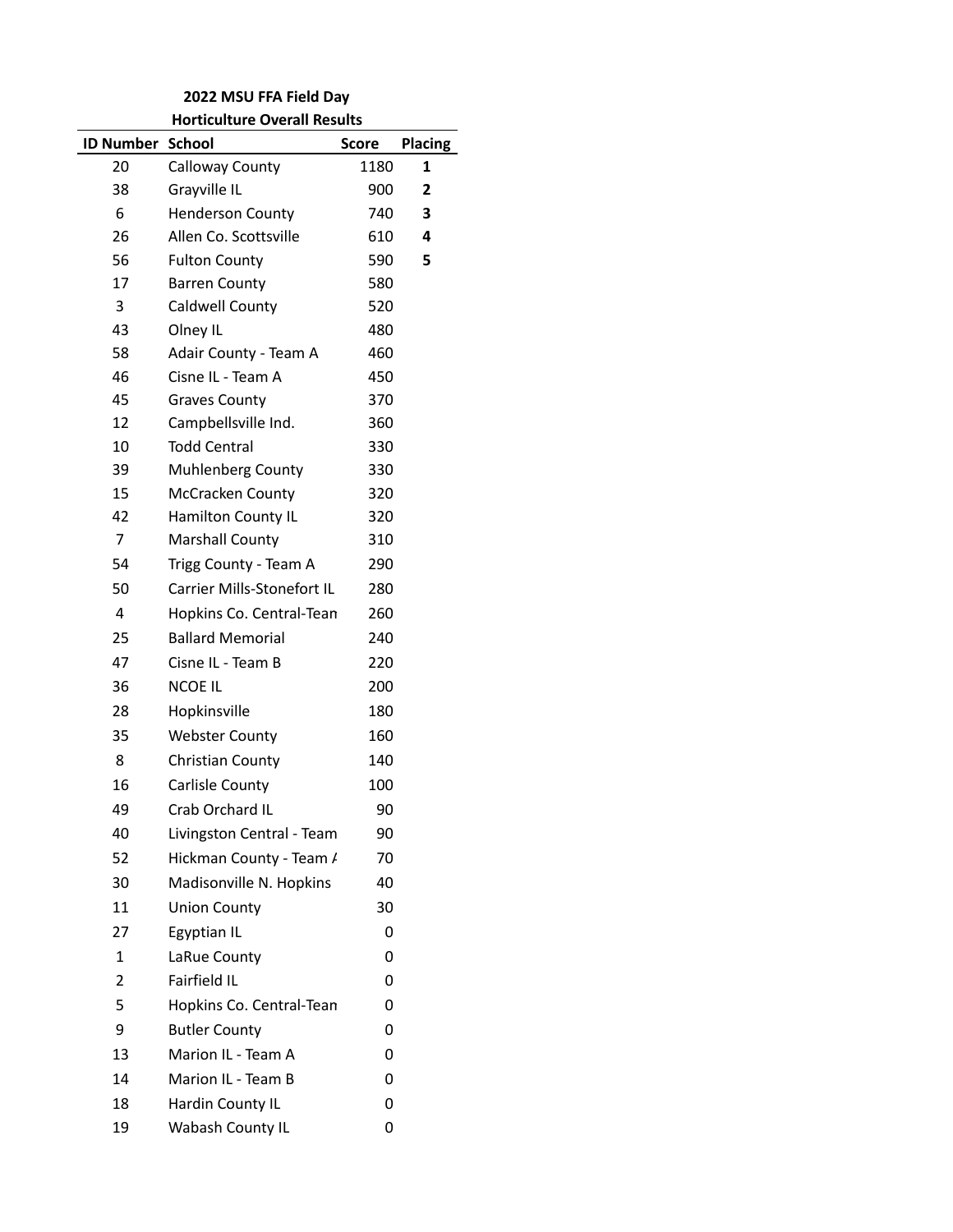| 21 | Anna-Jonesboro IL-Team    | 0 |
|----|---------------------------|---|
| 22 | Anna-Jonesboro IL- Team   | 0 |
| 23 | Lyon County               | 0 |
| 24 | Wayne City IL             | 0 |
| 29 | Nicholas County           | 0 |
| 31 | Murray Independent        | 0 |
| 32 | Crittenden County         | 0 |
| 33 | Edwards County IL - Team  | 0 |
| 34 | Edwards County IL - Team  | 0 |
| 37 | <b>Clinton County</b>     | 0 |
| 41 | Livingston Central - Team | 0 |
| 44 | <b>New Covenant</b>       | 0 |
| 48 | Union County - Team B     | 0 |
| 51 | <b>Metcalfe County</b>    | 0 |
| 53 | Red Hill IL               | 0 |
| 55 | Trigg County - Team B     | 0 |
| 57 | Pinckneyville IL          | 0 |
| 59 | Adair County - Team B     | 0 |
| 60 | <b>McLean County</b>      | 0 |
| 61 | Eldorado IL               | 0 |
| 62 | Massac County IL          | 0 |
| 63 | Cumberland County - Tea   | 0 |
| 64 | Cumberland County - Tea   | 0 |
| 65 | Pope County IL            | 0 |
| 66 | <b>Gallatin County IL</b> | 0 |
| 67 | Lawrenceville IL          | 0 |
| 68 | Hickman County - Team E   | 0 |
| 69 | Joppa IL                  | 0 |
| 70 | Harrisburg IL             | 0 |
| 71 | Calloway County - Team I  | 0 |
| 72 | Barren County - Team B    | 0 |
| 73 | Crittenden County - Tean  | 0 |
| 74 | Vienna IL - Team A        | 0 |
| 75 | Vienna IL - Team B        | 0 |
| 76 | Pope County IL - Team B   | 0 |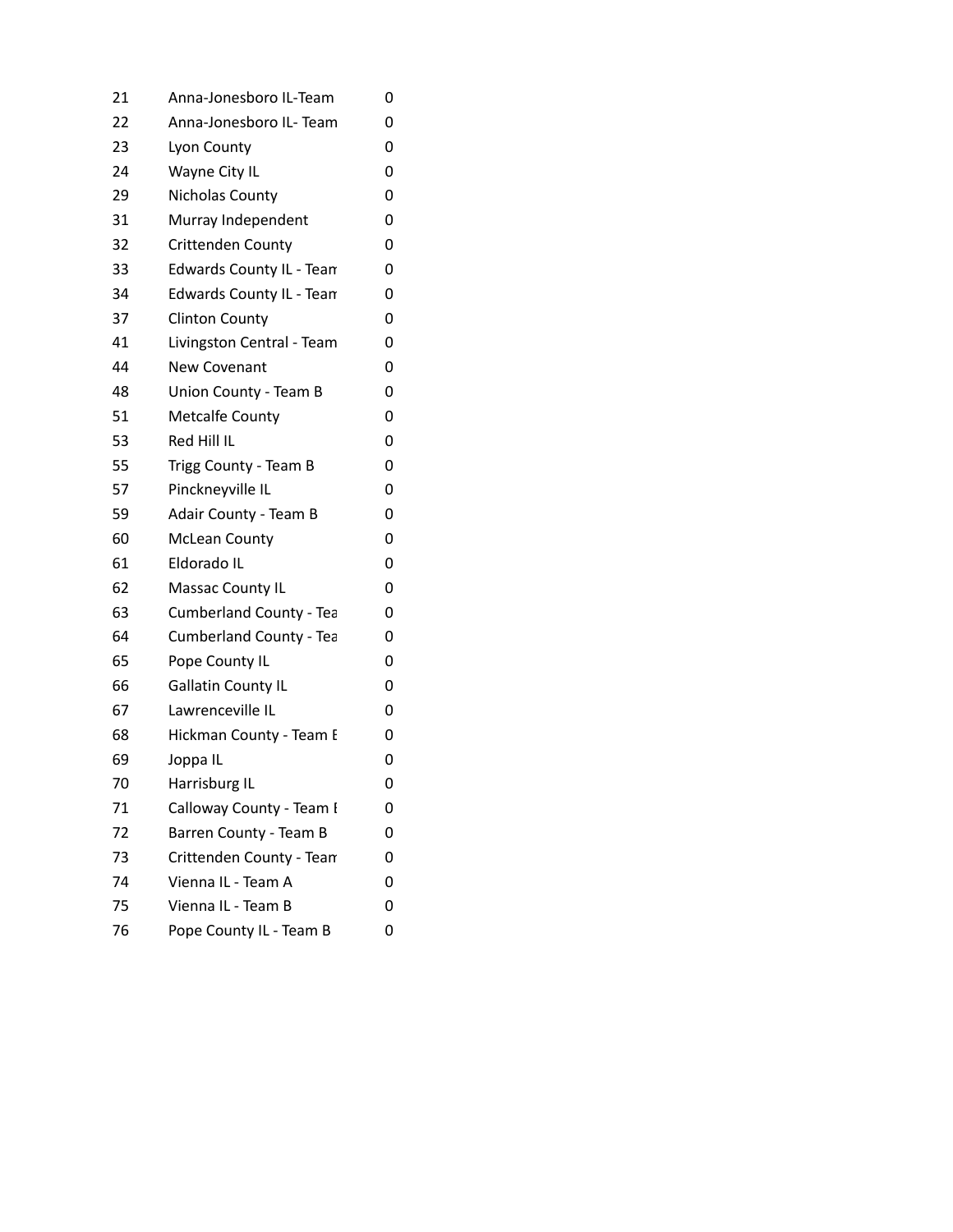#### **2022 MSU FFA Field Day Ag Mechanization Results**

| ID Number School |                             | <b>Score</b> | <b>Placing</b> | Individual            | School                  | Placi |
|------------------|-----------------------------|--------------|----------------|-----------------------|-------------------------|-------|
| 30               | Madisonville N. Hopkins     | 825          | $\mathbf{1}$   | <b>Michael Bailey</b> | Madisonville N. Hopkins | 1     |
| $20\,$           | Calloway County             | 805          | 2              | Caleb Vaughan         | Fairfield (IL)          | 1     |
| $\overline{7}$   | <b>Marshall County</b>      | 780          | 3              | Duncan Lamph          | McCracken Co.           | 2     |
| 46               | Cisne IL - Team A           | 735          | 4              | <b>Carter Beliles</b> | Marshall Co.            | 3     |
| 15               | McCracken County            | 730          | 5              |                       |                         |       |
| $\overline{2}$   | Fairfield IL                | 675          |                |                       |                         |       |
| 5                | Hopkins Co. Central-Team B  | 655          |                |                       |                         |       |
| 24               | Wayne City IL               | 650          |                |                       |                         |       |
| 9                | <b>Butler County</b>        | 600          |                |                       |                         |       |
| $11\,$           | <b>Union County</b>         | 595          |                |                       |                         |       |
| 26               | Allen Co. Scottsville       | 585          |                |                       |                         |       |
| 40               | Livingston Central - Team A | 585          |                |                       |                         |       |
| 3                | Caldwell County             | 550          |                |                       |                         |       |
| 65               | Pope County IL              | 545          |                |                       |                         |       |
| 25               | <b>Ballard Memorial</b>     | 540          |                |                       |                         |       |
| 36               | NCOE IL                     | 515          |                |                       |                         |       |
| 69               | Joppa IL                    | 480          |                |                       |                         |       |
| 16               | Carlisle County             | 475          |                |                       |                         |       |
| 50               | Carrier Mills-Stonefort IL  | 475          |                |                       |                         |       |
| 27               | Egyptian IL                 | 470          |                |                       |                         |       |
| 60               | McLean County               | 455          |                |                       |                         |       |
| 47               | Cisne IL - Team B           | 450          |                |                       |                         |       |
| $70\,$           | Harrisburg IL               | 440          |                |                       |                         |       |
| 38               | Grayville IL                | 435          |                |                       |                         |       |
| $\mathbf{1}$     | LaRue County                |              |                |                       |                         |       |
| 4                | Hopkins Co. Central-Team A  |              |                |                       |                         |       |
| 6                | <b>Henderson County</b>     |              |                |                       |                         |       |
| 8                | Christian County            |              |                |                       |                         |       |
| $10\,$           | <b>Todd Central</b>         |              |                |                       |                         |       |
| 12               | Campbellsville Ind.         |              |                |                       |                         |       |
| 13               | Marion IL - Team A          |              |                |                       |                         |       |
| 14               | Marion IL - Team B          |              |                |                       |                         |       |
| 17               | <b>Barren County</b>        |              |                |                       |                         |       |
| 18               | Hardin County IL            |              |                |                       |                         |       |
| 19               | Wabash County IL            |              |                |                       |                         |       |
| 21               | Anna-Jonesboro IL-Team A    |              |                |                       |                         |       |
| 22               | Anna-Jonesboro IL- Team B   |              |                |                       |                         |       |
| 23               | Lyon County                 |              |                |                       |                         |       |
| 28               | Hopkinsville                |              |                |                       |                         |       |
| 29               | Nicholas County             |              |                |                       |                         |       |
| 31               | Murray Independent          |              |                |                       |                         |       |
| 32               | Crittenden County           |              |                |                       |                         |       |
| 33               | Edwards County IL - Team A  |              |                |                       |                         |       |
| 34               | Edwards County IL - Team B  |              |                |                       |                         |       |
| 35               | <b>Webster County</b>       |              |                |                       |                         |       |
| 37               | <b>Clinton County</b>       |              |                |                       |                         |       |
| 39               | Muhlenberg County           |              |                |                       |                         |       |
| 41               | Livingston Central - Team B |              |                |                       |                         |       |

| <b>ID Number School</b> |                         | Score | <b>Placing</b> | <b>Individual</b> |                | School                  | <b>Placing Score</b> |  |
|-------------------------|-------------------------|-------|----------------|-------------------|----------------|-------------------------|----------------------|--|
| 30                      | Madisonville N. Hopkins | 825   |                |                   | Michael Bailey | Madisonville N. Hopkins |                      |  |
| 20                      | Calloway County         | 805   |                |                   | Caleb Vaughan  | Fairfield (IL)          |                      |  |
|                         | <b>Marshall County</b>  | 780   | 3              |                   | Duncan Lamph   | McCracken Co.           |                      |  |
| 46                      | Cisne IL - Team A       | 735.  |                | Carter Beliles    |                | Marshall Co.            |                      |  |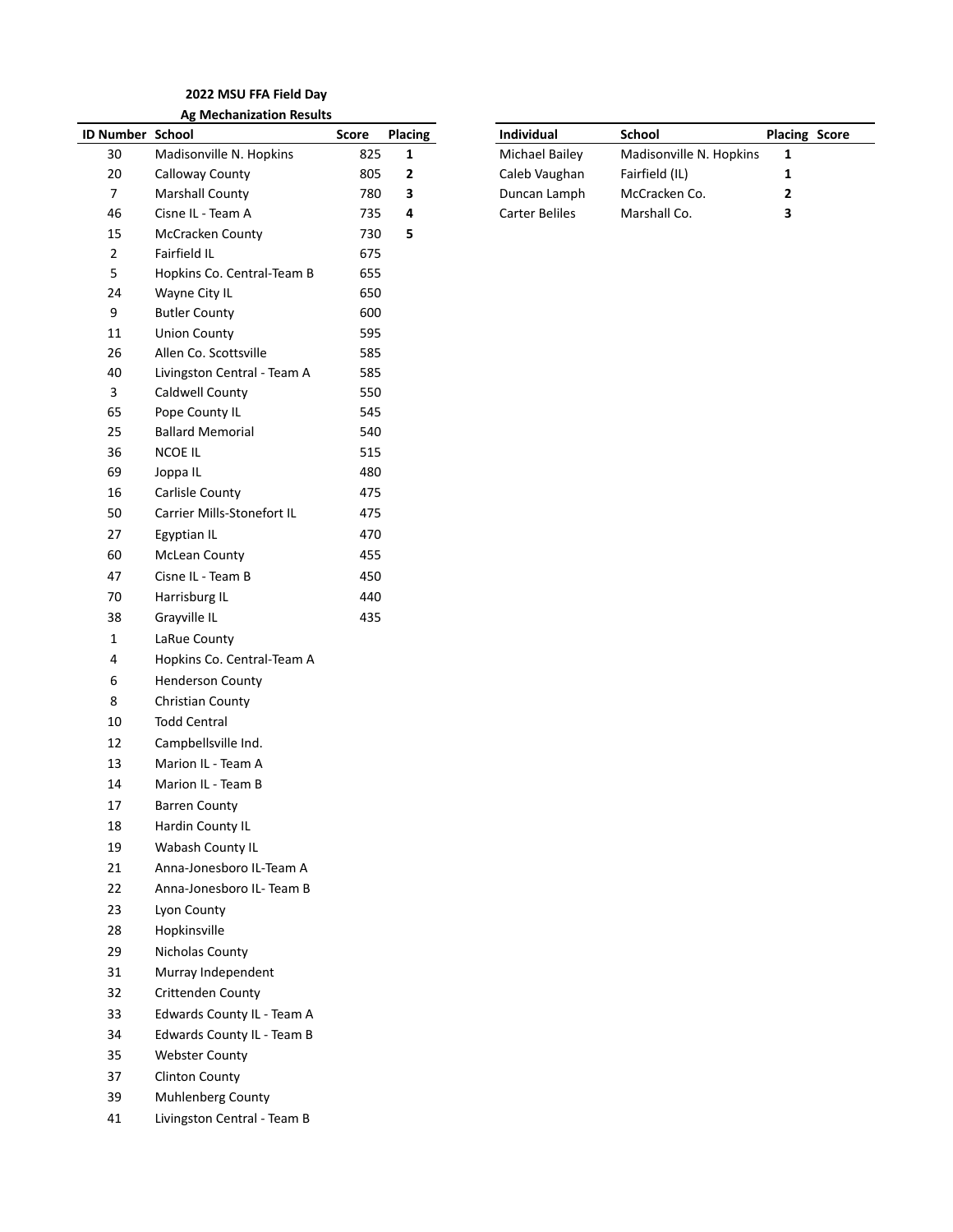- Hamilton County IL
- Olney IL
- New Covenant
- Graves County
- Union County Team B
- Crab Orchard IL
- Metcalfe County
- Hickman County Team A
- Red Hill IL
- Trigg County Team A
- Trigg County Team B
- Fulton County
- Pinckneyville IL
- Adair County Team A
- Adair County Team B
- Eldorado IL
- Massac County IL
- Cumberland County Team A
- Cumberland County Team B
- Gallatin County IL
- Lawrenceville IL
- Hickman County Team B
- Calloway County Team B
- Barren County Team B
- Crittenden County Team B
- Vienna IL Team A
- Vienna IL Team B
- 76 Pope County IL Team B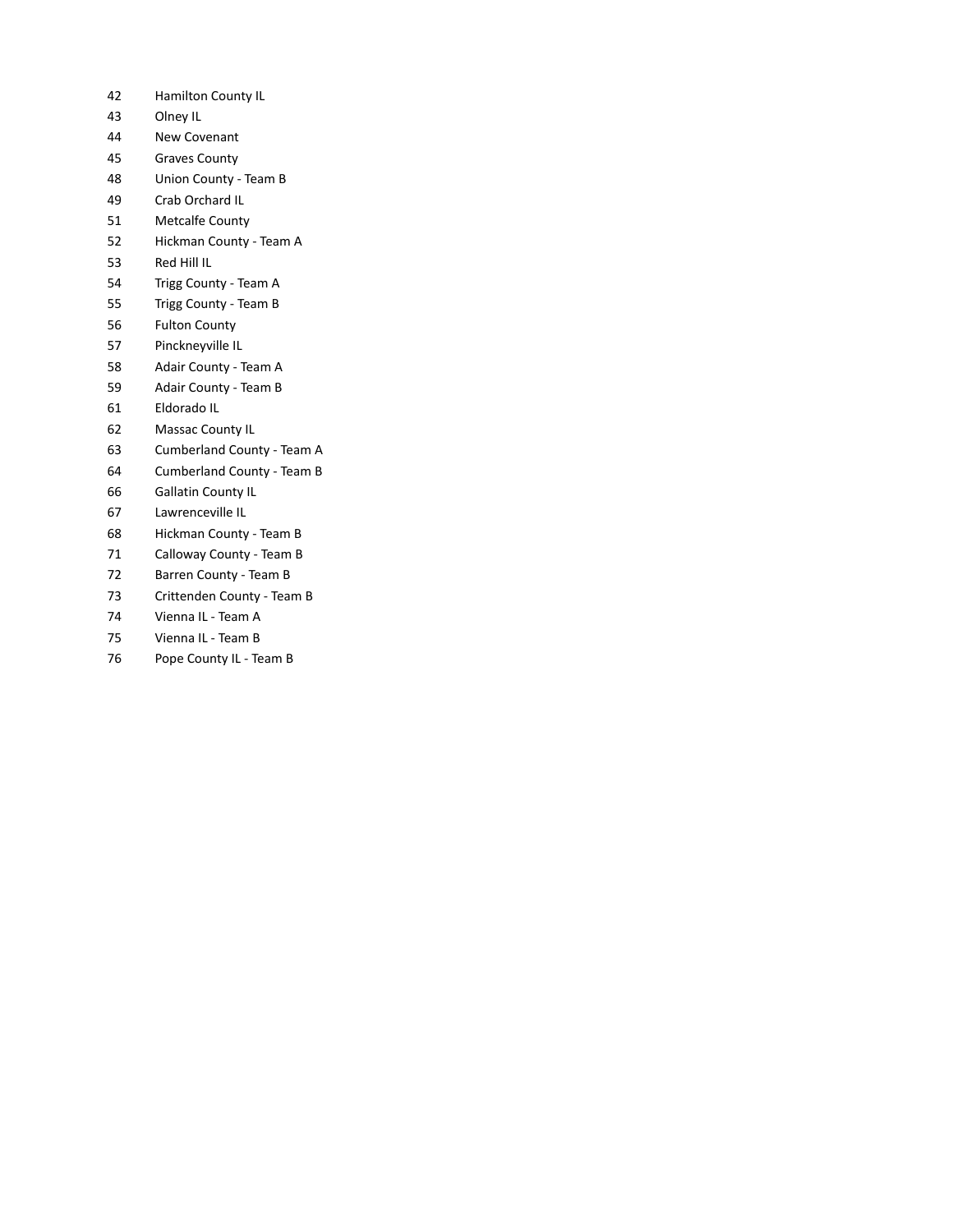#### **2022 MSU FFA Field Day Livestock Judging Results**

| ID Number School |                                   | Score | Placin |
|------------------|-----------------------------------|-------|--------|
| 34               | Edwards County IL - Team B        | 877   | 1      |
| 3                | Caldwell County                   | 865   | 2      |
| 30               | Madisonville N. Hopkins           | 863   | 3      |
| 53               | Red Hill IL                       | 858   | 4      |
| 33               | Edwards County IL - Team A        | 853   | 5      |
| 44               | New Covenant                      | 851   |        |
| 63               | Cumberland County - Team A        | 846   |        |
| 54               | Trigg County - Team A             | 842   |        |
| 7                | <b>Marshall County</b>            | 815   |        |
| 11               | <b>Union County</b>               | 804   |        |
| 19               | Wabash County IL                  | 788   |        |
| 6                | <b>Henderson County</b>           | 785   |        |
| 20               | Calloway County                   | 776   |        |
| 21               | Anna-Jonesboro IL-Team A          | 769   |        |
| 58               | Adair County - Team A             | 763   |        |
| 70               | Harrisburg IL                     | 763   |        |
| 43               | Olney IL                          | 760   |        |
| 17               | <b>Barren County</b>              | 757   |        |
| 24               | Wayne City IL                     | 757   |        |
| 74               | Vienna IL - Team A                | 750   |        |
| 42               | Hamilton County IL                | 745   |        |
| 67               | Lawrenceville IL                  | 736   |        |
| 47               | Cisne IL - Team B                 | 733   |        |
| 45               | <b>Graves County</b>              | 730   |        |
| 22               | Anna-Jonesboro IL- Team B         | 729   |        |
| 46               | Cisne IL - Team A                 | 729   |        |
| 2                | <b>Fairfield IL</b>               | 721   |        |
| 73               | Crittenden County - Team B        | 717   |        |
| 52               | Hickman County - Team A           | 710   |        |
| 75               | Vienna IL - Team B                | 708   |        |
| 57               | Pinckneyville IL                  | 706   |        |
| 40               | Livingston Central - Team A       | 701   |        |
| 15               | McCracken County                  | 700   |        |
| 18               | Hardin County IL                  | 688   |        |
| 12               | Campbellsville Ind.               | 686   |        |
| 10               | <b>Todd Central</b>               | 683   |        |
| 26               | Allen Co. Scottsville             | 675   |        |
| 56               | <b>Fulton County</b>              | 672   |        |
| 27               | Egyptian IL                       | 669   |        |
| 9                | <b>Butler County</b>              | 666   |        |
| 61               | Eldorado IL                       | 666   |        |
| 38               | Grayville IL                      | 655   |        |
| 69               | Joppa IL                          | 649   |        |
| 4                | Hopkins Co. Central-Team A        | 643   |        |
| 49               | Crab Orchard IL                   | 638   |        |
| 14               | Marion IL - Team B                | 623   |        |
| 64               | <b>Cumberland County - Team B</b> | 622   |        |
| 8                | Christian County                  | 618   |        |
|                  |                                   |       |        |
| 50               | Carrier Mills-Stonefort IL        | 617   |        |
| 16               | Carlisle County                   | 607   |        |
| 25               | <b>Ballard Memorial</b>           | 607   |        |

|                  | -----                      |       |                |                   |                         |                |       |
|------------------|----------------------------|-------|----------------|-------------------|-------------------------|----------------|-------|
| ID Number School |                            | Score | <b>Placing</b> | <b>Individual</b> | School                  | <b>Placing</b> | Score |
| 34               | Edwards County IL - Team B | 877   |                | Lilly P'Pool      | <b>Trigg County</b>     |                |       |
|                  | Caldwell County            | 865   |                | Bayli Brown       | Red Hill, IL            |                |       |
| 30               | Madisonville N. Hopkins    | 863   |                | Cash Bowles       | Madisonville N. Hopkins |                |       |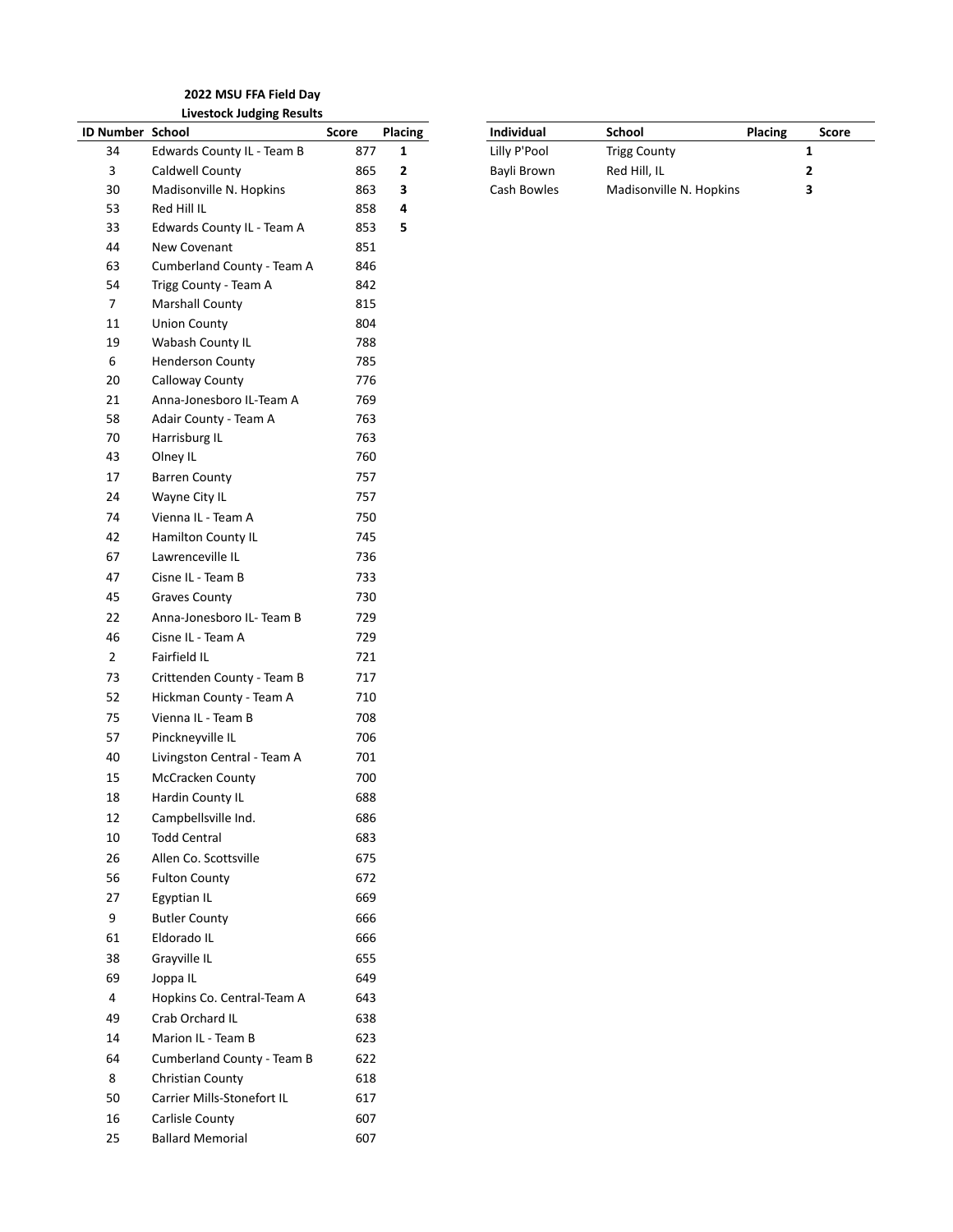| 36           | NCOE IL                     | 596 |
|--------------|-----------------------------|-----|
| 5            | Hopkins Co. Central-Team B  | 582 |
| 35           | <b>Webster County</b>       | 578 |
| 41           | Livingston Central - Team B | 578 |
| 13           | Marion IL - Team A          | 573 |
| 66           | Gallatin County IL          | 542 |
| 28           | Hopkinsville                | 485 |
| 48           | Union County - Team B       | 470 |
| 32           | <b>Crittenden County</b>    | 461 |
| 60           | <b>McLean County</b>        | 133 |
| $\mathbf{1}$ | LaRue County                | 0   |
| 23           | Lyon County                 | 0   |
| 29           | Nicholas County             | 0   |
| 31           | Murray Independent          | 0   |
| 37           | <b>Clinton County</b>       | 0   |
| 39           | <b>Muhlenberg County</b>    | 0   |
| 51           | <b>Metcalfe County</b>      | 0   |
| 55           | Trigg County - Team B       | 0   |
| 59           | Adair County - Team B       | 0   |
| 62           | Massac County IL            | 0   |
| 65           | Pope County IL              | 0   |
| 68           | Hickman County - Team B     | 0   |
| 71           | Calloway County - Team B    | 0   |
| 72           | Barren County - Team B      | 0   |
| 76           | Pope County IL - Team B     | 0   |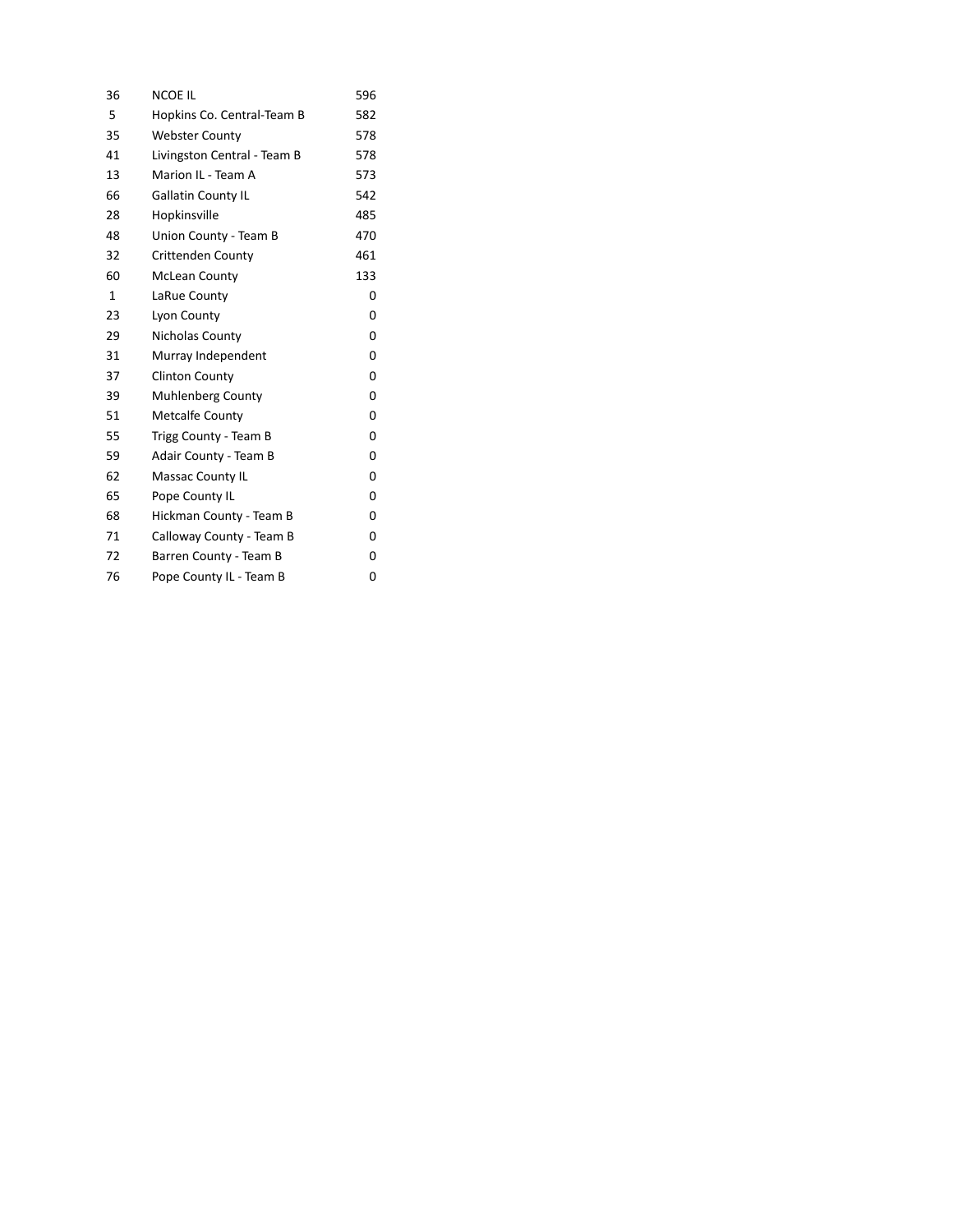#### **2022 MSU FFA Field Day Dairy Judging Results**

| 74<br>Vienna IL - Team A<br>Jonathan Dick<br>Murray Independent<br>781<br>1<br>1<br>31<br>Murray Independent<br>$\mathbf{2}$<br>Carlisle Co<br>774<br>No Name<br>2<br>6<br><b>Henderson County</b><br>763<br>Lilly Williams<br>Hickman Co.<br>3<br>3<br>Hopkins Co. Central-Team A<br>4<br>754.5<br>4<br>3<br>Caldwell County<br>752<br>5<br>16<br>Carlisle County<br>751<br>6<br>63<br>Cumberland County - Team A<br>749<br>7<br>5<br>Hopkins Co. Central-Team B<br>736<br>8<br>52<br>Hickman County - Team A<br>730.5<br>724<br>64<br>Cumberland County - Team B<br><b>Todd Central</b><br>$10\,$<br>716.5<br>35<br><b>Webster County</b><br>714<br>65<br>Pope County IL<br>699<br>76<br>Pope County IL - Team B<br>690.5<br>39<br>Muhlenberg County<br>680.5<br>42<br>Hamilton County IL<br>680.5<br>37<br>Clinton County<br>680<br>36<br>NCOE IL<br>674.5<br>674<br>38<br>Grayville IL<br>23<br>Lyon County<br>670<br>$\boldsymbol{7}$<br><b>Marshall County</b><br>657<br>21<br>Anna-Jonesboro IL-Team A<br>651.5<br>$20\,$<br>Calloway County<br>648.5<br>Fairfield IL<br>$\overline{2}$<br>639<br>40<br>Livingston Central - Team A<br>632.5<br>629<br>56<br><b>Fulton County</b><br>$50\,$<br>Carrier Mills-Stonefort IL<br>624.5<br>46<br>Cisne IL - Team A<br>598.5<br>8<br>Christian County<br>551.5<br>17<br><b>Barren County</b><br>495.5<br>26<br>Allen Co. Scottsville<br>477<br>70<br>Harrisburg IL<br>469.5<br>28<br>Hopkinsville<br>367.5<br>25<br><b>Ballard Memorial</b><br>365.5<br>43<br>Olney IL<br>255.5<br>McCracken County<br>215.5<br>15<br>175<br>27<br>Egyptian IL<br>LaRue County<br>$\mathbf 1$<br>0<br>9<br><b>Butler County</b><br>0<br><b>Union County</b><br>11<br>0<br>12<br>Campbellsville Ind.<br>0<br>13<br>Marion IL - Team A<br>0<br>Marion IL - Team B<br>14<br>0<br>Hardin County IL<br>18<br>0<br>Wabash County IL<br>19<br>0<br>Anna-Jonesboro IL- Team B<br>22<br>0<br>24<br>Wayne City IL<br>0<br>Nicholas County<br>29<br>0 | ID Number School | Score | Placing | Individual | <b>School</b> | Placi |
|-----------------------------------------------------------------------------------------------------------------------------------------------------------------------------------------------------------------------------------------------------------------------------------------------------------------------------------------------------------------------------------------------------------------------------------------------------------------------------------------------------------------------------------------------------------------------------------------------------------------------------------------------------------------------------------------------------------------------------------------------------------------------------------------------------------------------------------------------------------------------------------------------------------------------------------------------------------------------------------------------------------------------------------------------------------------------------------------------------------------------------------------------------------------------------------------------------------------------------------------------------------------------------------------------------------------------------------------------------------------------------------------------------------------------------------------------------------------------------------------------------------------------------------------------------------------------------------------------------------------------------------------------------------------------------------------------------------------------------------------------------------------------------------------------------------------------------------------------------------------------------------------------------------------------------------------------------------------------------|------------------|-------|---------|------------|---------------|-------|
|                                                                                                                                                                                                                                                                                                                                                                                                                                                                                                                                                                                                                                                                                                                                                                                                                                                                                                                                                                                                                                                                                                                                                                                                                                                                                                                                                                                                                                                                                                                                                                                                                                                                                                                                                                                                                                                                                                                                                                             |                  |       |         |            |               |       |
|                                                                                                                                                                                                                                                                                                                                                                                                                                                                                                                                                                                                                                                                                                                                                                                                                                                                                                                                                                                                                                                                                                                                                                                                                                                                                                                                                                                                                                                                                                                                                                                                                                                                                                                                                                                                                                                                                                                                                                             |                  |       |         |            |               |       |
|                                                                                                                                                                                                                                                                                                                                                                                                                                                                                                                                                                                                                                                                                                                                                                                                                                                                                                                                                                                                                                                                                                                                                                                                                                                                                                                                                                                                                                                                                                                                                                                                                                                                                                                                                                                                                                                                                                                                                                             |                  |       |         |            |               |       |
|                                                                                                                                                                                                                                                                                                                                                                                                                                                                                                                                                                                                                                                                                                                                                                                                                                                                                                                                                                                                                                                                                                                                                                                                                                                                                                                                                                                                                                                                                                                                                                                                                                                                                                                                                                                                                                                                                                                                                                             |                  |       |         |            |               |       |
|                                                                                                                                                                                                                                                                                                                                                                                                                                                                                                                                                                                                                                                                                                                                                                                                                                                                                                                                                                                                                                                                                                                                                                                                                                                                                                                                                                                                                                                                                                                                                                                                                                                                                                                                                                                                                                                                                                                                                                             |                  |       |         |            |               |       |
|                                                                                                                                                                                                                                                                                                                                                                                                                                                                                                                                                                                                                                                                                                                                                                                                                                                                                                                                                                                                                                                                                                                                                                                                                                                                                                                                                                                                                                                                                                                                                                                                                                                                                                                                                                                                                                                                                                                                                                             |                  |       |         |            |               |       |
|                                                                                                                                                                                                                                                                                                                                                                                                                                                                                                                                                                                                                                                                                                                                                                                                                                                                                                                                                                                                                                                                                                                                                                                                                                                                                                                                                                                                                                                                                                                                                                                                                                                                                                                                                                                                                                                                                                                                                                             |                  |       |         |            |               |       |
|                                                                                                                                                                                                                                                                                                                                                                                                                                                                                                                                                                                                                                                                                                                                                                                                                                                                                                                                                                                                                                                                                                                                                                                                                                                                                                                                                                                                                                                                                                                                                                                                                                                                                                                                                                                                                                                                                                                                                                             |                  |       |         |            |               |       |
|                                                                                                                                                                                                                                                                                                                                                                                                                                                                                                                                                                                                                                                                                                                                                                                                                                                                                                                                                                                                                                                                                                                                                                                                                                                                                                                                                                                                                                                                                                                                                                                                                                                                                                                                                                                                                                                                                                                                                                             |                  |       |         |            |               |       |
|                                                                                                                                                                                                                                                                                                                                                                                                                                                                                                                                                                                                                                                                                                                                                                                                                                                                                                                                                                                                                                                                                                                                                                                                                                                                                                                                                                                                                                                                                                                                                                                                                                                                                                                                                                                                                                                                                                                                                                             |                  |       |         |            |               |       |
|                                                                                                                                                                                                                                                                                                                                                                                                                                                                                                                                                                                                                                                                                                                                                                                                                                                                                                                                                                                                                                                                                                                                                                                                                                                                                                                                                                                                                                                                                                                                                                                                                                                                                                                                                                                                                                                                                                                                                                             |                  |       |         |            |               |       |
|                                                                                                                                                                                                                                                                                                                                                                                                                                                                                                                                                                                                                                                                                                                                                                                                                                                                                                                                                                                                                                                                                                                                                                                                                                                                                                                                                                                                                                                                                                                                                                                                                                                                                                                                                                                                                                                                                                                                                                             |                  |       |         |            |               |       |
|                                                                                                                                                                                                                                                                                                                                                                                                                                                                                                                                                                                                                                                                                                                                                                                                                                                                                                                                                                                                                                                                                                                                                                                                                                                                                                                                                                                                                                                                                                                                                                                                                                                                                                                                                                                                                                                                                                                                                                             |                  |       |         |            |               |       |
|                                                                                                                                                                                                                                                                                                                                                                                                                                                                                                                                                                                                                                                                                                                                                                                                                                                                                                                                                                                                                                                                                                                                                                                                                                                                                                                                                                                                                                                                                                                                                                                                                                                                                                                                                                                                                                                                                                                                                                             |                  |       |         |            |               |       |
|                                                                                                                                                                                                                                                                                                                                                                                                                                                                                                                                                                                                                                                                                                                                                                                                                                                                                                                                                                                                                                                                                                                                                                                                                                                                                                                                                                                                                                                                                                                                                                                                                                                                                                                                                                                                                                                                                                                                                                             |                  |       |         |            |               |       |
|                                                                                                                                                                                                                                                                                                                                                                                                                                                                                                                                                                                                                                                                                                                                                                                                                                                                                                                                                                                                                                                                                                                                                                                                                                                                                                                                                                                                                                                                                                                                                                                                                                                                                                                                                                                                                                                                                                                                                                             |                  |       |         |            |               |       |
|                                                                                                                                                                                                                                                                                                                                                                                                                                                                                                                                                                                                                                                                                                                                                                                                                                                                                                                                                                                                                                                                                                                                                                                                                                                                                                                                                                                                                                                                                                                                                                                                                                                                                                                                                                                                                                                                                                                                                                             |                  |       |         |            |               |       |
|                                                                                                                                                                                                                                                                                                                                                                                                                                                                                                                                                                                                                                                                                                                                                                                                                                                                                                                                                                                                                                                                                                                                                                                                                                                                                                                                                                                                                                                                                                                                                                                                                                                                                                                                                                                                                                                                                                                                                                             |                  |       |         |            |               |       |
|                                                                                                                                                                                                                                                                                                                                                                                                                                                                                                                                                                                                                                                                                                                                                                                                                                                                                                                                                                                                                                                                                                                                                                                                                                                                                                                                                                                                                                                                                                                                                                                                                                                                                                                                                                                                                                                                                                                                                                             |                  |       |         |            |               |       |
|                                                                                                                                                                                                                                                                                                                                                                                                                                                                                                                                                                                                                                                                                                                                                                                                                                                                                                                                                                                                                                                                                                                                                                                                                                                                                                                                                                                                                                                                                                                                                                                                                                                                                                                                                                                                                                                                                                                                                                             |                  |       |         |            |               |       |
|                                                                                                                                                                                                                                                                                                                                                                                                                                                                                                                                                                                                                                                                                                                                                                                                                                                                                                                                                                                                                                                                                                                                                                                                                                                                                                                                                                                                                                                                                                                                                                                                                                                                                                                                                                                                                                                                                                                                                                             |                  |       |         |            |               |       |
|                                                                                                                                                                                                                                                                                                                                                                                                                                                                                                                                                                                                                                                                                                                                                                                                                                                                                                                                                                                                                                                                                                                                                                                                                                                                                                                                                                                                                                                                                                                                                                                                                                                                                                                                                                                                                                                                                                                                                                             |                  |       |         |            |               |       |
|                                                                                                                                                                                                                                                                                                                                                                                                                                                                                                                                                                                                                                                                                                                                                                                                                                                                                                                                                                                                                                                                                                                                                                                                                                                                                                                                                                                                                                                                                                                                                                                                                                                                                                                                                                                                                                                                                                                                                                             |                  |       |         |            |               |       |
|                                                                                                                                                                                                                                                                                                                                                                                                                                                                                                                                                                                                                                                                                                                                                                                                                                                                                                                                                                                                                                                                                                                                                                                                                                                                                                                                                                                                                                                                                                                                                                                                                                                                                                                                                                                                                                                                                                                                                                             |                  |       |         |            |               |       |
|                                                                                                                                                                                                                                                                                                                                                                                                                                                                                                                                                                                                                                                                                                                                                                                                                                                                                                                                                                                                                                                                                                                                                                                                                                                                                                                                                                                                                                                                                                                                                                                                                                                                                                                                                                                                                                                                                                                                                                             |                  |       |         |            |               |       |
|                                                                                                                                                                                                                                                                                                                                                                                                                                                                                                                                                                                                                                                                                                                                                                                                                                                                                                                                                                                                                                                                                                                                                                                                                                                                                                                                                                                                                                                                                                                                                                                                                                                                                                                                                                                                                                                                                                                                                                             |                  |       |         |            |               |       |
|                                                                                                                                                                                                                                                                                                                                                                                                                                                                                                                                                                                                                                                                                                                                                                                                                                                                                                                                                                                                                                                                                                                                                                                                                                                                                                                                                                                                                                                                                                                                                                                                                                                                                                                                                                                                                                                                                                                                                                             |                  |       |         |            |               |       |
|                                                                                                                                                                                                                                                                                                                                                                                                                                                                                                                                                                                                                                                                                                                                                                                                                                                                                                                                                                                                                                                                                                                                                                                                                                                                                                                                                                                                                                                                                                                                                                                                                                                                                                                                                                                                                                                                                                                                                                             |                  |       |         |            |               |       |
|                                                                                                                                                                                                                                                                                                                                                                                                                                                                                                                                                                                                                                                                                                                                                                                                                                                                                                                                                                                                                                                                                                                                                                                                                                                                                                                                                                                                                                                                                                                                                                                                                                                                                                                                                                                                                                                                                                                                                                             |                  |       |         |            |               |       |
|                                                                                                                                                                                                                                                                                                                                                                                                                                                                                                                                                                                                                                                                                                                                                                                                                                                                                                                                                                                                                                                                                                                                                                                                                                                                                                                                                                                                                                                                                                                                                                                                                                                                                                                                                                                                                                                                                                                                                                             |                  |       |         |            |               |       |
|                                                                                                                                                                                                                                                                                                                                                                                                                                                                                                                                                                                                                                                                                                                                                                                                                                                                                                                                                                                                                                                                                                                                                                                                                                                                                                                                                                                                                                                                                                                                                                                                                                                                                                                                                                                                                                                                                                                                                                             |                  |       |         |            |               |       |
|                                                                                                                                                                                                                                                                                                                                                                                                                                                                                                                                                                                                                                                                                                                                                                                                                                                                                                                                                                                                                                                                                                                                                                                                                                                                                                                                                                                                                                                                                                                                                                                                                                                                                                                                                                                                                                                                                                                                                                             |                  |       |         |            |               |       |
|                                                                                                                                                                                                                                                                                                                                                                                                                                                                                                                                                                                                                                                                                                                                                                                                                                                                                                                                                                                                                                                                                                                                                                                                                                                                                                                                                                                                                                                                                                                                                                                                                                                                                                                                                                                                                                                                                                                                                                             |                  |       |         |            |               |       |
|                                                                                                                                                                                                                                                                                                                                                                                                                                                                                                                                                                                                                                                                                                                                                                                                                                                                                                                                                                                                                                                                                                                                                                                                                                                                                                                                                                                                                                                                                                                                                                                                                                                                                                                                                                                                                                                                                                                                                                             |                  |       |         |            |               |       |
|                                                                                                                                                                                                                                                                                                                                                                                                                                                                                                                                                                                                                                                                                                                                                                                                                                                                                                                                                                                                                                                                                                                                                                                                                                                                                                                                                                                                                                                                                                                                                                                                                                                                                                                                                                                                                                                                                                                                                                             |                  |       |         |            |               |       |
|                                                                                                                                                                                                                                                                                                                                                                                                                                                                                                                                                                                                                                                                                                                                                                                                                                                                                                                                                                                                                                                                                                                                                                                                                                                                                                                                                                                                                                                                                                                                                                                                                                                                                                                                                                                                                                                                                                                                                                             |                  |       |         |            |               |       |
|                                                                                                                                                                                                                                                                                                                                                                                                                                                                                                                                                                                                                                                                                                                                                                                                                                                                                                                                                                                                                                                                                                                                                                                                                                                                                                                                                                                                                                                                                                                                                                                                                                                                                                                                                                                                                                                                                                                                                                             |                  |       |         |            |               |       |
|                                                                                                                                                                                                                                                                                                                                                                                                                                                                                                                                                                                                                                                                                                                                                                                                                                                                                                                                                                                                                                                                                                                                                                                                                                                                                                                                                                                                                                                                                                                                                                                                                                                                                                                                                                                                                                                                                                                                                                             |                  |       |         |            |               |       |
|                                                                                                                                                                                                                                                                                                                                                                                                                                                                                                                                                                                                                                                                                                                                                                                                                                                                                                                                                                                                                                                                                                                                                                                                                                                                                                                                                                                                                                                                                                                                                                                                                                                                                                                                                                                                                                                                                                                                                                             |                  |       |         |            |               |       |
|                                                                                                                                                                                                                                                                                                                                                                                                                                                                                                                                                                                                                                                                                                                                                                                                                                                                                                                                                                                                                                                                                                                                                                                                                                                                                                                                                                                                                                                                                                                                                                                                                                                                                                                                                                                                                                                                                                                                                                             |                  |       |         |            |               |       |
|                                                                                                                                                                                                                                                                                                                                                                                                                                                                                                                                                                                                                                                                                                                                                                                                                                                                                                                                                                                                                                                                                                                                                                                                                                                                                                                                                                                                                                                                                                                                                                                                                                                                                                                                                                                                                                                                                                                                                                             |                  |       |         |            |               |       |
|                                                                                                                                                                                                                                                                                                                                                                                                                                                                                                                                                                                                                                                                                                                                                                                                                                                                                                                                                                                                                                                                                                                                                                                                                                                                                                                                                                                                                                                                                                                                                                                                                                                                                                                                                                                                                                                                                                                                                                             |                  |       |         |            |               |       |
|                                                                                                                                                                                                                                                                                                                                                                                                                                                                                                                                                                                                                                                                                                                                                                                                                                                                                                                                                                                                                                                                                                                                                                                                                                                                                                                                                                                                                                                                                                                                                                                                                                                                                                                                                                                                                                                                                                                                                                             |                  |       |         |            |               |       |
|                                                                                                                                                                                                                                                                                                                                                                                                                                                                                                                                                                                                                                                                                                                                                                                                                                                                                                                                                                                                                                                                                                                                                                                                                                                                                                                                                                                                                                                                                                                                                                                                                                                                                                                                                                                                                                                                                                                                                                             |                  |       |         |            |               |       |
|                                                                                                                                                                                                                                                                                                                                                                                                                                                                                                                                                                                                                                                                                                                                                                                                                                                                                                                                                                                                                                                                                                                                                                                                                                                                                                                                                                                                                                                                                                                                                                                                                                                                                                                                                                                                                                                                                                                                                                             |                  |       |         |            |               |       |
|                                                                                                                                                                                                                                                                                                                                                                                                                                                                                                                                                                                                                                                                                                                                                                                                                                                                                                                                                                                                                                                                                                                                                                                                                                                                                                                                                                                                                                                                                                                                                                                                                                                                                                                                                                                                                                                                                                                                                                             |                  |       |         |            |               |       |
|                                                                                                                                                                                                                                                                                                                                                                                                                                                                                                                                                                                                                                                                                                                                                                                                                                                                                                                                                                                                                                                                                                                                                                                                                                                                                                                                                                                                                                                                                                                                                                                                                                                                                                                                                                                                                                                                                                                                                                             |                  |       |         |            |               |       |
|                                                                                                                                                                                                                                                                                                                                                                                                                                                                                                                                                                                                                                                                                                                                                                                                                                                                                                                                                                                                                                                                                                                                                                                                                                                                                                                                                                                                                                                                                                                                                                                                                                                                                                                                                                                                                                                                                                                                                                             |                  |       |         |            |               |       |

|                  | ິ                       |       |                |                   |                    |                      |
|------------------|-------------------------|-------|----------------|-------------------|--------------------|----------------------|
| ID Number School |                         | Score | <b>Placing</b> | <b>Individual</b> | <b>School</b>      | <b>Placing Score</b> |
| 74               | Vienna IL - Team A      | 781   |                | Jonathan Dick     | Murray Independent |                      |
| 31               | Murray Independent      | 774   |                | No Name           | Carlisle Co        |                      |
|                  | <b>Henderson County</b> | 763   |                | Lilly Williams    | Hickman Co.        |                      |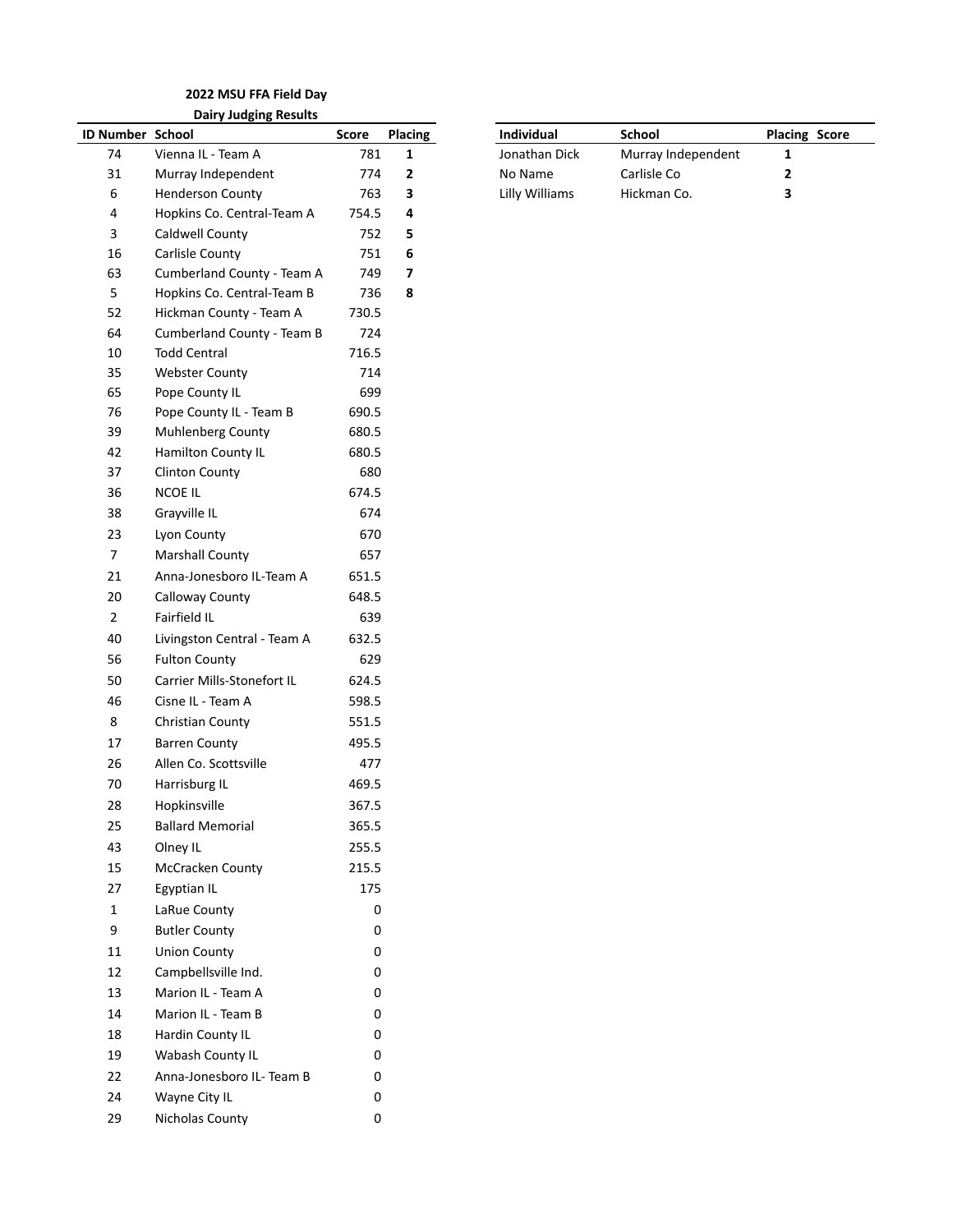| 30 | Madisonville N. Hopkins     | 0 |
|----|-----------------------------|---|
| 32 | <b>Crittenden County</b>    | 0 |
| 33 | Edwards County IL - Team A  | 0 |
| 34 | Edwards County IL - Team B  | 0 |
| 41 | Livingston Central - Team B | 0 |
| 44 | New Covenant                | 0 |
| 45 | <b>Graves County</b>        | 0 |
| 47 | Cisne IL - Team B           | 0 |
| 48 | Union County - Team B       | 0 |
| 49 | Crab Orchard IL             | 0 |
| 51 | <b>Metcalfe County</b>      | 0 |
| 53 | Red Hill IL                 | 0 |
| 54 | Trigg County - Team A       | 0 |
| 55 | Trigg County - Team B       | 0 |
| 57 | Pinckneyville IL            | 0 |
| 58 | Adair County - Team A       | 0 |
| 59 | Adair County - Team B       | 0 |
| 60 | <b>McLean County</b>        | 0 |
| 61 | Eldorado IL                 | 0 |
| 62 | Massac County IL            | 0 |
| 66 | Gallatin County IL          | 0 |
| 67 | Lawrenceville IL            | 0 |
| 68 | Hickman County - Team B     | 0 |
| 69 | Joppa IL                    | 0 |
| 71 | Calloway County - Team B    | 0 |
| 72 | Barren County - Team B      | 0 |
| 73 | Crittenden County - Team B  | 0 |
| 75 | Vienna IL - Team B          | 0 |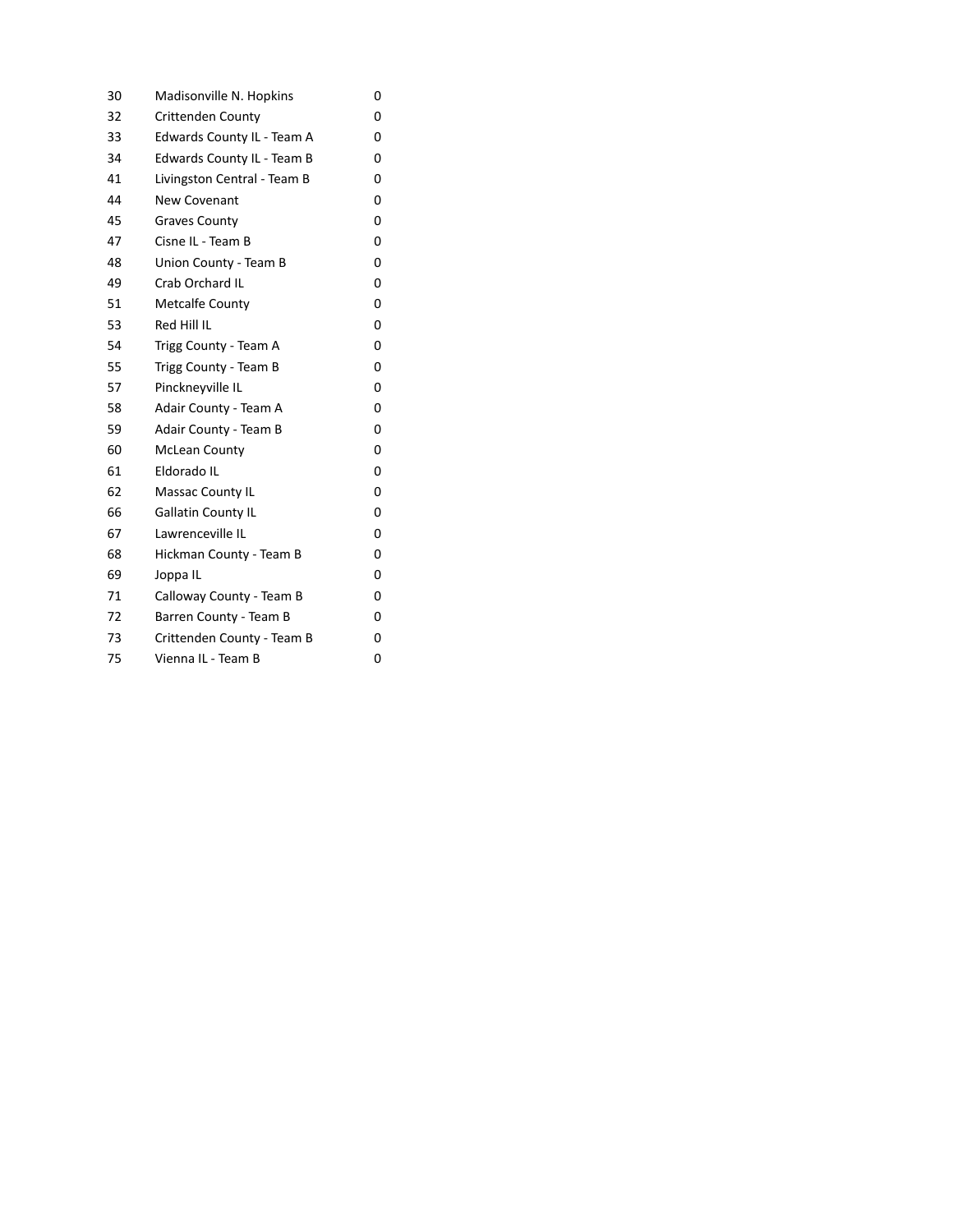#### **2022 MSU FFA Field Day Floriculture Results**

| ID Number School |                             | Score            | Placing      | Individual            | School         | Placi        |
|------------------|-----------------------------|------------------|--------------|-----------------------|----------------|--------------|
| 38               | Grayville IL                | 780              | $\mathbf{1}$ | <b>Matthew Cowles</b> | Grayville (IL) | 1            |
| $\boldsymbol{6}$ | <b>Henderson County</b>     | 630              | $\mathbf{2}$ | Cory Lee              | Barren Co.     | $\mathbf{2}$ |
| 26               | Allen Co. Scottsville       | 610              | 3            | Reagan Ellingburg     | Fulton Co.     | 3            |
| $20\,$           | Calloway County             | 600              | 4            |                       |                |              |
| 17               | <b>Barren County</b>        | 580              | 5            |                       |                |              |
| 43               | Olney IL                    | 480              |              |                       |                |              |
| 46               | Cisne IL - Team A           | 450              |              |                       |                |              |
| 56               | <b>Fulton County</b>        | 450              |              |                       |                |              |
| 3                | Caldwell County             | 420              |              |                       |                |              |
| 45               | <b>Graves County</b>        | 370              |              |                       |                |              |
| 58               | Adair County - Team A       | 370              |              |                       |                |              |
| 12               | Campbellsville Ind.         | 360              |              |                       |                |              |
| 39               | Muhlenberg County           | 330              |              |                       |                |              |
| 42               | Hamilton County IL          | 320              |              |                       |                |              |
| 54               | Trigg County - Team A       | 290              |              |                       |                |              |
| 50               | Carrier Mills-Stonefort IL  | 280              |              |                       |                |              |
| $10\,$           | <b>Todd Central</b>         | 270              |              |                       |                |              |
| $\pmb{4}$        | Hopkins Co. Central-Team A  | 220              |              |                       |                |              |
| $\overline{7}$   | <b>Marshall County</b>      | 220              |              |                       |                |              |
| 15               | McCracken County            | 220              |              |                       |                |              |
| 47               | Cisne IL - Team B           | 220              |              |                       |                |              |
| 36               | NCOE IL                     | 200              |              |                       |                |              |
| 25               | <b>Ballard Memorial</b>     | 180              |              |                       |                |              |
| 35               | <b>Webster County</b>       | 150              |              |                       |                |              |
| 28               | Hopkinsville                | 110              |              |                       |                |              |
| 16               | Carlisle County             | 100              |              |                       |                |              |
| 65               | Pope County IL              | 100              |              |                       |                |              |
| 8                | Christian County            | 90               |              |                       |                |              |
| 40               | Livingston Central - Team A | 90               |              |                       |                |              |
| 49               | Crab Orchard IL             | 90               |              |                       |                |              |
| 60               | <b>McLean County</b>        | 80               |              |                       |                |              |
| 69               | Joppa IL                    | 30               |              |                       |                |              |
| 70               | Harrisburg IL               | $\boldsymbol{0}$ |              |                       |                |              |
| $\mathbf 1$      | LaRue County                |                  |              |                       |                |              |
| $\mathbf 2$      | Fairfield IL                |                  |              |                       |                |              |
| 5                | Hopkins Co. Central-Team B  |                  |              |                       |                |              |
| $\boldsymbol{9}$ | <b>Butler County</b>        |                  |              |                       |                |              |
| 11               | <b>Union County</b>         |                  |              |                       |                |              |
| 13               | Marion IL - Team A          |                  |              |                       |                |              |
| 14               | Marion IL - Team B          |                  |              |                       |                |              |
| 18               | Hardin County IL            |                  |              |                       |                |              |
| 19               | Wabash County IL            |                  |              |                       |                |              |
| 21               | Anna-Jonesboro IL-Team A    |                  |              |                       |                |              |
| 22               | Anna-Jonesboro IL- Team B   |                  |              |                       |                |              |
| 23               | Lyon County                 |                  |              |                       |                |              |
| 24               | Wayne City IL               |                  |              |                       |                |              |
| 27               | Egyptian IL                 |                  |              |                       |                |              |
| 29               | Nicholas County             |                  |              |                       |                |              |

| 1 <u>g</u> | <b>Individual</b>     | <b>School</b>  | <b>Placing Score</b> |
|------------|-----------------------|----------------|----------------------|
|            | <b>Matthew Cowles</b> | Grayville (IL) |                      |
|            | Cory Lee              | Barren Co.     |                      |
|            | Reagan Ellingburg     | Fulton Co.     |                      |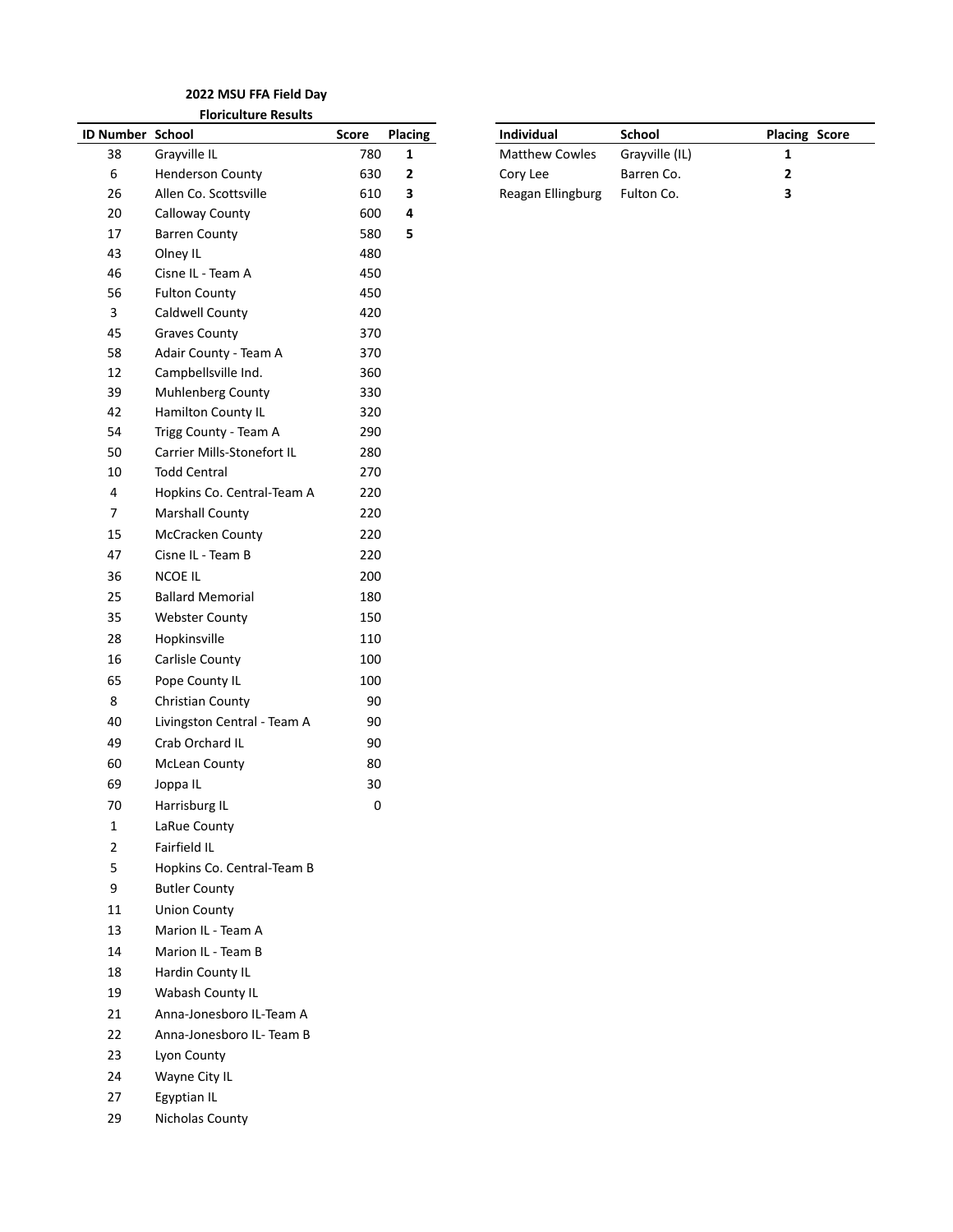- Madisonville N. Hopkins
- Murray Independent
- Crittenden County
- Edwards County IL Team A
- Edwards County IL Team B
- Clinton County
- Livingston Central Team B
- New Covenant
- Union County Team B
- Metcalfe County
- Hickman County Team A
- Red Hill IL
- Trigg County Team B
- Pinckneyville IL
- Adair County Team B
- Eldorado IL
- Massac County IL
- Cumberland County Team A
- Cumberland County Team B
- Gallatin County IL
- Lawrenceville IL
- Hickman County Team B
- Calloway County Team B
- Barren County Team B
- Crittenden County Team B
- Vienna IL Team A
- Vienna IL Team B
- 76 Pope County IL Team B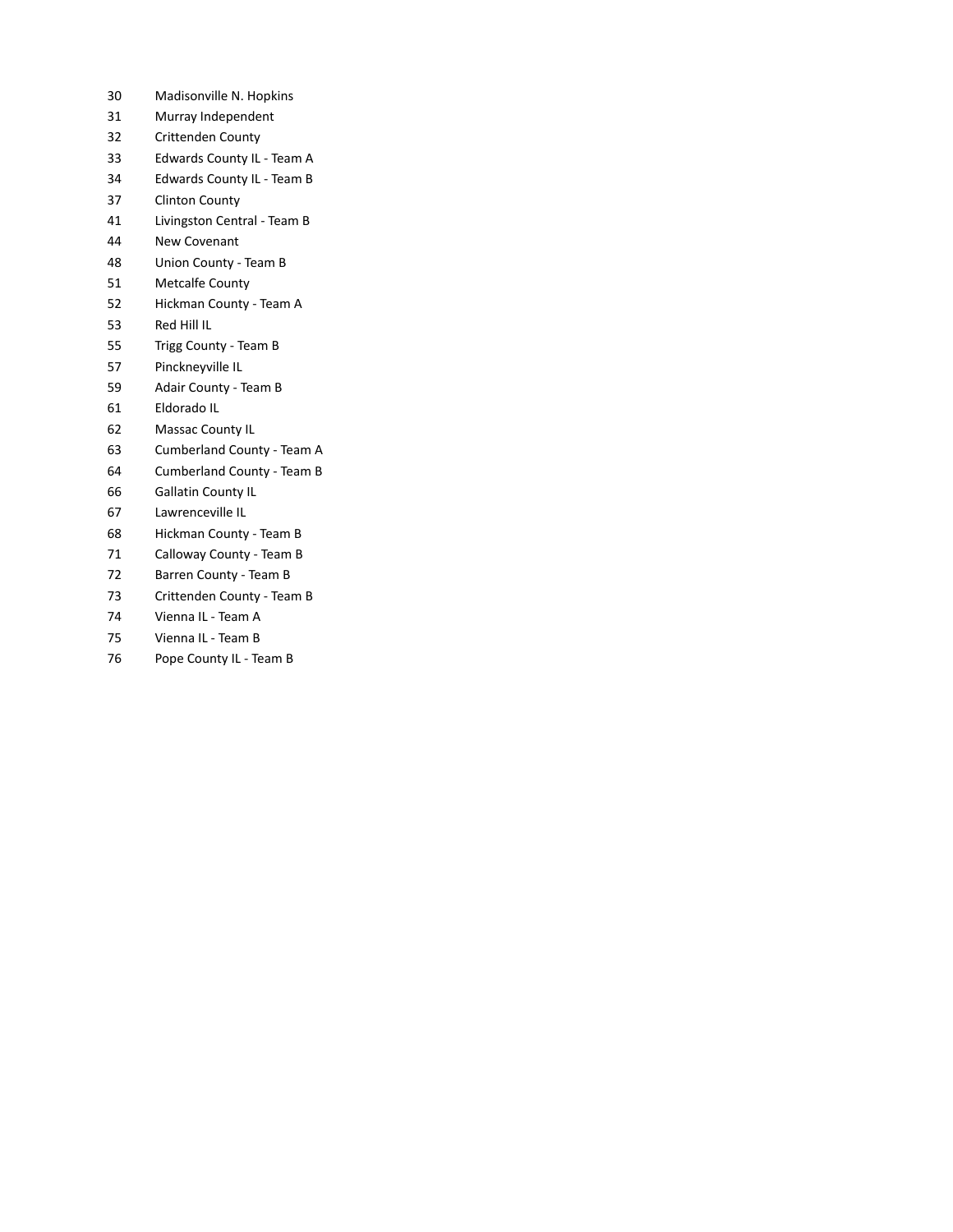**Nursery Results**

| ID Number School |                             | Score     | <b>Placing</b> | Individual           | School        | Placi |
|------------------|-----------------------------|-----------|----------------|----------------------|---------------|-------|
| 20               | Calloway County             | 580       | 1              | Ginni Mikulcik       | Calloway Co.  | 1     |
| 56               | <b>Fulton County</b>        | 140       | $\mathbf{2}$   | <b>Isaac Martin</b>  | Calloway Co.  | 2     |
| 38               | Grayville IL                | 120       | 3              | <b>Callie Neeley</b> | Grayville, IL | 3     |
| 6                | <b>Henderson County</b>     | 110       | 4              |                      |               |       |
| 3                | Caldwell County             | 100       | 5              |                      |               |       |
| 15               | McCracken County            | 100       | 5              |                      |               |       |
| $\overline{7}$   | <b>Marshall County</b>      | 90        | 6              |                      |               |       |
| 58               | Adair County - Team A       | 90        | 6              |                      |               |       |
| 28               | Hopkinsville                | 70        |                |                      |               |       |
| 52               | Hickman County - Team A     | 70        |                |                      |               |       |
| 65               | Pope County IL              | 70        |                |                      |               |       |
| 10               | <b>Todd Central</b>         | 60        |                |                      |               |       |
| 25               | <b>Ballard Memorial</b>     | 60        |                |                      |               |       |
| 8                | Christian County            | 50        |                |                      |               |       |
| 4                | Hopkins Co. Central-Team A  | 40        |                |                      |               |       |
| $30\,$           | Madisonville N. Hopkins     | 40        |                |                      |               |       |
| 11<br>66         | <b>Union County</b>         | 30        |                |                      |               |       |
|                  | <b>Gallatin County IL</b>   | 20        |                |                      |               |       |
| 35               | <b>Webster County</b>       | 10        |                |                      |               |       |
| 16               | Carlisle County             | $\pmb{0}$ |                |                      |               |       |
| 60               | McLean County               | 0         |                |                      |               |       |
| $\mathbf 1$      | LaRue County                | 0         |                |                      |               |       |
| $\overline{2}$   | Fairfield IL                | 0         |                |                      |               |       |
| 5                | Hopkins Co. Central-Team B  | 0         |                |                      |               |       |
| 9                | <b>Butler County</b>        | 0         |                |                      |               |       |
| 12               | Campbellsville Ind.         | 0         |                |                      |               |       |
| 13               | Marion IL - Team A          | 0         |                |                      |               |       |
| 14               | Marion IL - Team B          | 0         |                |                      |               |       |
| 17               | <b>Barren County</b>        | 0         |                |                      |               |       |
| 18               | Hardin County IL            | 0         |                |                      |               |       |
| 19               | Wabash County IL            | 0         |                |                      |               |       |
| 21               | Anna-Jonesboro IL-Team A    | 0         |                |                      |               |       |
| 22               | Anna-Jonesboro IL- Team B   | 0         |                |                      |               |       |
| 23               | Lyon County                 | 0         |                |                      |               |       |
| 24               | Wayne City IL               | 0         |                |                      |               |       |
| 26               | Allen Co. Scottsville       | 0         |                |                      |               |       |
| 27               | Egyptian IL                 | 0         |                |                      |               |       |
| 29               | Nicholas County             | 0         |                |                      |               |       |
| 31               | Murray Independent          | 0         |                |                      |               |       |
| 32               | Crittenden County           | 0         |                |                      |               |       |
| 33               | Edwards County IL - Team A  | 0         |                |                      |               |       |
| 34               | Edwards County IL - Team B  | 0         |                |                      |               |       |
| 36               | <b>NCOE IL</b>              | 0         |                |                      |               |       |
| 37               | <b>Clinton County</b>       | 0         |                |                      |               |       |
| 39               | Muhlenberg County           | 0         |                |                      |               |       |
| 40               | Livingston Central - Team A | 0         |                |                      |               |       |
| 41               | Livingston Central - Team B | 0         |                |                      |               |       |
| 42               | Hamilton County IL          | 0         |                |                      |               |       |

| ID Number School |                      | Score | <b>Placing</b> | Individual           | School        | <b>Placing Score</b> |
|------------------|----------------------|-------|----------------|----------------------|---------------|----------------------|
| 20               | Calloway County      | 580   |                | Ginni Mikulcik       | Calloway Co.  |                      |
| 56               | <b>Fulton County</b> | 140   |                | Isaac Martin         | Calloway Co.  |                      |
| 38               | Gravville IL         | 120   |                | <b>Callie Neelev</b> | Grayville, IL |                      |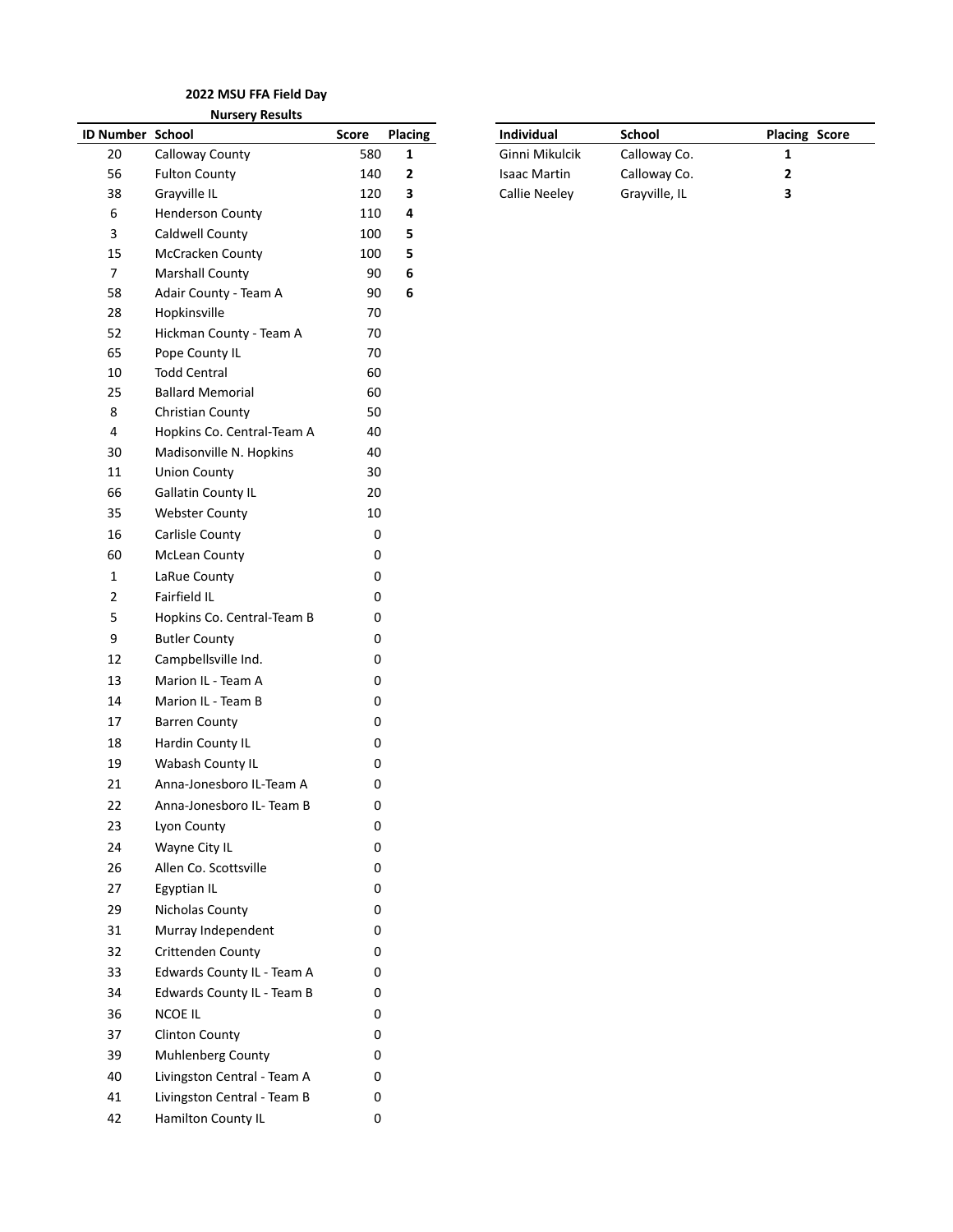| 43 | Olney IL                          | 0 |
|----|-----------------------------------|---|
| 44 | New Covenant                      | 0 |
| 45 | <b>Graves County</b>              | 0 |
| 46 | Cisne IL - Team A                 | 0 |
| 47 | Cisne IL - Team B                 | 0 |
| 48 | Union County - Team B             | 0 |
| 49 | Crab Orchard IL                   | 0 |
| 50 | Carrier Mills-Stonefort IL        | 0 |
| 51 | <b>Metcalfe County</b>            | 0 |
| 53 | Red Hill IL                       | 0 |
| 54 | Trigg County - Team A             | 0 |
| 55 | Trigg County - Team B             | 0 |
| 57 | Pinckneyville IL                  | 0 |
| 59 | Adair County - Team B             | 0 |
| 61 | Eldorado IL                       | 0 |
| 62 | Massac County IL                  | 0 |
| 63 | Cumberland County - Team A        | 0 |
| 64 | <b>Cumberland County - Team B</b> | 0 |
| 67 | Lawrenceville IL                  | 0 |
| 68 | Hickman County - Team B           | 0 |
| 69 | Joppa IL                          | 0 |
| 70 | Harrisburg IL                     | 0 |
| 71 | Calloway County - Team B          | 0 |
| 72 | Barren County - Team B            | 0 |
| 73 | Crittenden County - Team B        | 0 |
| 74 | Vienna IL - Team A                | 0 |
| 75 | Vienna IL - Team B                | 0 |
| 76 | Pope County IL - Team B           | 0 |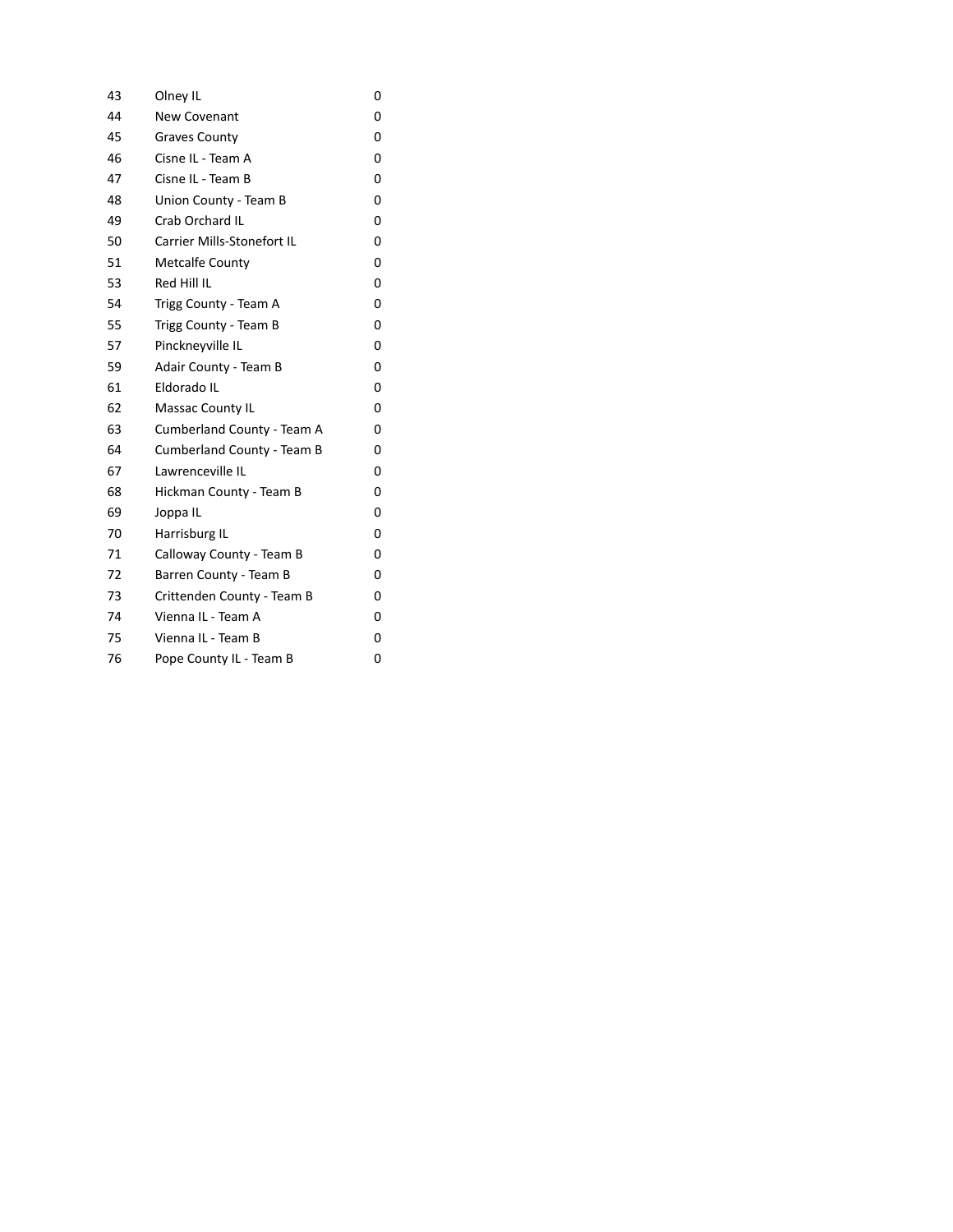**2022 MSU FFA Field Day Meats Evaluation Results**

| ID Number School |                                                   | <b>Adjusted Score Score</b> |     | <b>Placing</b> | Individual          | School        | <b>Placing Score</b> |  |
|------------------|---------------------------------------------------|-----------------------------|-----|----------------|---------------------|---------------|----------------------|--|
| 3                | Caldwell County                                   | 817                         | 919 | $\mathbf{1}$   | Zachary Combs       | Red Hill (IL) | $\mathbf{1}$         |  |
| 53               | Red Hill IL                                       | 800                         | 900 | $\mathbf{2}$   | Destiny Mitchell    | Caldwell Co.  | $\mathbf{2}$         |  |
| 17               | <b>Barren County</b>                              | 712                         | 801 | 3              | <b>Whitney Peck</b> | Caldwell Co.  | $\mathbf{3}$         |  |
| 54               | Trigg County - Team A                             | 693                         | 780 | 4              |                     |               |                      |  |
| 20               | Calloway County                                   | 692                         | 778 | 5              |                     |               |                      |  |
| $\overline{7}$   | <b>Marshall County</b>                            | 684                         | 770 |                |                     |               |                      |  |
| 56               | <b>Fulton County</b>                              | 615                         | 692 |                |                     |               |                      |  |
| $\bf 8$          | Christian County                                  | 609                         | 685 |                |                     |               |                      |  |
| 28               | Hopkinsville                                      | 604                         | 679 |                |                     |               |                      |  |
| 6                | <b>Henderson County</b>                           | 587                         | 660 |                |                     |               |                      |  |
| 40               | Livingston Central - Team A                       | 558                         | 628 |                |                     |               |                      |  |
| 68               | Hickman County - Team B                           | 546                         | 614 |                |                     |               |                      |  |
| 52               | Hickman County - Team A                           | 539                         | 606 |                |                     |               |                      |  |
| 10               | <b>Todd Central</b>                               | 532                         | 599 |                |                     |               |                      |  |
| 26               | Allen Co. Scottsville                             | 529                         | 595 |                |                     |               |                      |  |
| 36               | <b>NCOE IL</b>                                    | 525                         | 591 |                |                     |               |                      |  |
| 16               | Carlisle County                                   | 483                         | 543 |                |                     |               |                      |  |
| 25               | <b>Ballard Memorial</b>                           | 460                         | 518 |                |                     |               |                      |  |
| 9                | <b>Butler County</b>                              | 204                         | 229 |                |                     |               |                      |  |
| $\mathbf{1}$     | LaRue County                                      | $\pmb{0}$                   |     |                |                     |               |                      |  |
| $\overline{2}$   | Fairfield IL                                      | 0                           |     |                |                     |               |                      |  |
| 4                | Hopkins Co. Central-Team A                        | 0                           |     |                |                     |               |                      |  |
| 5                | Hopkins Co. Central-Team B                        | 0                           |     |                |                     |               |                      |  |
| 11               | <b>Union County</b>                               | 0                           |     |                |                     |               |                      |  |
| 12               | Campbellsville Ind.                               | 0                           |     |                |                     |               |                      |  |
| 13               | Marion IL - Team A                                | 0                           |     |                |                     |               |                      |  |
| 14               | Marion IL - Team B                                | $\pmb{0}$                   |     |                |                     |               |                      |  |
| 15               | McCracken County                                  | 0                           |     |                |                     |               |                      |  |
| 18               | Hardin County IL                                  | 0                           |     |                |                     |               |                      |  |
| 19               | Wabash County IL                                  | $\pmb{0}$                   |     |                |                     |               |                      |  |
| 21               | Anna-Jonesboro IL-Team A                          | 0                           |     |                |                     |               |                      |  |
| 22               | Anna-Jonesboro IL- Team B                         | 0                           |     |                |                     |               |                      |  |
| 23               | Lyon County                                       | $\pmb{0}$                   |     |                |                     |               |                      |  |
| 24               | Wayne City IL                                     | $\pmb{0}$                   |     |                |                     |               |                      |  |
| 27               | Egyptian IL                                       | 0                           |     |                |                     |               |                      |  |
| 29               | Nicholas County                                   | $\pmb{0}$                   |     |                |                     |               |                      |  |
| $30\,$           | Madisonville N. Hopkins                           | $\pmb{0}$                   |     |                |                     |               |                      |  |
| 31               | Murray Independent                                | $\pmb{0}$                   |     |                |                     |               |                      |  |
| 32               | Crittenden County                                 | 0                           |     |                |                     |               |                      |  |
| 33               | Edwards County IL - Team A                        | 0                           |     |                |                     |               |                      |  |
| 34               | Edwards County IL - Team B                        | 0                           |     |                |                     |               |                      |  |
| 35               | <b>Webster County</b>                             | 0                           |     |                |                     |               |                      |  |
| 37               | <b>Clinton County</b>                             | 0                           |     |                |                     |               |                      |  |
| 38               | Grayville IL                                      | 0                           |     |                |                     |               |                      |  |
| 39               |                                                   |                             |     |                |                     |               |                      |  |
| 41               | Muhlenberg County                                 | 0                           |     |                |                     |               |                      |  |
|                  | Livingston Central - Team B<br>Hamilton County IL | 0                           |     |                |                     |               |                      |  |
| 42               |                                                   | 0                           |     |                |                     |               |                      |  |
| 43               | Olney IL                                          | 0                           |     |                |                     |               |                      |  |
| 44               | New Covenant                                      | 0                           |     |                |                     |               |                      |  |
| 45               | <b>Graves County</b>                              | 0                           |     |                |                     |               |                      |  |
| 46               | Cisne IL - Team A                                 | 0                           |     |                |                     |               |                      |  |
| 47               | Cisne IL - Team B                                 | 0                           |     |                |                     |               |                      |  |
| 48               | Union County - Team B                             | 0                           |     |                |                     |               |                      |  |
| 49               | Crab Orchard IL                                   | 0                           |     |                |                     |               |                      |  |

| Individual          | School        | <b>Placing Score</b> |
|---------------------|---------------|----------------------|
| Zachary Combs       | Red Hill (IL) | п.                   |
| Destiny Mitchell    | Caldwell Co.  | 2                    |
| <b>Whitney Peck</b> | Caldwell Co.  | з                    |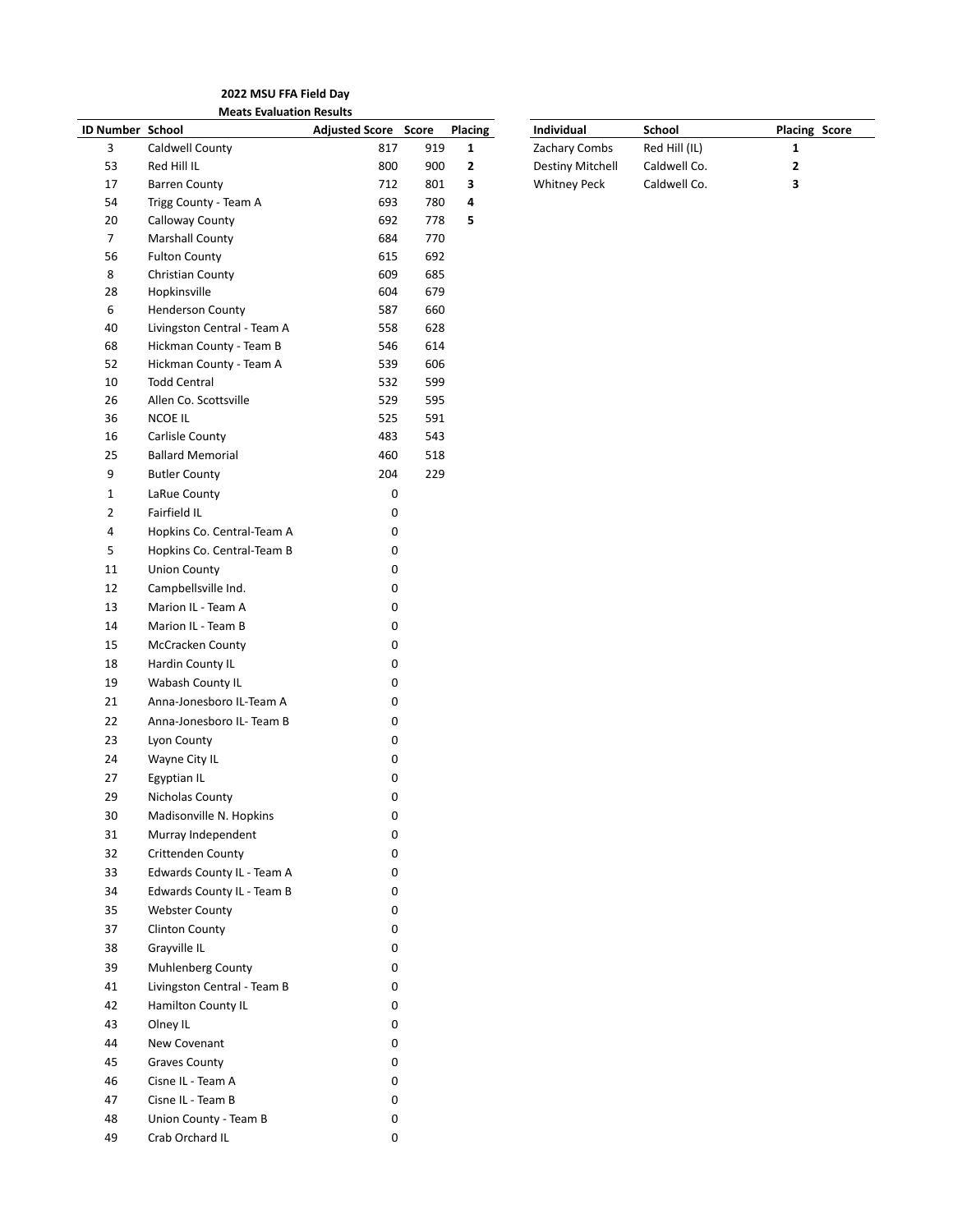| 50 | Carrier Mills-Stonefort IL | 0 |
|----|----------------------------|---|
| 51 | <b>Metcalfe County</b>     | 0 |
| 55 | Trigg County - Team B      | 0 |
| 57 | Pinckneyville IL           | 0 |
| 58 | Adair County - Team A      | 0 |
| 59 | Adair County - Team B      | 0 |
| 60 | <b>McLean County</b>       | 0 |
| 61 | Eldorado IL                | 0 |
| 62 | <b>Massac County IL</b>    | 0 |
| 63 | Cumberland County - Team A | 0 |
| 64 | Cumberland County - Team B | 0 |
| 65 | Pope County IL             | 0 |
| 66 | <b>Gallatin County IL</b>  | 0 |
| 67 | Lawrenceville IL           | 0 |
| 69 | Joppa IL                   | 0 |
| 70 | Harrisburg IL              | 0 |
| 71 | Calloway County - Team B   | 0 |
| 72 | Barren County - Team B     | 0 |
| 73 | Crittenden County - Team B | 0 |
| 74 | Vienna IL - Team A         | 0 |
| 75 | Vienna IL - Team B         | 0 |
| 76 | Pope County IL - Team B    | 0 |
|    |                            |   |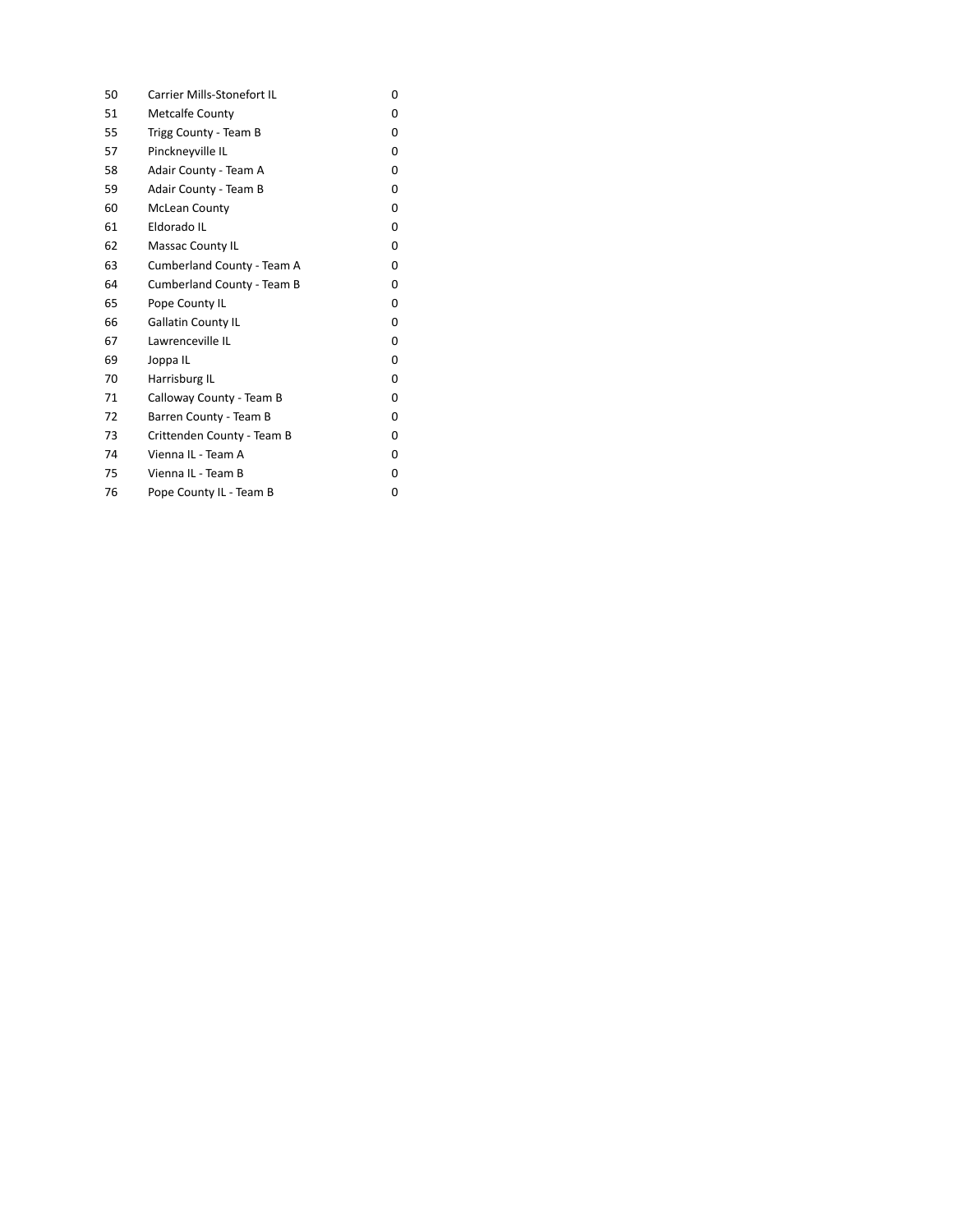**2022 MSU FFA Field Day Soil Judging Results**

|                  | <b>SOII JUDGING RESUITS</b>                         |                                     |            |              |              |                                                              |                      |
|------------------|-----------------------------------------------------|-------------------------------------|------------|--------------|--------------|--------------------------------------------------------------|----------------------|
| ID Number School |                                                     | <b>Adjusted Score Score Placing</b> |            |              | Individual   | School                                                       | <b>Placing Score</b> |
| 3<br>63          | Caldwell County                                     | 1020                                | 681        | $\mathbf{1}$ | Caldwell Co. | Harper Ritchey                                               | 1                    |
| 58               | Cumberland County - Team A<br>Adair County - Team A | 959<br>938                          | 640<br>626 | 2<br>з       | Lyon Co.     | <b>Bradley Dunning</b><br>Cumberland Co. Teal Tyler Shoopman | 2<br>3               |
| 23               | Lyon County                                         | 885                                 | 591        | 4            | Caldwell Co. | Cali Traylor                                                 | 3                    |
| 20               | Calloway County                                     | 843                                 | 563        | 5            |              |                                                              |                      |
| 40               | Livingston Central - Team A                         | 759                                 | 507        | 6            |              |                                                              |                      |
| 6                | <b>Henderson County</b>                             | 749                                 | 500        | 7            |              |                                                              |                      |
| 10               | <b>Todd Central</b>                                 | 680                                 | 454        | 8            |              |                                                              |                      |
| 9                | <b>Butler County</b>                                | 587                                 | 392        |              |              |                                                              |                      |
| 65               | Pope County IL                                      | 565                                 | 377        |              |              |                                                              |                      |
| 54               | Trigg County - Team A                               | 559                                 | 373        |              |              |                                                              |                      |
| 15               | McCracken County                                    | 547                                 | 365        |              |              |                                                              |                      |
| $\overline{7}$   | Marshall County                                     | 541                                 | 361        |              |              |                                                              |                      |
| 31               | Murray Independent                                  | 502                                 | 335        |              |              |                                                              |                      |
| 56               | <b>Fulton County</b>                                | 475                                 | 317        |              |              |                                                              |                      |
| 11               | <b>Union County</b>                                 | 448                                 | 299        |              |              |                                                              |                      |
| 4                | Hopkins Co. Central-Team A                          | 333                                 | 222        |              |              |                                                              |                      |
| $\mathbf{1}$     | LaRue County                                        | 0                                   |            |              |              |                                                              |                      |
| $\overline{2}$   | Fairfield IL                                        | 0                                   |            |              |              |                                                              |                      |
| 5                | Hopkins Co. Central-Team B                          | 0                                   |            |              |              |                                                              |                      |
| 8                | Christian County                                    | 0                                   |            |              |              |                                                              |                      |
| 12               | Campbellsville Ind.                                 | 0                                   |            |              |              |                                                              |                      |
| 13               | Marion IL - Team A                                  | 0                                   |            |              |              |                                                              |                      |
| 14               | Marion IL - Team B                                  | 0                                   |            |              |              |                                                              |                      |
| 16               |                                                     | 0                                   |            |              |              |                                                              |                      |
|                  | Carlisle County                                     |                                     |            |              |              |                                                              |                      |
| 17               | <b>Barren County</b>                                | 0                                   |            |              |              |                                                              |                      |
| 18               | Hardin County IL                                    | 0                                   |            |              |              |                                                              |                      |
| 19               | Wabash County IL                                    | 0                                   |            |              |              |                                                              |                      |
| 21               | Anna-Jonesboro IL-Team A                            | 0                                   |            |              |              |                                                              |                      |
| 22               | Anna-Jonesboro IL- Team B                           | 0                                   |            |              |              |                                                              |                      |
| 24               | Wayne City IL                                       | 0                                   |            |              |              |                                                              |                      |
| 25               | <b>Ballard Memorial</b>                             | 0                                   |            |              |              |                                                              |                      |
| 26               | Allen Co. Scottsville                               | 0                                   |            |              |              |                                                              |                      |
| 27               | Egyptian IL                                         | 0                                   |            |              |              |                                                              |                      |
| 28               | Hopkinsville                                        | 0                                   |            |              |              |                                                              |                      |
| 29               | Nicholas County                                     | 0                                   |            |              |              |                                                              |                      |
| 30               | Madisonville N. Hopkins                             | 0                                   |            |              |              |                                                              |                      |
| 32               | Crittenden County                                   | 0                                   |            |              |              |                                                              |                      |
| 33               | Edwards County IL - Team A                          | 0                                   |            |              |              |                                                              |                      |
| 34               | Edwards County IL - Team B                          | 0                                   |            |              |              |                                                              |                      |
| 35               | <b>Webster County</b>                               | 0                                   |            |              |              |                                                              |                      |
| 36               | NCOE IL                                             | 0                                   |            |              |              |                                                              |                      |
| 37               | <b>Clinton County</b>                               | 0                                   |            |              |              |                                                              |                      |
| 38               | Grayville IL                                        | 0                                   |            |              |              |                                                              |                      |
| 39               | Muhlenberg County                                   | 0                                   |            |              |              |                                                              |                      |
| 41               | Livingston Central - Team B                         | 0                                   |            |              |              |                                                              |                      |
| 42               | Hamilton County IL                                  | 0                                   |            |              |              |                                                              |                      |
| 43               | Olney IL                                            | 0                                   |            |              |              |                                                              |                      |
| 44               | New Covenant                                        | 0                                   |            |              |              |                                                              |                      |
| 45               | <b>Graves County</b>                                | 0                                   |            |              |              |                                                              |                      |
| 46               | Cisne IL - Team A                                   | 0                                   |            |              |              |                                                              |                      |
| 47               | Cisne IL - Team B                                   | 0                                   |            |              |              |                                                              |                      |
| 48               | Union County - Team B                               | 0                                   |            |              |              |                                                              |                      |
| 49               | Crab Orchard IL                                     | 0                                   |            |              |              |                                                              |                      |
|                  |                                                     |                                     |            |              |              |                                                              |                      |

| Individual   | School                             | <b>Placing Score</b> |
|--------------|------------------------------------|----------------------|
| Caldwell Co. | Harper Ritchey                     |                      |
| Lyon Co.     | <b>Bradley Dunning</b>             | 7                    |
|              | Cumberland Co. Tear Tyler Shoopman | 3                    |
| Caldwell Co. | Cali Traylor                       | 3                    |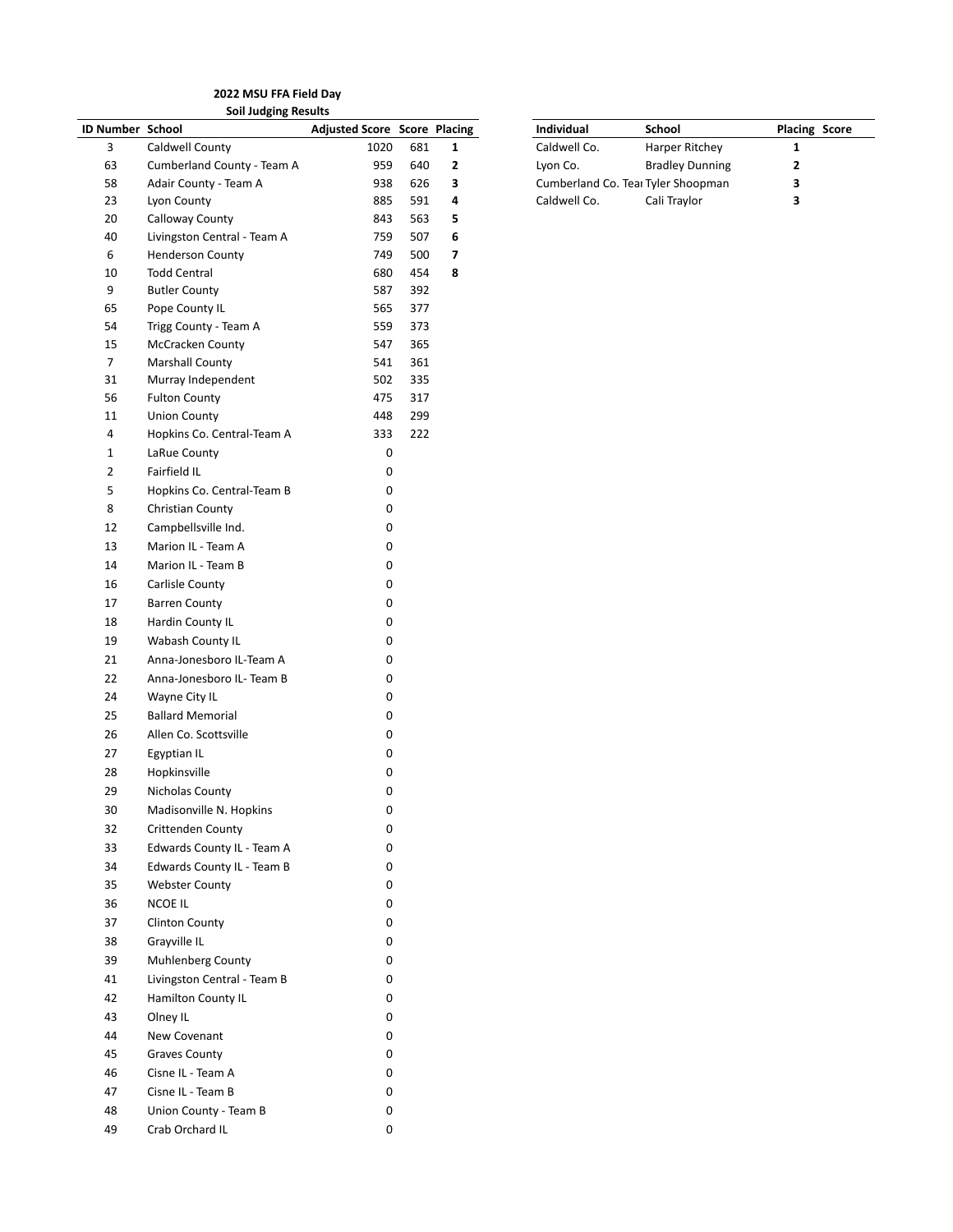| 50 | <b>Carrier Mills-Stonefort IL</b> | 0 |
|----|-----------------------------------|---|
| 51 | <b>Metcalfe County</b>            | 0 |
| 52 | Hickman County - Team A           | 0 |
| 53 | Red Hill IL                       | 0 |
| 55 | Trigg County - Team B             | 0 |
| 57 | Pinckneyville IL                  | 0 |
| 59 | Adair County - Team B             | 0 |
| 60 | <b>McLean County</b>              | 0 |
| 61 | Eldorado IL                       | 0 |
| 62 | Massac County IL                  | 0 |
| 64 | Cumberland County - Team B        | 0 |
| 66 | <b>Gallatin County IL</b>         | 0 |
| 67 | Lawrenceville IL                  | 0 |
| 68 | Hickman County - Team B           | 0 |
| 69 | Joppa IL                          | 0 |
| 70 | Harrisburg IL                     | 0 |
| 71 | Calloway County - Team B          | 0 |
| 72 | Barren County - Team B            | 0 |
| 73 | Crittenden County - Team B        | 0 |
| 74 | Vienna IL - Team A                | 0 |
| 75 | Vienna IL - Team B                | 0 |
| 76 | Pope County IL - Team B           | 0 |
|    |                                   |   |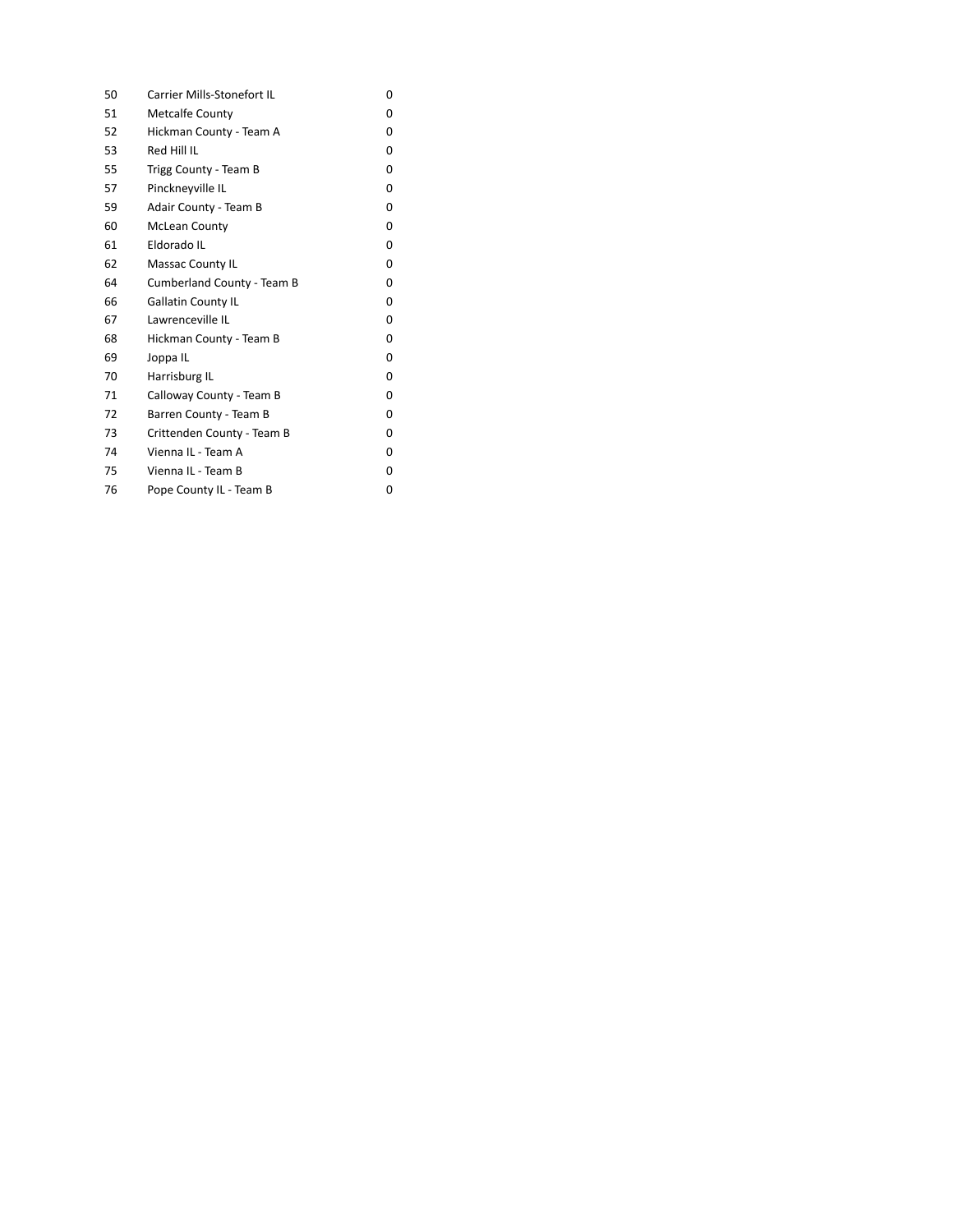|                         | 2022 MSU FFA Field Day      |                                |       |              |                      |            |                      |  |
|-------------------------|-----------------------------|--------------------------------|-------|--------------|----------------------|------------|----------------------|--|
|                         |                             | <b>Poultry Judging Results</b> |       |              |                      |            |                      |  |
| <b>ID Number School</b> |                             | <b>Adjusted Score Score</b>    |       | Placing      | Individual           | School     | <b>Placing Score</b> |  |
| 43                      | Olney IL                    | 858                            | 1,180 | $\mathbf{1}$ | Jorri Vandyke        | Olney (IL) | $\mathbf{1}$         |  |
| $\mathbf{1}$            | LaRue County                | 930                            | 1163  | 2            | <b>Trenton Payne</b> | Olney (IL) | $\mathbf{2}$         |  |
| 29                      | Nicholas County             | 799                            | 1098  | 3            | Jose Villanos        | LaRue Co.  | 3                    |  |
| $\overline{7}$          | <b>Marshall County</b>      | 783                            | 1076  | 4            |                      |            |                      |  |
| 37                      | <b>Clinton County</b>       | 780                            | 1,073 | 5            |                      |            |                      |  |
| 30                      | Madisonville N. Hopkins     | 772                            | 1,061 |              |                      |            |                      |  |
| 3                       | Caldwell County             | 755                            | 1038  |              |                      |            |                      |  |
| 28                      | Hopkinsville                | 722                            | 993   |              |                      |            |                      |  |
| 46                      | Cisne IL - Team A           | 708                            | 973   |              |                      |            |                      |  |
| 6                       | <b>Henderson County</b>     | 705                            | 969   |              |                      |            |                      |  |
| 23                      | Lyon County                 | 699                            | 961   |              |                      |            |                      |  |
| 45                      | Graves County               | 636                            | 875   |              |                      |            |                      |  |
| 8                       | Christian County            | 615                            | 845   |              |                      |            |                      |  |
|                         |                             |                                |       |              |                      |            |                      |  |
| 15                      | <b>McCracken County</b>     | 612                            | 841   |              |                      |            |                      |  |
| 32                      | <b>Crittenden County</b>    | 597                            | 821   |              |                      |            |                      |  |
| 25                      | <b>Ballard Memorial</b>     | 532                            | 731   |              |                      |            |                      |  |
| 20                      | Calloway County             | 523                            | 719   |              |                      |            |                      |  |
| $\overline{2}$          | Fairfield IL                | 0                              |       |              |                      |            |                      |  |
| 4                       | Hopkins Co. Central-Team A  | 0                              |       |              |                      |            |                      |  |
| 5                       | Hopkins Co. Central-Team B  | 0                              |       |              |                      |            |                      |  |
| 9                       | <b>Butler County</b>        | 0                              |       |              |                      |            |                      |  |
| $10\,$                  | <b>Todd Central</b>         | 0                              |       |              |                      |            |                      |  |
| 11                      | <b>Union County</b>         | 0                              |       |              |                      |            |                      |  |
| 12                      | Campbellsville Ind.         | 0                              |       |              |                      |            |                      |  |
| 13                      | Marion IL - Team A          | 0                              |       |              |                      |            |                      |  |
| 14                      | Marion IL - Team B          | 0                              |       |              |                      |            |                      |  |
|                         |                             |                                |       |              |                      |            |                      |  |
| 16                      | Carlisle County             | 0                              |       |              |                      |            |                      |  |
| 17                      | <b>Barren County</b>        | 0                              |       |              |                      |            |                      |  |
| 18                      | Hardin County IL            | 0                              |       |              |                      |            |                      |  |
| 19                      | Wabash County IL            | 0                              |       |              |                      |            |                      |  |
| 21                      | Anna-Jonesboro IL-Team A    | 0                              |       |              |                      |            |                      |  |
| 22                      | Anna-Jonesboro IL- Team B   | 0                              |       |              |                      |            |                      |  |
| 24                      | Wayne City IL               | 0                              |       |              |                      |            |                      |  |
| 26                      | Allen Co. Scottsville       | 0                              |       |              |                      |            |                      |  |
| 27                      | Egyptian IL                 | 0                              |       |              |                      |            |                      |  |
| 31                      | Murray Independent          | 0                              |       |              |                      |            |                      |  |
| 33                      | Edwards County IL - Team A  | 0                              |       |              |                      |            |                      |  |
| 34                      | Edwards County IL - Team B  | 0                              |       |              |                      |            |                      |  |
| 35                      | <b>Webster County</b>       | 0                              |       |              |                      |            |                      |  |
| 36                      | <b>NCOE IL</b>              | 0                              |       |              |                      |            |                      |  |
|                         |                             |                                |       |              |                      |            |                      |  |
| 38                      | Grayville IL                | 0                              |       |              |                      |            |                      |  |
| 39                      | Muhlenberg County           | 0                              |       |              |                      |            |                      |  |
| 40                      | Livingston Central - Team A | 0                              |       |              |                      |            |                      |  |
| 41                      | Livingston Central - Team B | 0                              |       |              |                      |            |                      |  |
| 42                      | Hamilton County IL          | 0                              |       |              |                      |            |                      |  |
| 44                      | New Covenant                | 0                              |       |              |                      |            |                      |  |
| 47                      | Cisne IL - Team B           | 0                              |       |              |                      |            |                      |  |
| 48                      | Union County - Team B       | 0                              |       |              |                      |            |                      |  |
| 49                      | Crab Orchard IL             | 0                              |       |              |                      |            |                      |  |
| 50                      | Carrier Mills-Stonefort IL  | 0                              |       |              |                      |            |                      |  |
| 51                      | <b>Metcalfe County</b>      | 0                              |       |              |                      |            |                      |  |
| 52                      | Hickman County - Team A     | 0                              |       |              |                      |            |                      |  |
| 53                      | Red Hill IL                 | 0                              |       |              |                      |            |                      |  |
|                         |                             |                                |       |              |                      |            |                      |  |
| 54                      | Trigg County - Team A       | 0                              |       |              |                      |            |                      |  |
| 55                      | Trigg County - Team B       | 0                              |       |              |                      |            |                      |  |
| 56                      | <b>Fulton County</b>        | 0                              |       |              |                      |            |                      |  |
| 57                      | Pinckneyville IL            | $\mathbf 0$                    |       |              |                      |            |                      |  |
| 58                      | Adair County - Team A       | 0                              |       |              |                      |            |                      |  |
| 59                      | Adair County - Team B       | 0                              |       |              |                      |            |                      |  |

| Individual           | School     | <b>Placing Score</b> |
|----------------------|------------|----------------------|
| Jorri Vandyke        | Olney (IL) |                      |
| <b>Trenton Payne</b> | Olney (IL) | 2                    |
| Jose Villanos        | LaRue Co.  |                      |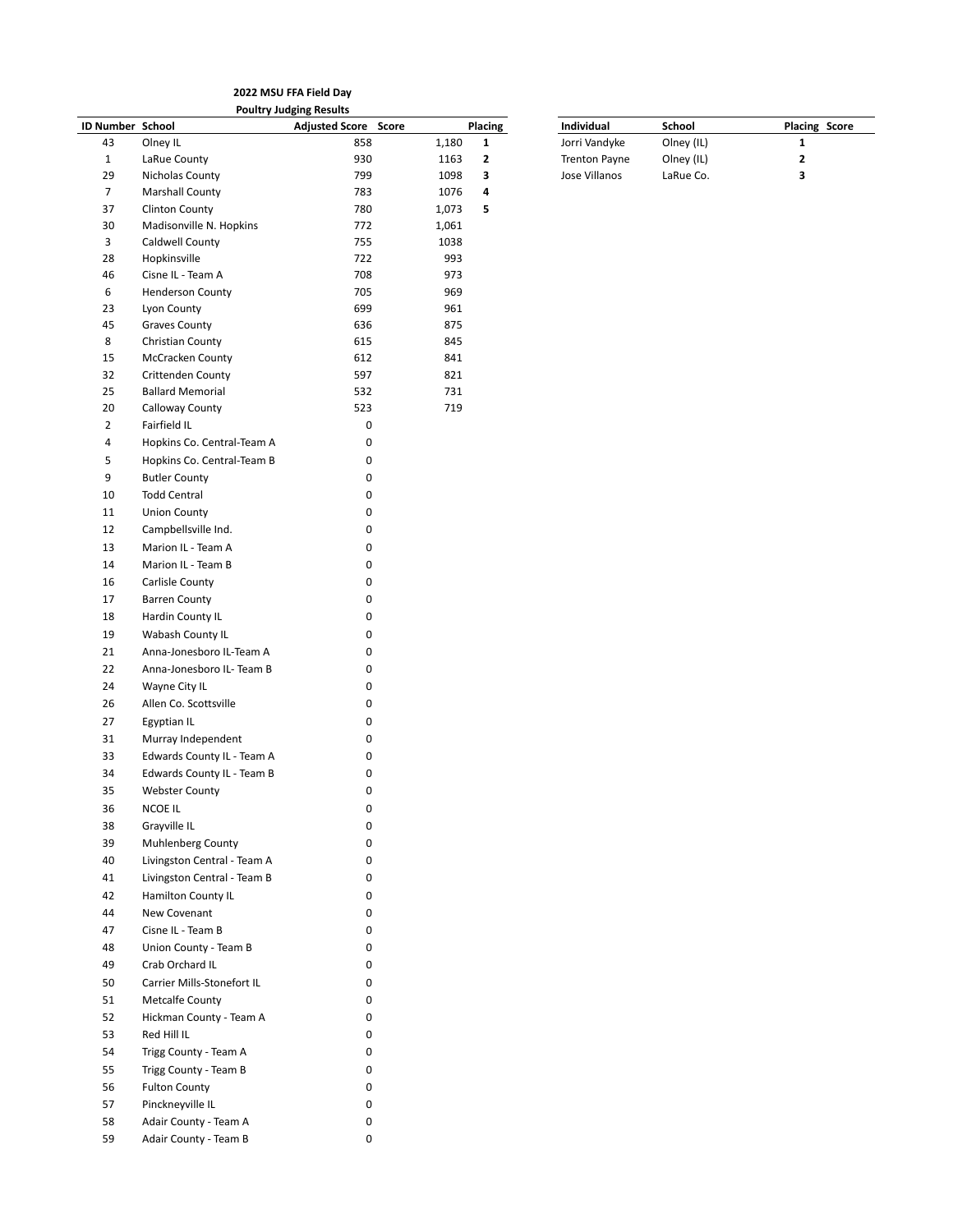| 60 | <b>McLean County</b>       | 0 |
|----|----------------------------|---|
| 61 | Eldorado IL                | 0 |
| 62 | Massac County IL           | 0 |
| 63 | Cumberland County - Team A | 0 |
| 64 | Cumberland County - Team B | 0 |
| 65 | Pope County IL             | 0 |
| 66 | <b>Gallatin County IL</b>  | 0 |
| 67 | Lawrenceville IL           | 0 |
| 68 | Hickman County - Team B    | 0 |
| 69 | Joppa IL                   | 0 |
| 70 | Harrisburg IL              | 0 |
| 71 | Calloway County - Team B   | 0 |
| 72 | Barren County - Team B     | 0 |
| 73 | Crittenden County - Team B | 0 |
| 74 | Vienna IL - Team A         | 0 |
| 75 | Vienna IL - Team B         | 0 |
| 76 | Pope County IL - Team B    | 0 |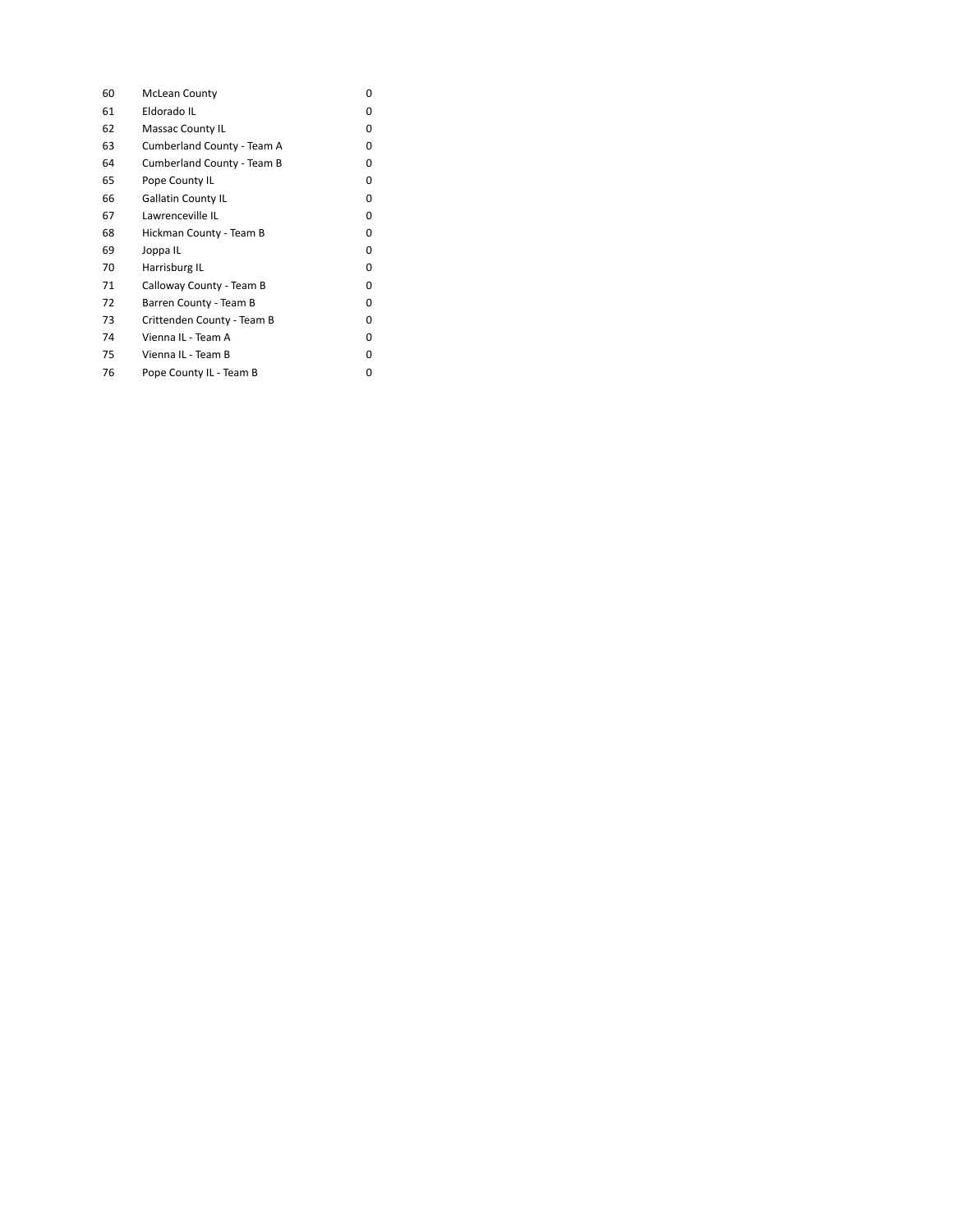#### **2022 MSU FFA Field Day Tobacco Judging Results**

|                         | TODACCO JUDGING RESUITS     |           |                |                |                     |                         |
|-------------------------|-----------------------------|-----------|----------------|----------------|---------------------|-------------------------|
| ID Number School        |                             | Score     | <b>Placing</b> | Individual     | School              | Placi                   |
| 20                      | Calloway County             | 970       | $\mathbf{1}$   | Cooper Housden | Calloway Co         | 1                       |
| 6                       | <b>Henderson County</b>     | 968.5     | $\mathbf{2}$   | Lucy Chester   | <b>Todd Central</b> | $\overline{\mathbf{c}}$ |
| 60                      | <b>McLean County</b>        | 949.25    | 3              | Jenna Byrd     | Henderson Co        | 3                       |
| 10                      | <b>Todd Central</b>         | 914.25    | 4              |                |                     |                         |
| 52                      | Hickman County - Team A     | 907.25    | 5              |                |                     |                         |
| $\overline{\mathbf{3}}$ | Caldwell County             | 896.5     |                |                |                     |                         |
| 15                      | McCracken County            | 883       |                |                |                     |                         |
| 65                      | Pope County IL              | 878.75    |                |                |                     |                         |
| 8                       | Christian County            | 872.5     |                |                |                     |                         |
| 74                      | Vienna IL - Team A          | 852.25    |                |                |                     |                         |
| 53                      | Red Hill IL                 | 837       |                |                |                     |                         |
| 45                      | <b>Graves County</b>        | 830       |                |                |                     |                         |
| 4                       | Hopkins Co. Central-Team A  | 820       |                |                |                     |                         |
| 35                      | <b>Webster County</b>       | 800.75    |                |                |                     |                         |
| $\overline{7}$          | <b>Marshall County</b>      | 680       |                |                |                     |                         |
| 54                      | Trigg County - Team A       | 663       |                |                |                     |                         |
| 28                      | Hopkinsville                | 598.75    |                |                |                     |                         |
| 39                      | Muhlenberg County           | 274.75    |                |                |                     |                         |
| $\mathbf{1}$            | LaRue County                | 0         |                |                |                     |                         |
| $\overline{2}$          | Fairfield IL                | 0         |                |                |                     |                         |
| $\mathsf S$             | Hopkins Co. Central-Team B  | 0         |                |                |                     |                         |
| 9                       | <b>Butler County</b>        | 0         |                |                |                     |                         |
| 11                      | <b>Union County</b>         | 0         |                |                |                     |                         |
| 12                      | Campbellsville Ind.         | 0         |                |                |                     |                         |
| 13                      | Marion IL - Team A          | 0         |                |                |                     |                         |
| 14                      | Marion IL - Team B          | 0         |                |                |                     |                         |
| 16                      | Carlisle County             | 0         |                |                |                     |                         |
| 17                      | <b>Barren County</b>        | 0         |                |                |                     |                         |
| 18                      | Hardin County IL            | 0         |                |                |                     |                         |
| 19                      | Wabash County IL            | 0         |                |                |                     |                         |
| 21                      | Anna-Jonesboro IL-Team A    | 0         |                |                |                     |                         |
| 22                      | Anna-Jonesboro IL- Team B   | 0         |                |                |                     |                         |
| 23                      | Lyon County                 | 0         |                |                |                     |                         |
| 24                      | Wayne City IL               | $\pmb{0}$ |                |                |                     |                         |
| 25                      | <b>Ballard Memorial</b>     | 0         |                |                |                     |                         |
| 26                      | Allen Co. Scottsville       | 0         |                |                |                     |                         |
| 27                      | Egyptian IL                 | 0         |                |                |                     |                         |
| 29                      | Nicholas County             | 0         |                |                |                     |                         |
| 30                      | Madisonville N. Hopkins     | 0         |                |                |                     |                         |
| 31                      | Murray Independent          | 0         |                |                |                     |                         |
| 32                      | Crittenden County           | 0         |                |                |                     |                         |
| 33                      | Edwards County IL - Team A  | 0         |                |                |                     |                         |
| 34                      | Edwards County IL - Team B  | 0         |                |                |                     |                         |
| 36                      | NCOE IL                     | 0         |                |                |                     |                         |
| 37                      | <b>Clinton County</b>       | 0         |                |                |                     |                         |
| 38                      | Grayville IL                | 0         |                |                |                     |                         |
| 40                      | Livingston Central - Team A | 0         |                |                |                     |                         |
| 41                      | Livingston Central - Team B | 0         |                |                |                     |                         |
| 42                      | Hamilton County IL          | 0         |                |                |                     |                         |
|                         |                             |           |                |                |                     |                         |

| ID Number School |                         | Score  | <b>Placing</b> | <b>Individual</b> | School              | <b>Placing Score</b> |
|------------------|-------------------------|--------|----------------|-------------------|---------------------|----------------------|
| 20               | Calloway County         | 970    |                | Cooper Housden    | Calloway Co         |                      |
| b                | <b>Henderson County</b> | 968.5  |                | Lucy Chester      | <b>Todd Central</b> |                      |
| 60               | McLean County           | 949.25 |                | Jenna Byrd        | Henderson Co        |                      |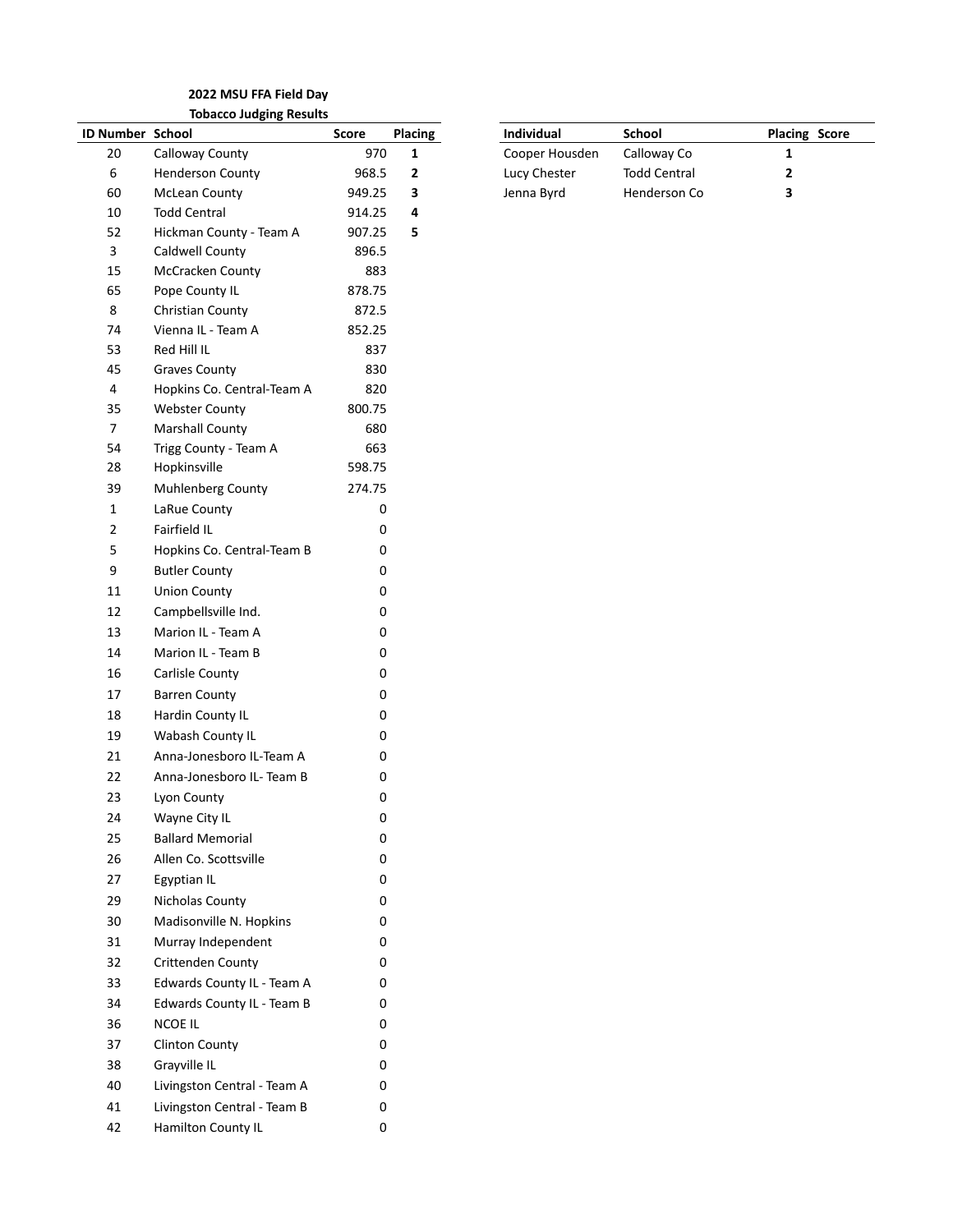| 43 | Olney IL                          | 0 |
|----|-----------------------------------|---|
| 44 | <b>New Covenant</b>               | 0 |
| 46 | Cisne IL - Team A                 | 0 |
| 47 | Cisne IL - Team B                 | 0 |
| 48 | Union County - Team B             | 0 |
| 49 | Crab Orchard IL                   | 0 |
| 50 | <b>Carrier Mills-Stonefort IL</b> | 0 |
| 51 | Metcalfe County                   | 0 |
| 55 | Trigg County - Team B             | 0 |
| 56 | <b>Fulton County</b>              | 0 |
| 57 | Pinckneyville IL                  | 0 |
| 58 | Adair County - Team A             | 0 |
| 59 | Adair County - Team B             | 0 |
| 61 | Eldorado IL                       | 0 |
| 62 | <b>Massac County IL</b>           | 0 |
| 63 | Cumberland County - Team A        | 0 |
| 64 | Cumberland County - Team B        | 0 |
| 66 | Gallatin County IL                | 0 |
| 67 | Lawrenceville IL                  | 0 |
| 68 | Hickman County - Team B           | 0 |
| 69 | Joppa IL                          | 0 |
| 70 | Harrisburg IL                     | 0 |
| 71 | Calloway County - Team B          | 0 |
| 72 | Barren County - Team B            | 0 |
| 73 | Crittenden County - Team B        | 0 |
| 75 | Vienna IL - Team B                | 0 |
| 76 | Pope County IL - Team B           | 0 |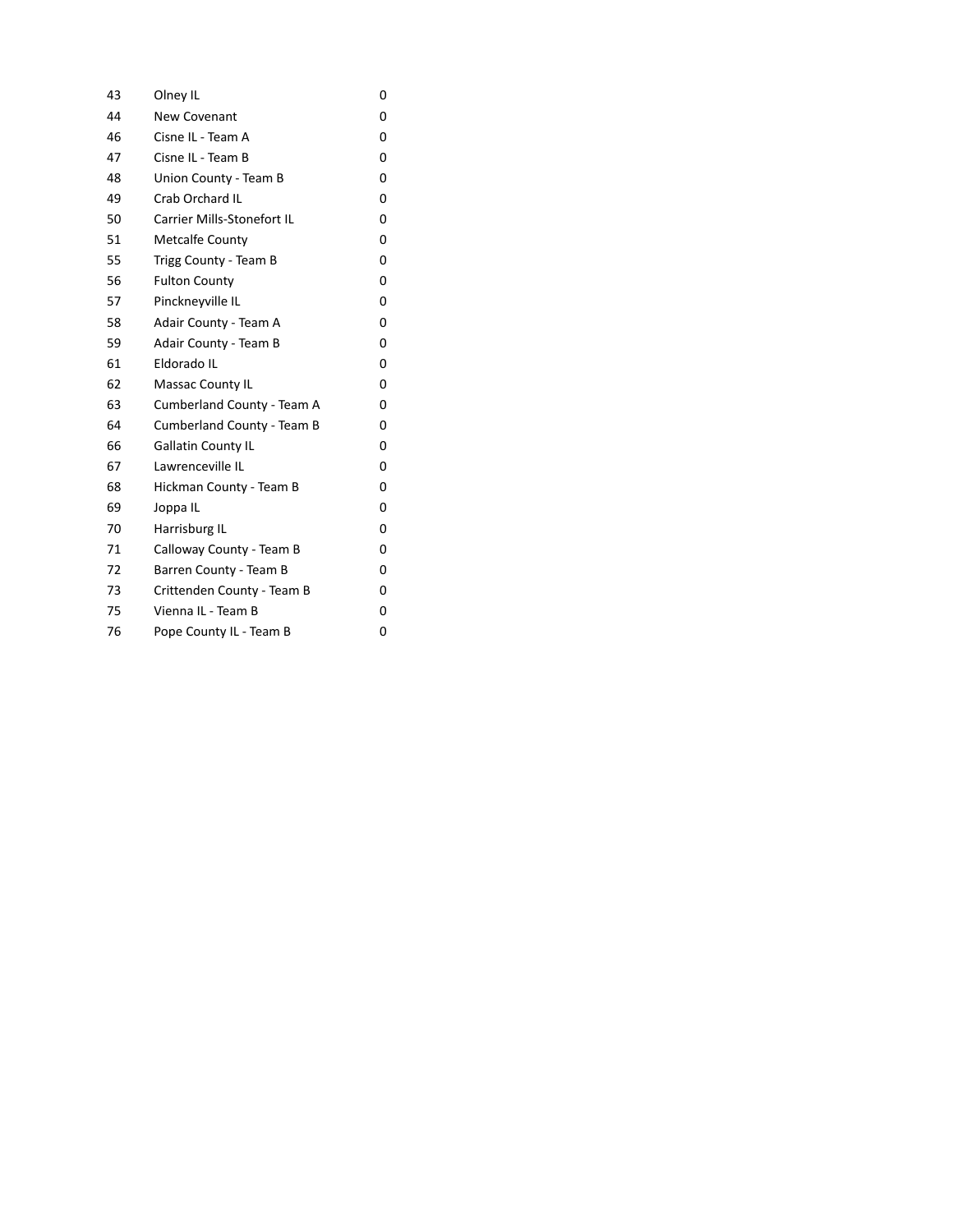|                  | <b>Vet Science</b>          |       |                |                  |               |       |
|------------------|-----------------------------|-------|----------------|------------------|---------------|-------|
| ID Number School |                             | Score | <b>Placing</b> | Individual       | School        | Placi |
| 6                | <b>Henderson County</b>     | 737   | 1              | Caleb Rodgers    | McCracken Co. | 1     |
| 15               | McCracken County            | 686   | 2              | Herron Cassandra | Henderson Co. | 2     |
| 20               | Calloway County             | 606   | 3              | Madelynn Steward | Calloway Co.  | 3     |
| 40               | Livingston Central - Team A | 527   | 4              |                  |               |       |
| 9                | <b>Butler County</b>        | 514   | 5              |                  |               |       |
| 13               | Marion IL - Team A          | 498   |                |                  |               |       |
| 3                | Caldwell County             | 471   |                |                  |               |       |
| 39               | Muhlenberg County           | 467   |                |                  |               |       |
| 16               | Carlisle County             | 460   |                |                  |               |       |
| 30               | Madisonville N. Hopkins     | 460   |                |                  |               |       |
| 45               | <b>Graves County</b>        | 452   |                |                  |               |       |
| 58               | Adair County - Team A       | 446   |                |                  |               |       |
| 17               | <b>Barren County</b>        | 444   |                |                  |               |       |
| 10               | <b>Todd Central</b>         | 424   |                |                  |               |       |
| 25               | <b>Ballard Memorial</b>     | 421   |                |                  |               |       |
| 71               | Calloway County - Team B    | 366   |                |                  |               |       |
| 31               | Murray Independent          | 304   |                |                  |               |       |
| 26               | Allen Co. Scottsville       | 301   |                |                  |               |       |
| 56               | <b>Fulton County</b>        | 294   |                |                  |               |       |
| 28               | Hopkinsville                | 293   |                |                  |               |       |
| 36               | NCOE IL                     | 246   |                |                  |               |       |
| 60               | <b>McLean County</b>        | 211   |                |                  |               |       |
| $\mathbf{1}$     | LaRue County                |       |                |                  |               |       |
| $\overline{2}$   | Fairfield IL                |       |                |                  |               |       |
| 4                | Hopkins Co. Central-Team A  |       |                |                  |               |       |
| 5                | Hopkins Co. Central-Team B  |       |                |                  |               |       |
| $\overline{7}$   | <b>Marshall County</b>      |       |                |                  |               |       |
| 8                | Christian County            |       |                |                  |               |       |
| 11               | <b>Union County</b>         |       |                |                  |               |       |
| 12               | Campbellsville Ind.         |       |                |                  |               |       |
| 14               | Marion IL - Team B          |       |                |                  |               |       |
| 18               | Hardin County IL            |       |                |                  |               |       |
| 19               | Wabash County IL            |       |                |                  |               |       |
| 21               | Anna-Jonesboro IL-Team A    |       |                |                  |               |       |
| 22               | Anna-Jonesboro IL- Team B   |       |                |                  |               |       |
| 23               | Lyon County                 |       |                |                  |               |       |
| 24               | Wayne City IL               |       |                |                  |               |       |
| 27               | Egyptian IL                 |       |                |                  |               |       |
| 29               | Nicholas County             |       |                |                  |               |       |
| 32               | Crittenden County           |       |                |                  |               |       |
| 33               | Edwards County IL - Team A  |       |                |                  |               |       |
| 34               | Edwards County IL - Team B  |       |                |                  |               |       |
| 35               | <b>Webster County</b>       |       |                |                  |               |       |
| 37               | <b>Clinton County</b>       |       |                |                  |               |       |
| 38               | Grayville IL                |       |                |                  |               |       |
|                  |                             |       |                |                  |               |       |
| 41               | Livingston Central - Team B |       |                |                  |               |       |
| 42               | Hamilton County IL          |       |                |                  |               |       |

 Olney IL New Covenant

| ID Number School |                  | Score | Placing | <b>Individual</b> | School        | <b>Placing Score</b> |
|------------------|------------------|-------|---------|-------------------|---------------|----------------------|
| b                | Henderson County | 737   |         | Caleb Rodgers     | McCracken Co. |                      |
| 15               | McCracken County | 686   |         | Herron Cassandra  | Henderson Co. |                      |
| 20               | Calloway County  | 606   |         | Madelynn Steward  | Calloway Co.  |                      |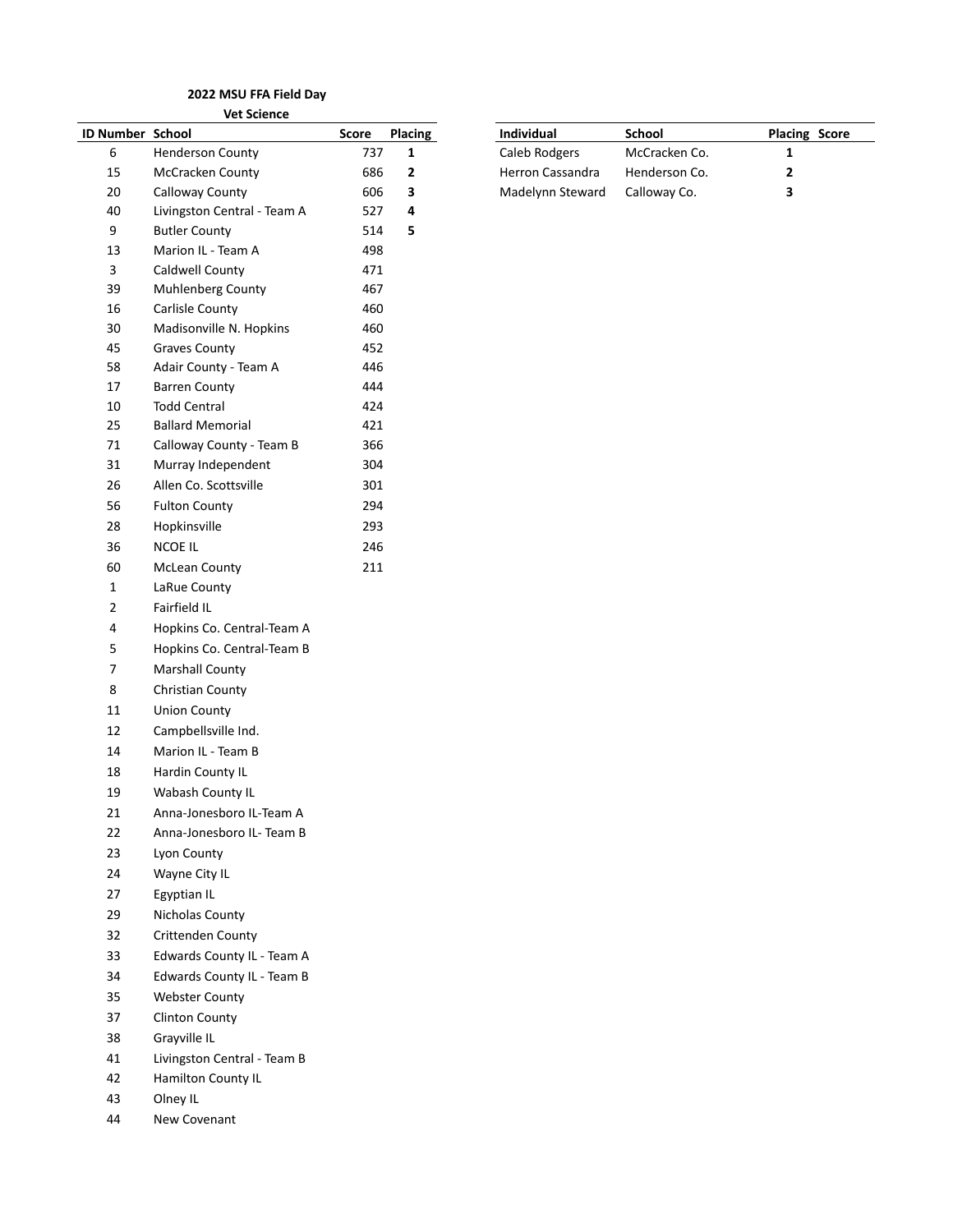- Cisne IL Team A
- Cisne IL Team B
- Union County Team B
- Crab Orchard IL
- Carrier Mills-Stonefort IL
- Metcalfe County
- Hickman County Team A
- Red Hill IL
- Trigg County Team A
- Trigg County Team B
- Pinckneyville IL
- Adair County Team B
- Eldorado IL
- Massac County IL
- Cumberland County Team A
- Cumberland County Team B
- Pope County IL
- Gallatin County IL
- Lawrenceville IL
- Hickman County Team B
- Joppa IL
- Harrisburg IL
- Barren County Team B
- Crittenden County Team B
- Vienna IL Team A
- Vienna IL Team B
- Pope County IL Team B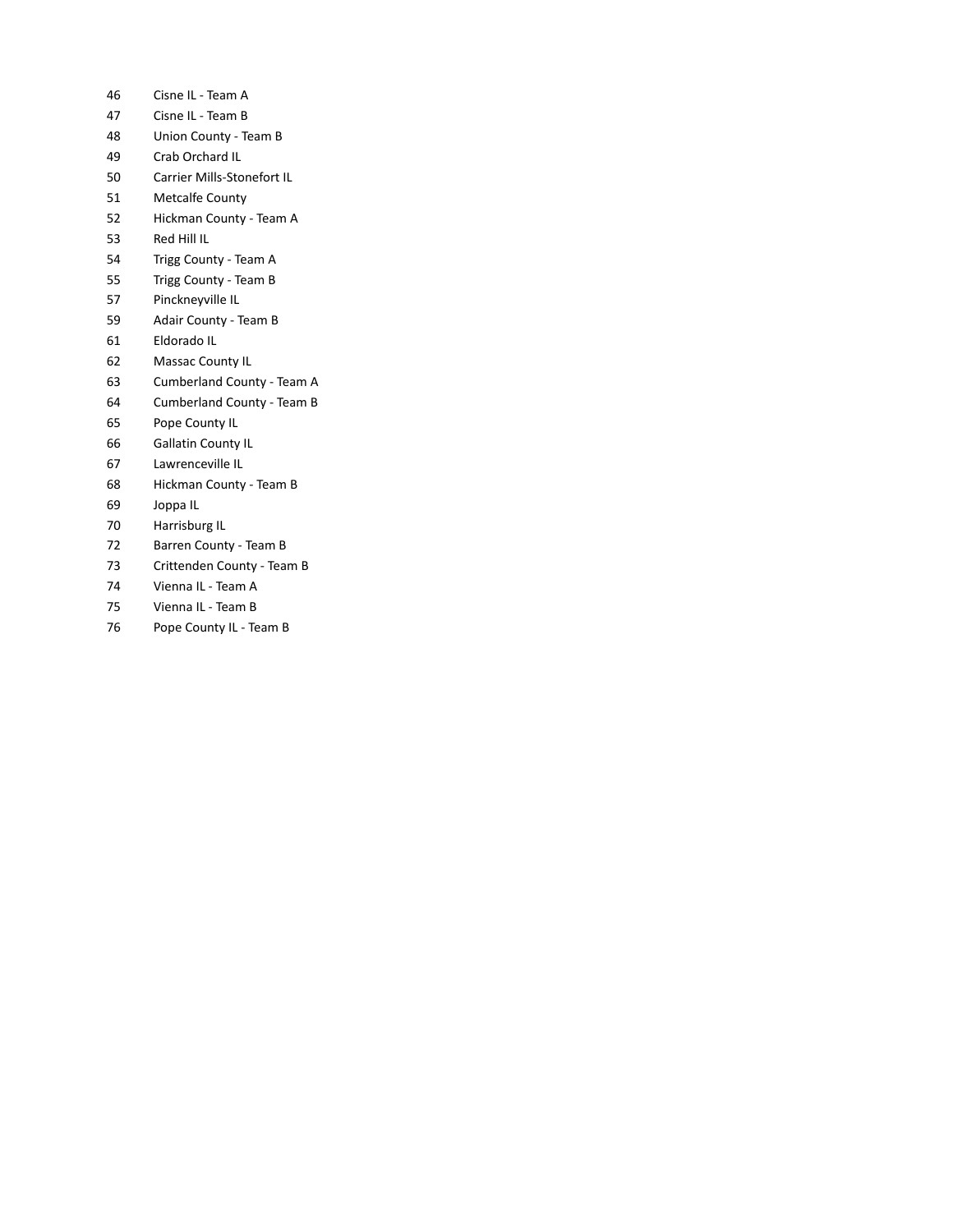## **2022 MSU FFA Field Day Auctioneering Results**

| <b>ID Number School</b> |                            | Individual           | <b>Score</b> | <b>Placing</b> |
|-------------------------|----------------------------|----------------------|--------------|----------------|
| 7                       | Marshall County            | Todd Wood            | 370          | 1              |
| 45                      | <b>Graves County</b>       | Luke Nesler          | 334          | 2              |
| 20                      | Calloway County            | Trace Johnson        | 330          | 3              |
| 17                      | <b>Barren County</b>       | <b>Matthew Estes</b> | 306          | 4              |
| 3                       | Caldwell County            | Jordan Ortt          | 298          | 5              |
| 11                      | <b>Union County</b>        | Waylon Nelson        | 280          | 6              |
| 60                      | <b>McLean County</b>       | Chloe Dunn           | 229          | 7              |
| $\mathbf{1}$            | LaRue County               |                      | 0            |                |
| $\overline{2}$          | Fairfield IL               |                      | 0            |                |
| 4                       | Hopkins Co. Central-Team A |                      | 0            |                |
| 5                       | Hopkins Co. Central-Team B |                      | 0            |                |
| 6                       | <b>Henderson County</b>    |                      | 0            |                |
| 8                       | Christian County           |                      | 0            |                |
| 9                       | <b>Butler County</b>       |                      | 0            |                |
| 10                      | <b>Todd Central</b>        |                      | 0            |                |
| 12                      | Campbellsville Ind.        |                      | 0            |                |
| 13                      | Marion IL - Team A         |                      | 0            |                |
| 14                      | Marion IL - Team B         |                      | 0            |                |
| 15                      | McCracken County           |                      | 0            |                |
| 16                      | Carlisle County            |                      | 0            |                |
| 18                      | Hardin County IL           |                      | 0            |                |
| 19                      | Wabash County IL           |                      | 0            |                |
| 21                      | Anna-Jonesboro IL-Team A   |                      | 0            |                |
| 22                      | Anna-Jonesboro IL- Team B  |                      | 0            |                |
| 23                      | Lyon County                |                      | 0            |                |
| 24                      | Wayne City IL              |                      | 0            |                |
| 25                      | <b>Ballard Memorial</b>    |                      | 0            |                |
| 26                      | Allen Co. Scottsville      |                      | 0            |                |
| 27                      | Egyptian IL                |                      | 0            |                |
| 28                      | Hopkinsville               |                      | 0            |                |
| 29                      | Nicholas County            |                      | 0            |                |
| 30                      | Madisonville N. Hopkins    |                      | 0            |                |
| 31                      | Murray Independent         |                      | 0            |                |
| 32                      | Crittenden County          |                      | 0            |                |
| 33                      | Edwards County IL - Team A |                      | 0            |                |
| 34                      | Edwards County IL - Team B |                      | 0            |                |
| 35                      | <b>Webster County</b>      |                      | 0            |                |
| 36                      | <b>NCOE IL</b>             |                      | 0            |                |
| 37                      | <b>Clinton County</b>      |                      | 0            |                |
| 38                      | Grayville IL               |                      | 0            |                |
| 39                      | Muhlenberg County          |                      | 0            |                |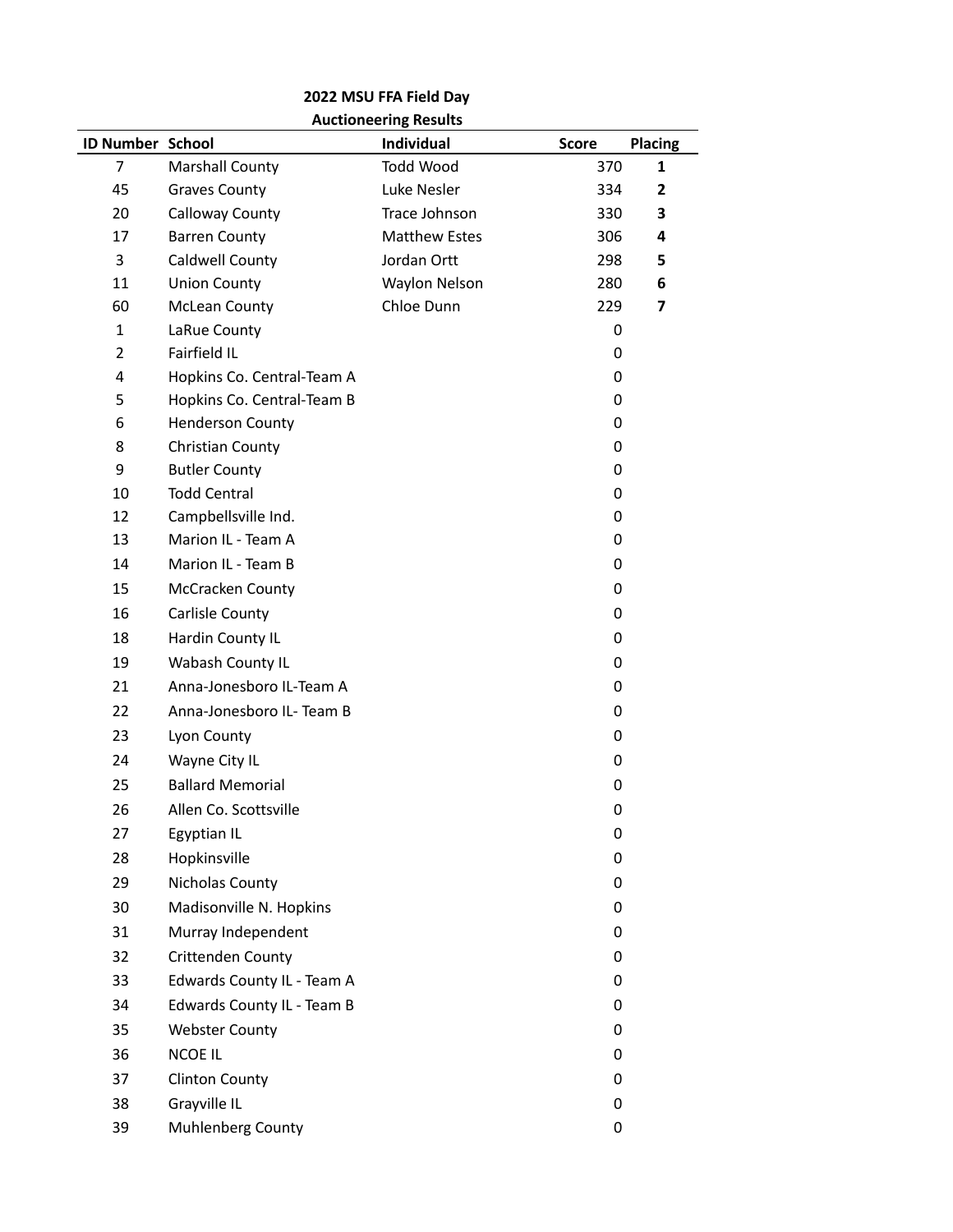| 40 | Livingston Central - Team A       | 0 |
|----|-----------------------------------|---|
| 41 | Livingston Central - Team B       | 0 |
| 42 | Hamilton County IL                | 0 |
| 43 | Olney IL                          | 0 |
| 44 | New Covenant                      | 0 |
| 46 | Cisne IL - Team A                 | 0 |
| 47 | Cisne IL - Team B                 | 0 |
| 48 | Union County - Team B             | 0 |
| 49 | Crab Orchard IL                   | 0 |
| 50 | Carrier Mills-Stonefort IL        | 0 |
| 51 | <b>Metcalfe County</b>            | 0 |
| 52 | Hickman County - Team A           | 0 |
| 53 | Red Hill IL                       | 0 |
| 54 | Trigg County - Team A             | 0 |
| 55 | Trigg County - Team B             | 0 |
| 56 | <b>Fulton County</b>              | 0 |
| 57 | Pinckneyville IL                  | 0 |
| 58 | Adair County - Team A             | 0 |
| 59 | Adair County - Team B             | 0 |
| 61 | Eldorado IL                       | 0 |
| 62 | Massac County IL                  | 0 |
| 63 | Cumberland County - Team A        | 0 |
| 64 | <b>Cumberland County - Team B</b> | 0 |
| 65 | Pope County IL                    | 0 |
| 66 | <b>Gallatin County IL</b>         | 0 |
| 67 | Lawrenceville IL                  | 0 |
| 68 | Hickman County - Team B           | 0 |
| 69 | Joppa IL                          | 0 |
| 70 | Harrisburg IL                     | 0 |
| 71 | Calloway County - Team B          | 0 |
| 72 | Barren County - Team B            | 0 |
| 73 | Crittenden County - Team B        | 0 |
| 74 | Vienna IL - Team A                | 0 |
| 75 | Vienna IL - Team B                | 0 |
| 76 | Pope County IL - Team B           | 0 |
|    |                                   |   |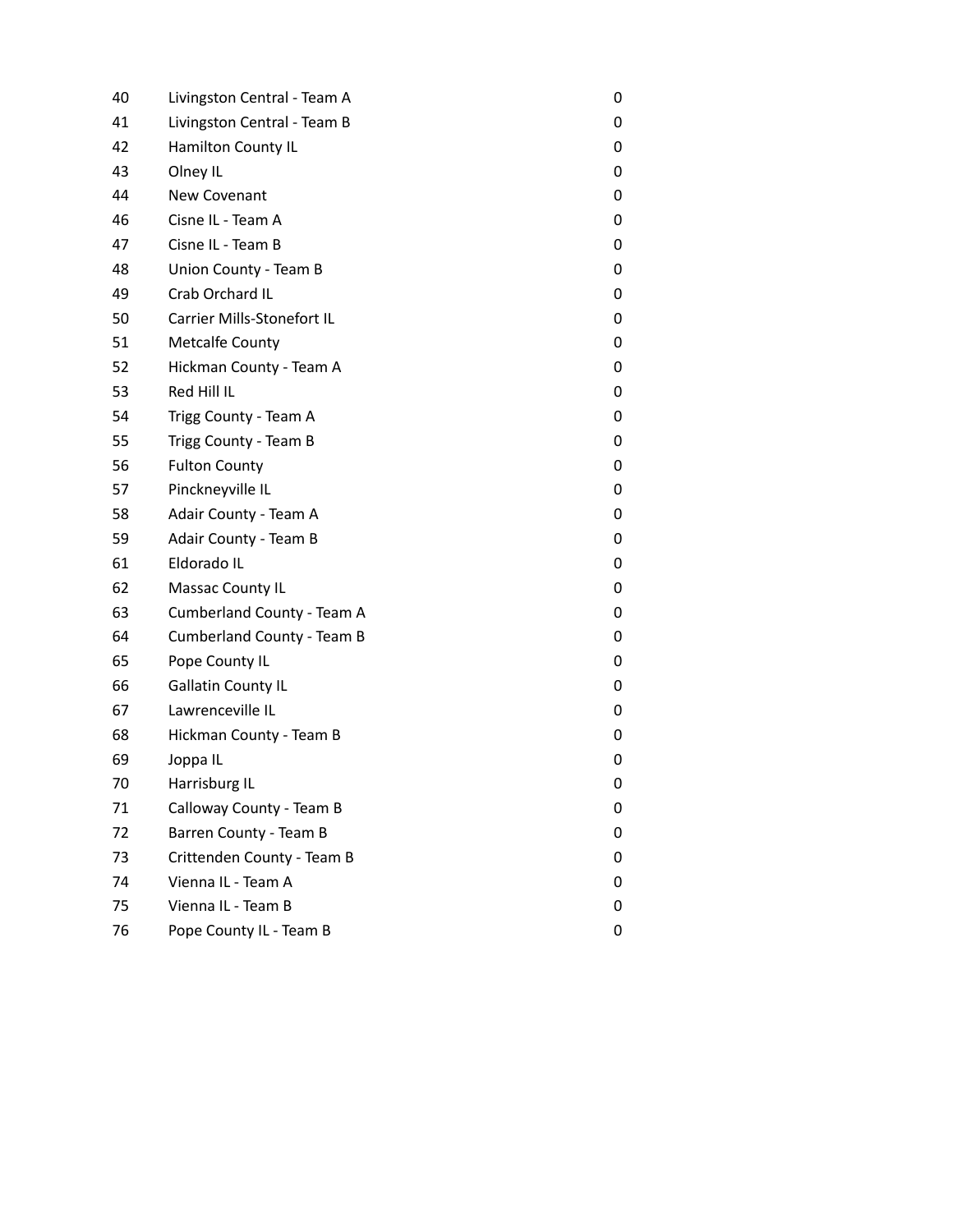## **2022 MSU FFA Field Day Seed Identification Results**

| ID Number School |                             | JEEN INEIKIIKALIUII KESUKS<br>Individual | <b>Score</b> | <b>Placing</b> |
|------------------|-----------------------------|------------------------------------------|--------------|----------------|
| 6                | <b>Henderson County</b>     | <b>Sydney Chambers</b>                   | 315.5        | 1              |
| 26               | Allen Co. Scottsville       | Ty Jones                                 | 300          | $\mathbf{2}$   |
| 17               | <b>Barren County</b>        | Abigail Coleman                          | 255.5        | 3              |
| 58               | Adair County - Team A       | Ty Cundiff                               | 230          | 4              |
| 27               | Egyptian IL                 | Hailee Holm                              | 225          | 5              |
| 20               | Calloway County             | Luke Murdock                             | 215          | 6              |
| 60               | <b>McLean County</b>        | No Name                                  | 212          | 7              |
| 74               | Vienna IL - Team A          |                                          | 206          |                |
| 3                | Caldwell County             |                                          | 202.5        |                |
| 15               | McCracken County            |                                          | 189.5        |                |
| 28               | Hopkinsville                |                                          | 188          |                |
| 40               | Livingston Central - Team A |                                          | 185.5        |                |
| 36               | <b>NCOE IL</b>              |                                          | 175.5        |                |
| 31               | Murray Independent          |                                          | 165.5        |                |
| 16               | Carlisle County             |                                          | 148          |                |
| 8                | Christian County            |                                          | 139          |                |
| 49               | Crab Orchard IL             |                                          | 124          |                |
| 4                | Hopkins Co. Central-Team A  |                                          | 118          |                |
| 69               | Joppa IL                    |                                          | 77.5         |                |
| 56               | <b>Fulton County</b>        |                                          | 68.5         |                |
| 1                | LaRue County                |                                          | 0            |                |
| $\overline{2}$   | Fairfield IL                |                                          | 0            |                |
| 5                | Hopkins Co. Central-Team B  |                                          | 0            |                |
| 7                | <b>Marshall County</b>      |                                          | 0            |                |
| 9                | <b>Butler County</b>        |                                          | 0            |                |
| 10               | <b>Todd Central</b>         |                                          | 0            |                |
| 11               | <b>Union County</b>         |                                          | 0            |                |
| 12               | Campbellsville Ind.         |                                          | 0            |                |
| 13               | Marion IL - Team A          |                                          | 0            |                |
| 14               | Marion IL - Team B          |                                          | 0            |                |
| 18               | Hardin County IL            |                                          | 0            |                |
| 19               | Wabash County IL            |                                          | 0            |                |
| 21               | Anna-Jonesboro IL-Team A    |                                          | 0            |                |
| 22               | Anna-Jonesboro IL- Team B   |                                          | 0            |                |
| 23               | Lyon County                 |                                          | 0            |                |
| 24               | Wayne City IL               |                                          | 0            |                |
| 25               | <b>Ballard Memorial</b>     |                                          | 0            |                |
| 29               | Nicholas County             |                                          | 0            |                |
| 30               | Madisonville N. Hopkins     |                                          | 0            |                |
| 32               | Crittenden County           |                                          | 0            |                |
| 33               | Edwards County IL - Team A  |                                          | 0            |                |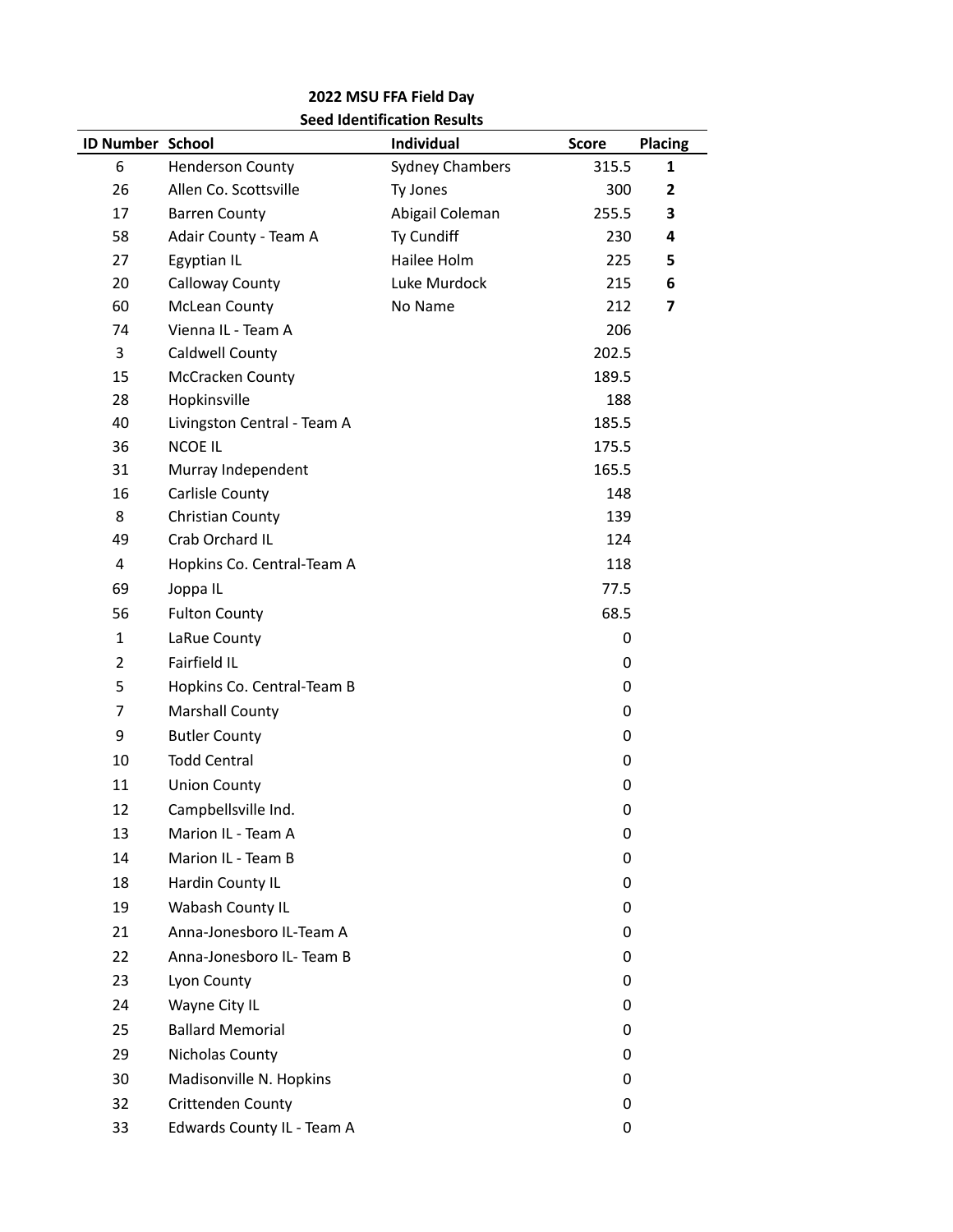| 34 | Edwards County IL - Team B  | 0 |
|----|-----------------------------|---|
| 35 | <b>Webster County</b>       | 0 |
| 37 | <b>Clinton County</b>       | 0 |
| 38 | Grayville IL                | 0 |
| 39 | <b>Muhlenberg County</b>    | 0 |
| 41 | Livingston Central - Team B | 0 |
| 42 | Hamilton County IL          | 0 |
| 43 | Olney IL                    | 0 |
| 44 | New Covenant                | 0 |
| 45 | <b>Graves County</b>        | 0 |
| 46 | Cisne IL - Team A           | 0 |
| 47 | Cisne IL - Team B           | 0 |
| 48 | Union County - Team B       | 0 |
| 50 | Carrier Mills-Stonefort IL  | 0 |
| 51 | <b>Metcalfe County</b>      | 0 |
| 52 | Hickman County - Team A     | 0 |
| 53 | Red Hill IL                 | 0 |
| 54 | Trigg County - Team A       | 0 |
| 55 | Trigg County - Team B       | 0 |
| 57 | Pinckneyville IL            | 0 |
| 59 | Adair County - Team B       | 0 |
| 61 | Eldorado IL                 | 0 |
| 62 | Massac County IL            | 0 |
| 63 | Cumberland County - Team A  | 0 |
| 64 | Cumberland County - Team B  | 0 |
| 65 | Pope County IL              | 0 |
| 66 | <b>Gallatin County IL</b>   | 0 |
| 67 | Lawrenceville IL            | 0 |
| 68 | Hickman County - Team B     | 0 |
| 70 | Harrisburg IL               | 0 |
| 71 | Calloway County - Team B    | 0 |
| 72 | Barren County - Team B      | 0 |
| 73 | Crittenden County - Team B  | 0 |
| 75 | Vienna IL - Team B          | 0 |
| 76 | Pope County IL - Team B     | 0 |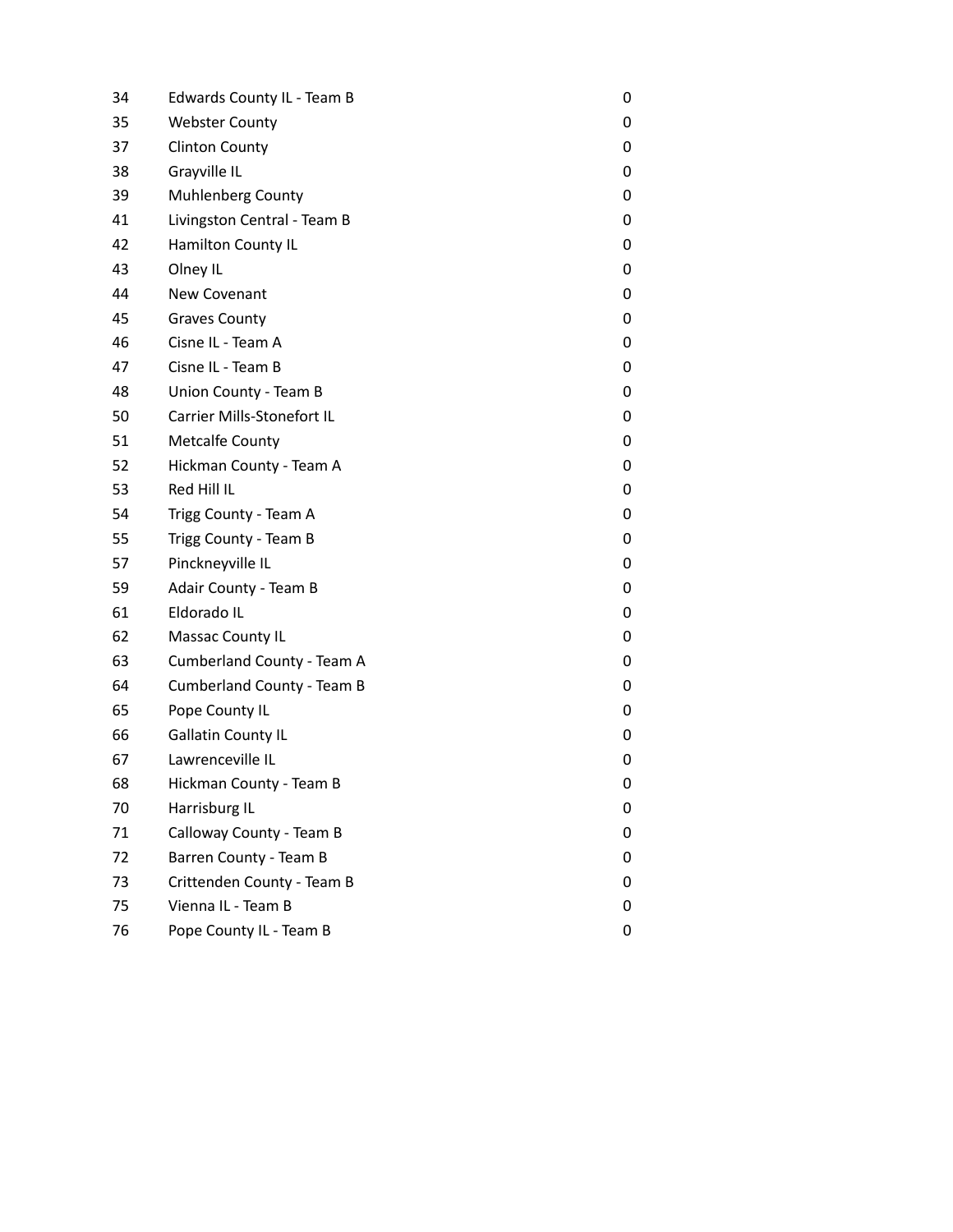## **2022 MSU FFA Field Day Tool Identification Results**

| ID Number School |                             | Individual         | <b>Score</b> | <b>Placing</b> |
|------------------|-----------------------------|--------------------|--------------|----------------|
| 56               | <b>Fulton County</b>        | Josiah Waltmon     | 288          | 1              |
| 3                | Caldwell County             | Emma Goodwin       | 264          | 2              |
| 20               | Calloway County             | <b>Tyler Ward</b>  | 232          | 3              |
| 18               | Hardin County IL            | Raegan Vaughn      | 216          | 4              |
| 27               | Egyptian IL                 | Eli Sitton         | 216          | 4              |
| 46               | Cisne IL - Team A           | Joshua Biggs       | 208          | 6              |
| 7                | Marshall County             | <b>Riley Bryer</b> | 192          | 7              |
| 25               | <b>Ballard Memorial</b>     |                    | 192          |                |
| 40               | Livingston Central - Team A |                    | 192          |                |
| 16               | Carlisle County             |                    | 184          |                |
| 9                | <b>Butler County</b>        |                    | 176          |                |
| 4                | Hopkins Co. Central-Team A  |                    | 152          |                |
| 10               | <b>Todd Central</b>         |                    | 152          |                |
| 6                | <b>Henderson County</b>     |                    | 136          |                |
| 8                | Christian County            |                    | 128          |                |
| $\overline{2}$   | Fairfield IL                |                    | 120          |                |
| 28               | Hopkinsville                |                    | 120          |                |
| 52               | Hickman County - Team A     |                    | 120          |                |
| 35               | <b>Webster County</b>       |                    | 104          |                |
| 32               | Crittenden County           |                    | 96           |                |
| 26               | Allen Co. Scottsville       |                    | 88           |                |
| 15               | McCracken County            |                    | 80           |                |
| 60               | <b>McLean County</b>        |                    | 80           |                |
| 38               | Grayville IL                |                    | 72           |                |
| $\mathbf{1}$     | LaRue County                |                    | 0            |                |
| 5                | Hopkins Co. Central-Team B  |                    | 0            |                |
| 11               | <b>Union County</b>         |                    | 0            |                |
| 12               | Campbellsville Ind.         |                    | 0            |                |
| 13               | Marion IL - Team A          |                    | 0            |                |
| 14               | Marion IL - Team B          |                    | 0            |                |
| 17               | <b>Barren County</b>        |                    | 0            |                |
| 19               | Wabash County IL            |                    | 0            |                |
| 21               | Anna-Jonesboro IL-Team A    |                    | 0            |                |
| 22               | Anna-Jonesboro IL- Team B   |                    | 0            |                |
| 23               | Lyon County                 |                    | 0            |                |
| 24               | Wayne City IL               |                    | 0            |                |
| 29               | Nicholas County             |                    | 0            |                |
| 30               | Madisonville N. Hopkins     |                    | 0            |                |
| 31               | Murray Independent          |                    | 0            |                |
| 33               | Edwards County IL - Team A  |                    | 0            |                |
| 34               | Edwards County IL - Team B  |                    | 0            |                |
|                  |                             |                    |              |                |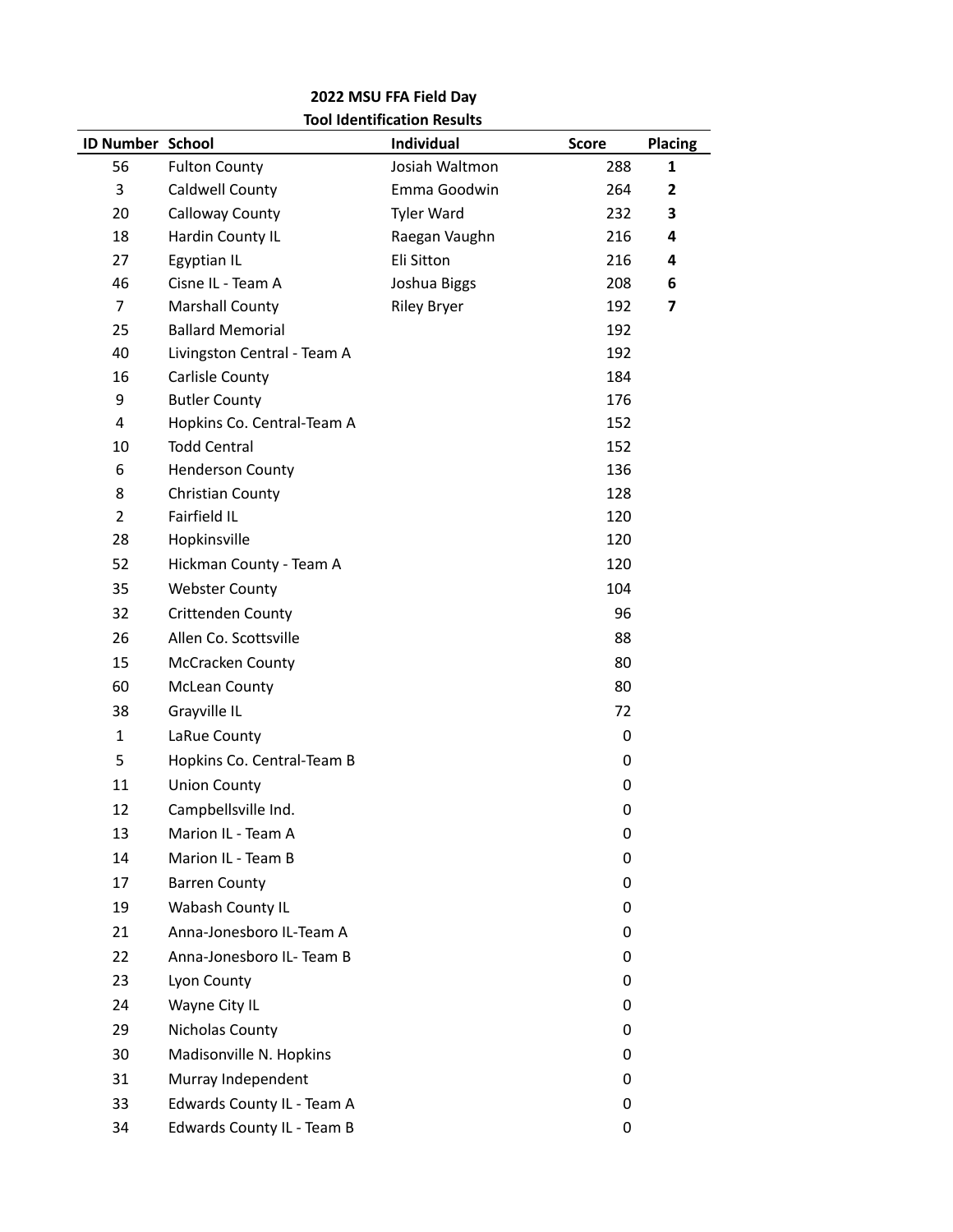| 36 | <b>NCOE IL</b>              | 0 |
|----|-----------------------------|---|
| 37 | <b>Clinton County</b>       | 0 |
| 39 | Muhlenberg County           | 0 |
| 41 | Livingston Central - Team B | 0 |
| 42 | Hamilton County IL          | 0 |
| 43 | Olney IL                    | 0 |
| 44 | New Covenant                | 0 |
| 45 | <b>Graves County</b>        | 0 |
| 47 | Cisne IL - Team B           | 0 |
| 48 | Union County - Team B       | 0 |
| 49 | Crab Orchard IL             | 0 |
| 50 | Carrier Mills-Stonefort IL  | 0 |
| 51 | <b>Metcalfe County</b>      | 0 |
| 53 | Red Hill IL                 | 0 |
| 54 | Trigg County - Team A       | 0 |
| 55 | Trigg County - Team B       | 0 |
| 57 | Pinckneyville IL            | 0 |
| 58 | Adair County - Team A       | 0 |
| 59 | Adair County - Team B       | 0 |
| 61 | Eldorado IL                 | 0 |
| 62 | Massac County IL            | 0 |
| 63 | Cumberland County - Team A  | 0 |
| 64 | Cumberland County - Team B  | 0 |
| 65 | Pope County IL              | 0 |
| 66 | <b>Gallatin County IL</b>   | 0 |
| 67 | Lawrenceville IL            | 0 |
| 68 | Hickman County - Team B     | 0 |
| 69 | Joppa IL                    | 0 |
| 70 | Harrisburg IL               | 0 |
| 71 | Calloway County - Team B    | 0 |
| 72 | Barren County - Team B      | 0 |
| 73 | Crittenden County - Team B  | 0 |
| 74 | Vienna IL - Team A          | 0 |
| 75 | Vienna IL - Team B          | 0 |
| 76 | Pope County IL - Team B     | 0 |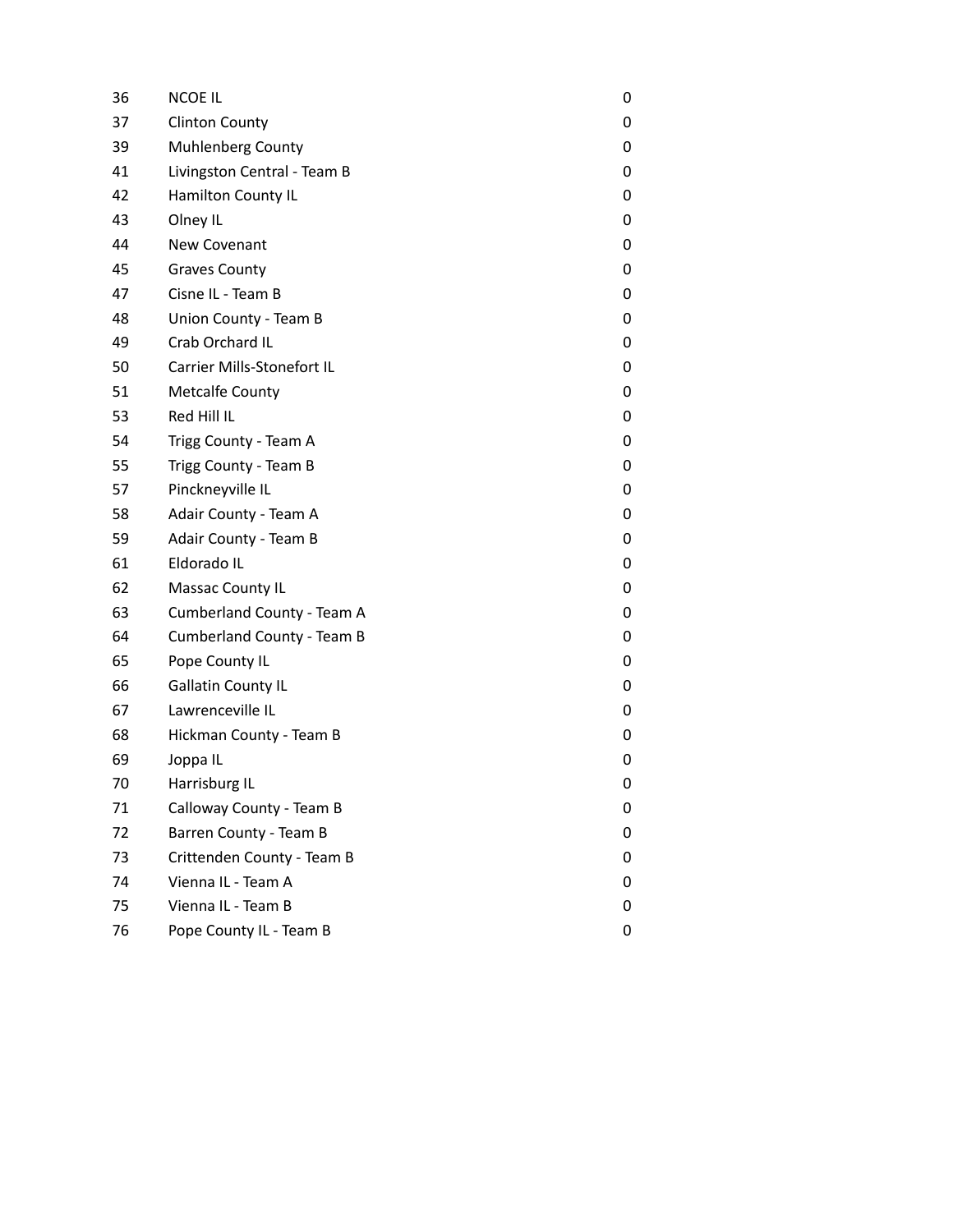## **2022 MSU FFA Field Day Weed Identification Results**

| Individual<br>ID Number School<br><b>Score</b><br><b>Placing</b><br>45<br>Lucy Baldwin<br>230<br><b>Graves County</b><br>Noah Atwood<br>46<br>Cisne IL - Team A<br>140 | 1<br>$\mathbf{2}$ |
|------------------------------------------------------------------------------------------------------------------------------------------------------------------------|-------------------|
|                                                                                                                                                                        |                   |
|                                                                                                                                                                        |                   |
| Lauren Lanham<br>54<br>110<br>Trigg County - Team A                                                                                                                    | 3                 |
| 10<br><b>Todd Central</b><br>Alyssa Prather<br>80                                                                                                                      | 4                 |
| 8<br>Judah Gilbert<br>Christian County<br>70                                                                                                                           | 5                 |
| 27<br>Egyptian IL<br>60                                                                                                                                                |                   |
| 56<br>60<br><b>Fulton County</b>                                                                                                                                       |                   |
| 20<br>Calloway County<br>30                                                                                                                                            |                   |
| 28<br>Hopkinsville<br>30                                                                                                                                               |                   |
| Grayville IL<br>38<br>30                                                                                                                                               |                   |
| 3<br>Caldwell County<br>20                                                                                                                                             |                   |
| 6<br><b>Henderson County</b><br>20                                                                                                                                     |                   |
| Crab Orchard IL<br>49<br>20                                                                                                                                            |                   |
| 60<br>20<br><b>McLean County</b>                                                                                                                                       |                   |
| 48<br>Union County - Team B<br>0                                                                                                                                       |                   |
| $\mathbf{1}$<br>LaRue County<br>0                                                                                                                                      |                   |
| $\overline{2}$<br>Fairfield IL<br>0                                                                                                                                    |                   |
| Hopkins Co. Central-Team A<br>4<br>0                                                                                                                                   |                   |
| 5<br>Hopkins Co. Central-Team B<br>0                                                                                                                                   |                   |
| 7<br>Marshall County<br>0                                                                                                                                              |                   |
| 9<br><b>Butler County</b><br>0                                                                                                                                         |                   |
| 11<br><b>Union County</b><br>0                                                                                                                                         |                   |
| Campbellsville Ind.<br>12<br>0                                                                                                                                         |                   |
| 13<br>Marion IL - Team A<br>0                                                                                                                                          |                   |
| 14<br>Marion IL - Team B<br>0                                                                                                                                          |                   |
| McCracken County<br>15<br>0                                                                                                                                            |                   |
| 16<br>Carlisle County<br>0                                                                                                                                             |                   |
| 17<br><b>Barren County</b><br>0                                                                                                                                        |                   |
| 18<br>Hardin County IL<br>0                                                                                                                                            |                   |
| Wabash County IL<br>19<br>0                                                                                                                                            |                   |
| Anna-Jonesboro IL-Team A<br>21<br>0                                                                                                                                    |                   |
| 22<br>Anna-Jonesboro IL- Team B<br>0                                                                                                                                   |                   |
| 23<br>Lyon County<br>0                                                                                                                                                 |                   |
| Wayne City IL<br>24<br>0                                                                                                                                               |                   |
| <b>Ballard Memorial</b><br>25<br>0                                                                                                                                     |                   |
| Allen Co. Scottsville<br>26<br>0                                                                                                                                       |                   |
| 29<br>Nicholas County<br>0                                                                                                                                             |                   |
| 30<br>Madisonville N. Hopkins<br>0                                                                                                                                     |                   |
| 31<br>Murray Independent<br>0                                                                                                                                          |                   |
| Crittenden County<br>32<br>0                                                                                                                                           |                   |
| Edwards County IL - Team A<br>33<br>0                                                                                                                                  |                   |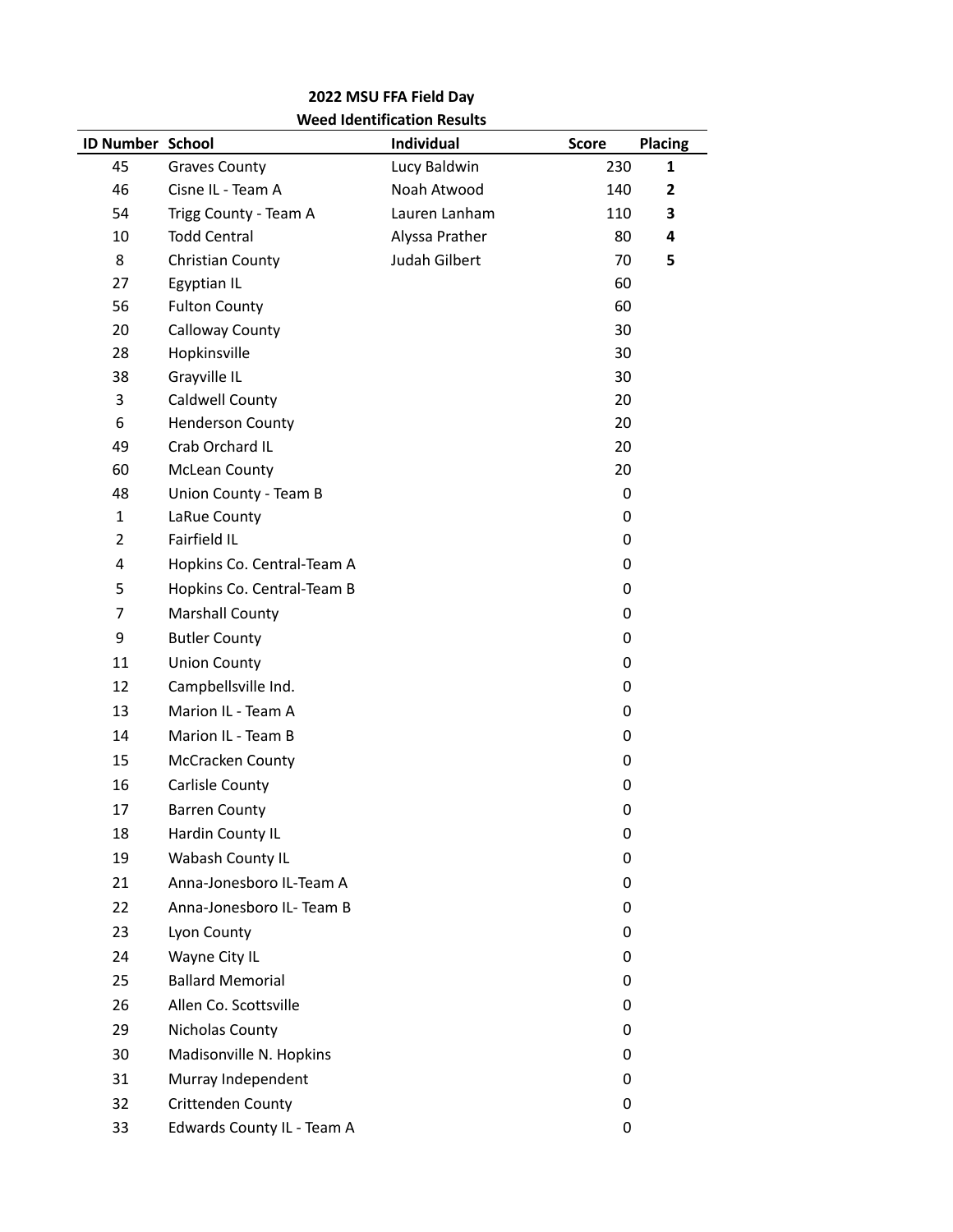| 34 | Edwards County IL - Team B  | 0 |
|----|-----------------------------|---|
| 35 | <b>Webster County</b>       | 0 |
| 36 | <b>NCOE IL</b>              | 0 |
| 37 | <b>Clinton County</b>       | 0 |
| 39 | <b>Muhlenberg County</b>    | 0 |
| 40 | Livingston Central - Team A | 0 |
| 41 | Livingston Central - Team B | 0 |
| 42 | Hamilton County IL          | 0 |
| 43 | Olney IL                    | 0 |
| 44 | New Covenant                | 0 |
| 47 | Cisne IL - Team B           | 0 |
| 50 | Carrier Mills-Stonefort IL  | 0 |
| 51 | <b>Metcalfe County</b>      | 0 |
| 52 | Hickman County - Team A     | 0 |
| 53 | Red Hill IL                 | 0 |
| 55 | Trigg County - Team B       | 0 |
| 57 | Pinckneyville IL            | 0 |
| 58 | Adair County - Team A       | 0 |
| 59 | Adair County - Team B       | 0 |
| 61 | Eldorado IL                 | 0 |
| 62 | Massac County IL            | 0 |
| 63 | Cumberland County - Team A  | 0 |
| 64 | Cumberland County - Team B  | 0 |
| 65 | Pope County IL              | 0 |
| 66 | <b>Gallatin County IL</b>   | 0 |
| 67 | Lawrenceville IL            | 0 |
| 68 | Hickman County - Team B     | 0 |
| 69 | Joppa IL                    | 0 |
| 70 | Harrisburg IL               | 0 |
| 71 | Calloway County - Team B    | 0 |
| 72 | Barren County - Team B      | 0 |
| 73 | Crittenden County - Team B  | 0 |
| 74 | Vienna IL - Team A          | 0 |
| 75 | Vienna IL - Team B          | 0 |
| 76 | Pope County IL - Team B     | 0 |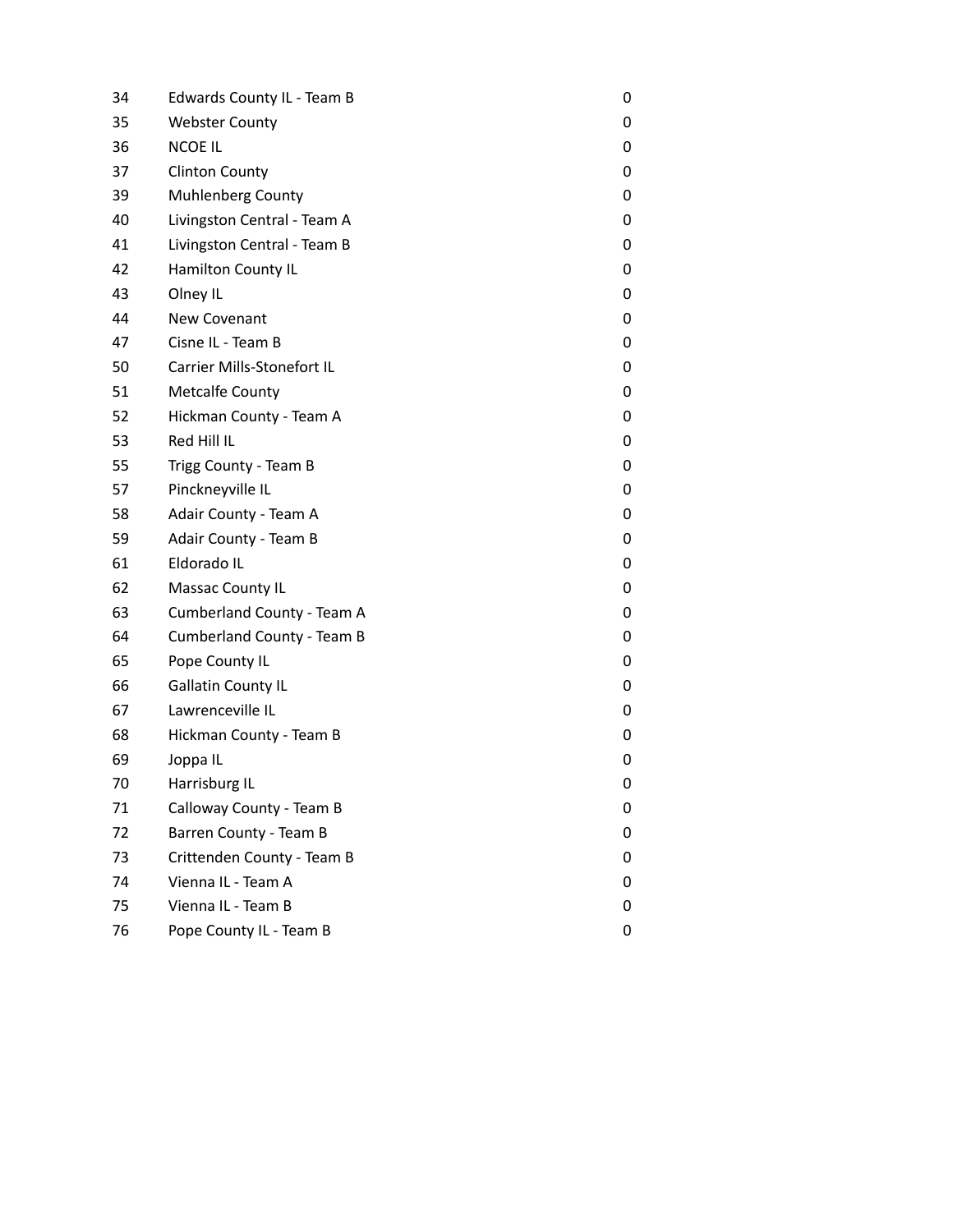## **2022 MSU FFA Field Day Tractor Driving Results**

| <b>ID Number School</b> |                             | <b>Hactor Driving Results</b><br><b>Individual</b> | <b>Score</b> | <b>Placing</b> |
|-------------------------|-----------------------------|----------------------------------------------------|--------------|----------------|
| 31                      | Murray Independent          | Carson Gilliam                                     | 360          | 1              |
| 5                       | Hopkins Co. Central-Team B  | Landon Harralson                                   | 340          | $\overline{2}$ |
| 17                      | <b>Barren County</b>        | Ryan Barrett                                       | 320          | 3              |
| 24                      | Wayne City IL               | Case Greenwalt                                     | 320          | 4              |
| 20                      | Calloway County             | Luke Hale                                          | 260          | 5              |
| 40                      | Livingston Central - Team A | <b>Tyler Calendar</b>                              | 260          |                |
| 50                      | Carrier Mills-Stonefort IL  | Jace Cochran                                       | 260          |                |
| 54                      | Trigg County - Team A       | Damon Marlowe                                      | 260          |                |
| 25                      | <b>Ballard Memorial</b>     | Lane Wicker                                        | 240          |                |
| 28                      | Hopkinsville                | John Ashby                                         | 240          |                |
| 3                       | Caldwell County             | <b>Issac Lane</b>                                  | 213          |                |
| 45                      | <b>Graves County</b>        | Caleb McClure                                      | 200          |                |
| 46                      | Cisne IL - Team A           | Andrew M.                                          | 180          |                |
| 58                      | Adair County - Team A       | Peter Mahdozn                                      | 180          |                |
| 53                      | Red Hill IL                 | Lance Moore                                        | 160          |                |
| 35                      | <b>Webster County</b>       | Gavin Vanover                                      | 140          |                |
| 52                      | Hickman County - Team A     | Cameron Sublett                                    | 120          |                |
| 13                      | Marion IL - Team A          | Clayton Tamer                                      | 80           |                |
| 6                       | <b>Henderson County</b>     | Dakota Vorble                                      | 60           |                |
| 8                       | Christian County            | <b>Talan Ezell</b>                                 | 40           |                |
| 65                      | Pope County IL              | Andrew Bonnell                                     | 40           |                |
| 15                      | McCracken County            | Cade Churchwell                                    | 10           |                |
| 72                      | Barren County - Team B      | Austin Sturgeon                                    | 10           |                |
| $\overline{7}$          | Marshall County             | Kolt Riley                                         | 0            |                |
| 21                      | Anna-Jonesboro IL-Team A    | Jason McAlister                                    | 0            |                |
| 36                      | <b>NCOE IL</b>              | Spencer Shipp                                      | 0            |                |
| 49                      | Crab Orchard IL             | Haydon Ray                                         | 0            |                |
| 60                      | <b>McLean County</b>        | <b>Thomas Murray</b>                               | 0            |                |
| 1                       | LaRue County                |                                                    |              |                |
| $\overline{2}$          | Fairfield IL                |                                                    |              |                |
| 4                       | Hopkins Co. Central-Team A  |                                                    |              |                |
| 9                       | <b>Butler County</b>        |                                                    |              |                |
| 10                      | <b>Todd Central</b>         |                                                    |              |                |
| 11                      | <b>Union County</b>         |                                                    |              |                |
| 12                      | Campbellsville Ind.         |                                                    |              |                |
| 14                      | Marion IL - Team B          |                                                    |              |                |
| 16                      | Carlisle County             |                                                    |              |                |
| 18                      | Hardin County IL            |                                                    |              |                |
| 19                      | Wabash County IL            |                                                    |              |                |
| 22                      | Anna-Jonesboro IL- Team B   |                                                    |              |                |

Lyon County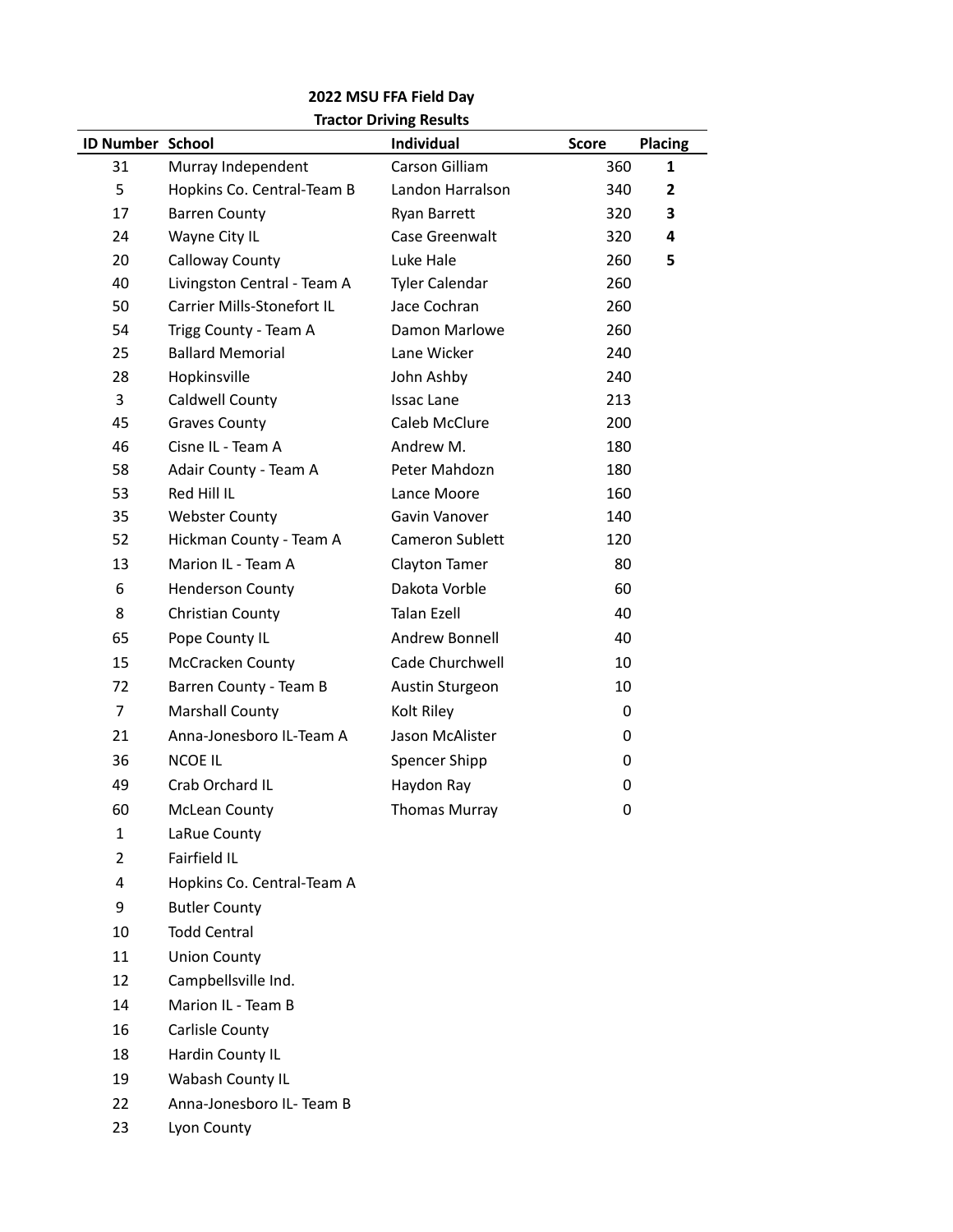- Allen Co. Scottsville
- Egyptian IL
- Nicholas County
- Madisonville N. Hopkins
- Crittenden County
- Edwards County IL Team A
- Edwards County IL Team B
- Clinton County
- Grayville IL
- Muhlenberg County
- Livingston Central Team B
- Hamilton County IL
- Olney IL
- New Covenant
- Cisne IL Team B
- Union County Team B
- Metcalfe County
- Trigg County Team B
- Fulton County
- Pinckneyville IL
- Adair County Team B
- Eldorado IL
- Massac County IL
- Cumberland County Team A
- Cumberland County Team B
- Gallatin County IL
- Lawrenceville IL
- Hickman County Team B
- Joppa IL
- Harrisburg IL
- Calloway County Team B
- Crittenden County Team B
- Vienna IL Team A
- Vienna IL Team B
- 76 Pope County IL Team B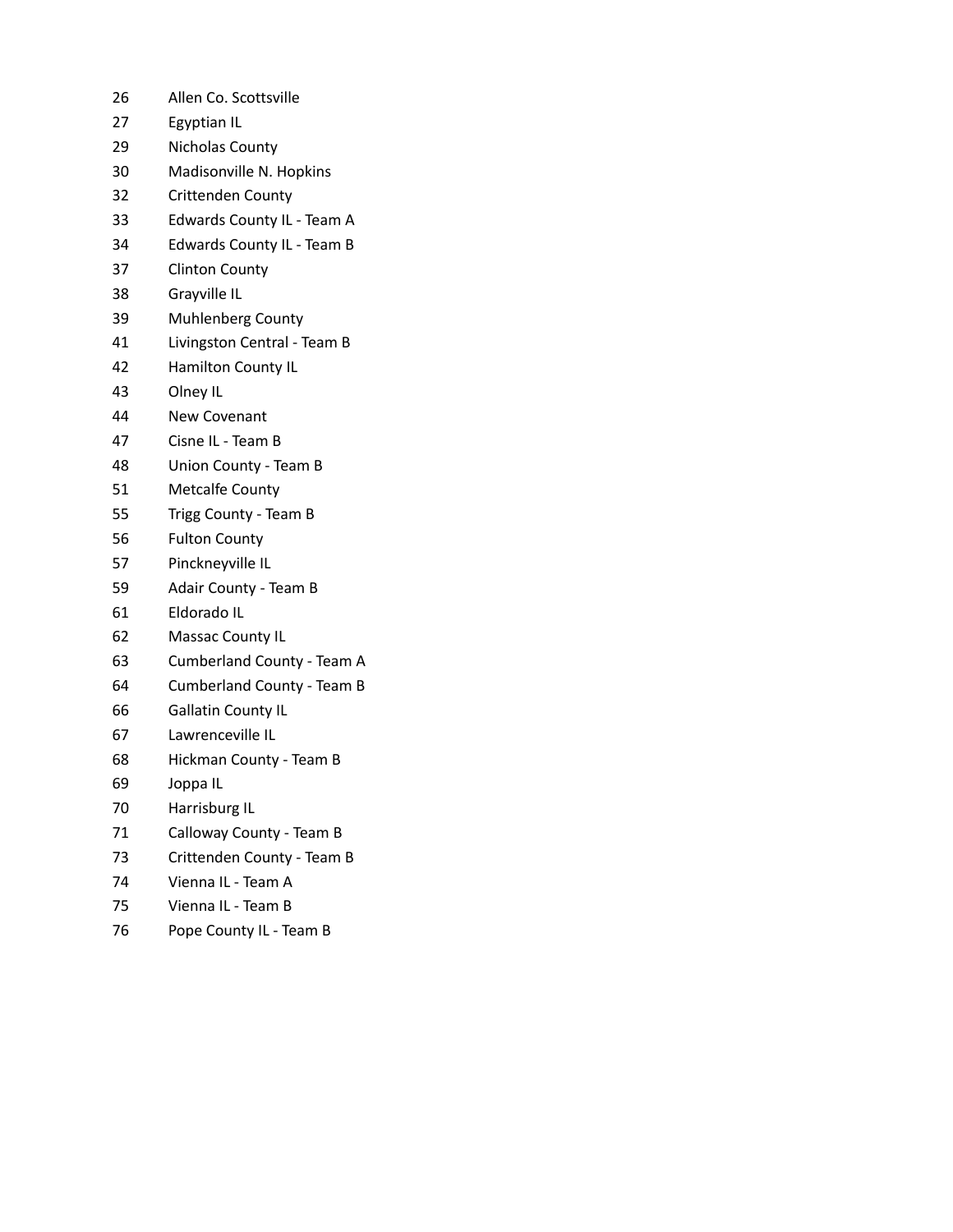| <b>Goat Tying</b> |                         |                        |       |                |  |
|-------------------|-------------------------|------------------------|-------|----------------|--|
| <b>ID Number</b>  | <b>School</b>           | <b>Individual Name</b> | Time  | <b>Placing</b> |  |
|                   | Livingston Central      | Tiffani Crawford       | 7.96  | 1              |  |
|                   | Eldorado (IL)           | Kailyn Williams        | 8.51  | $\mathbf{2}$   |  |
|                   | Hopkins Co. Central     | Maddy Burbage          | 12.49 | 3              |  |
|                   | Crab Orchard (IL)       | <b>Ashton Fox</b>      | 14.56 | 4              |  |
|                   | McCracken Co.           | <b>Allison Price</b>   | 18.04 | 5              |  |
|                   | Christian Co.           | Emma Camp              | 18.48 | 6              |  |
|                   | <b>Ballard Memorial</b> | Katherine Glisson      | 20.72 | 7              |  |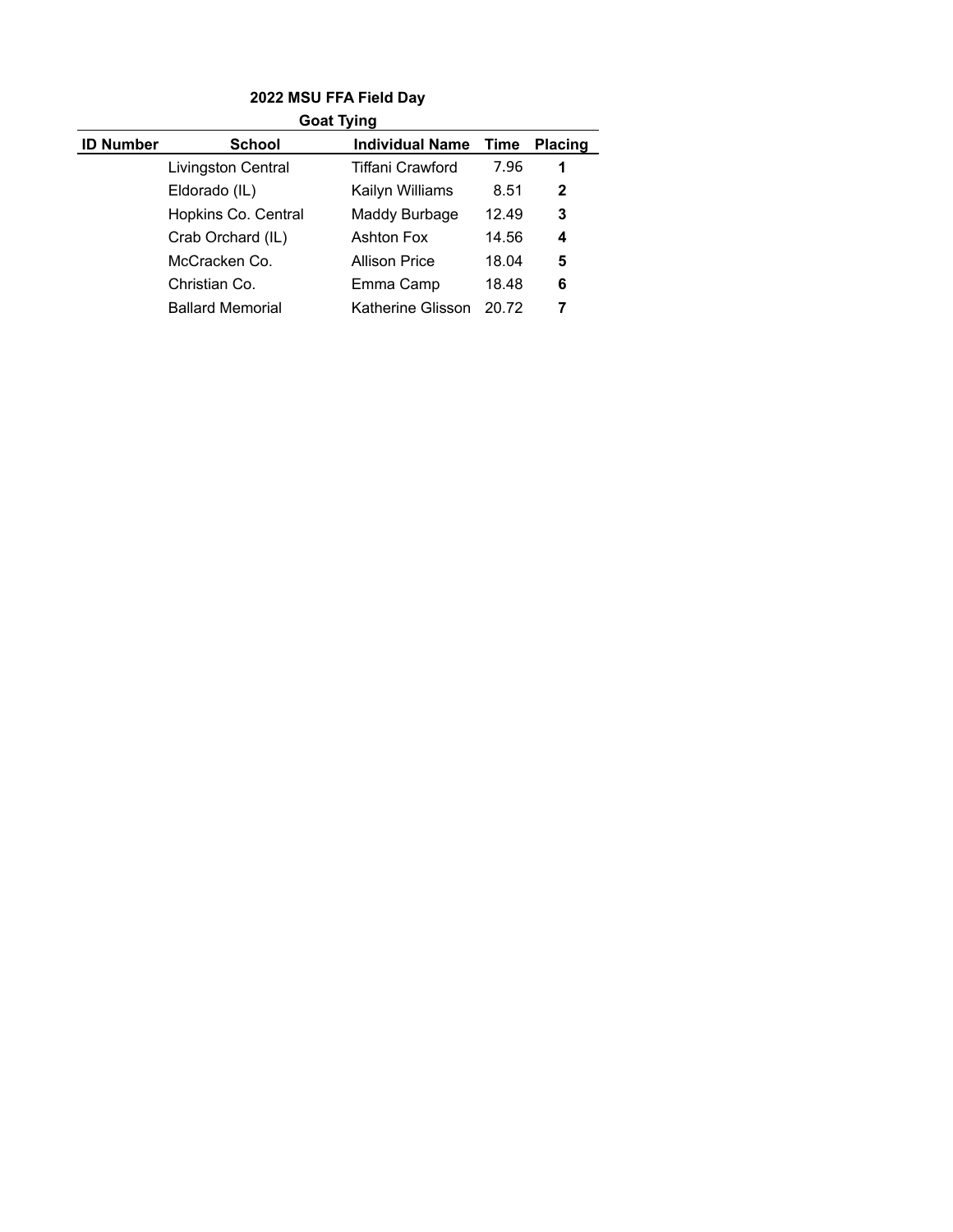| <b>Calf Roping</b> |                         |                        |       |                |
|--------------------|-------------------------|------------------------|-------|----------------|
| <b>ID Number</b>   | School                  | <b>Individual Name</b> | Time  | <b>Placing</b> |
|                    | Crab Orchard (IL)       | Leo Loucks             | 29/30 | 1              |
|                    | Christian Co.           | Mason Gamble           | 28/30 | $\mathbf{2}$   |
|                    | Allen Co.               | <b>Hunter Threet</b>   | 21/30 | 3              |
|                    | Livingston Central      | Tiffani Crawford       | 20/30 | 4              |
|                    | Eldorado (IL)           | Colin Hulesman         | 19/30 | 5              |
|                    | NCOE (IL)               | Mason Johnson          | 17/30 | 6              |
|                    | McLean Co.              | Mason Lovell           | 9/30  | 7              |
|                    | McCracken Co.           | CJ Canada              | 3/30  | 8              |
|                    | <b>Ballard Memorial</b> | Kylee Bodell           | 3/30  | 8              |
|                    | Hickman Co.             | <b>Trey Bouz</b>       | 2/30  | 10             |
|                    | Henderson Co.           | <b>Trent Davis</b>     | 1/30  | 11             |